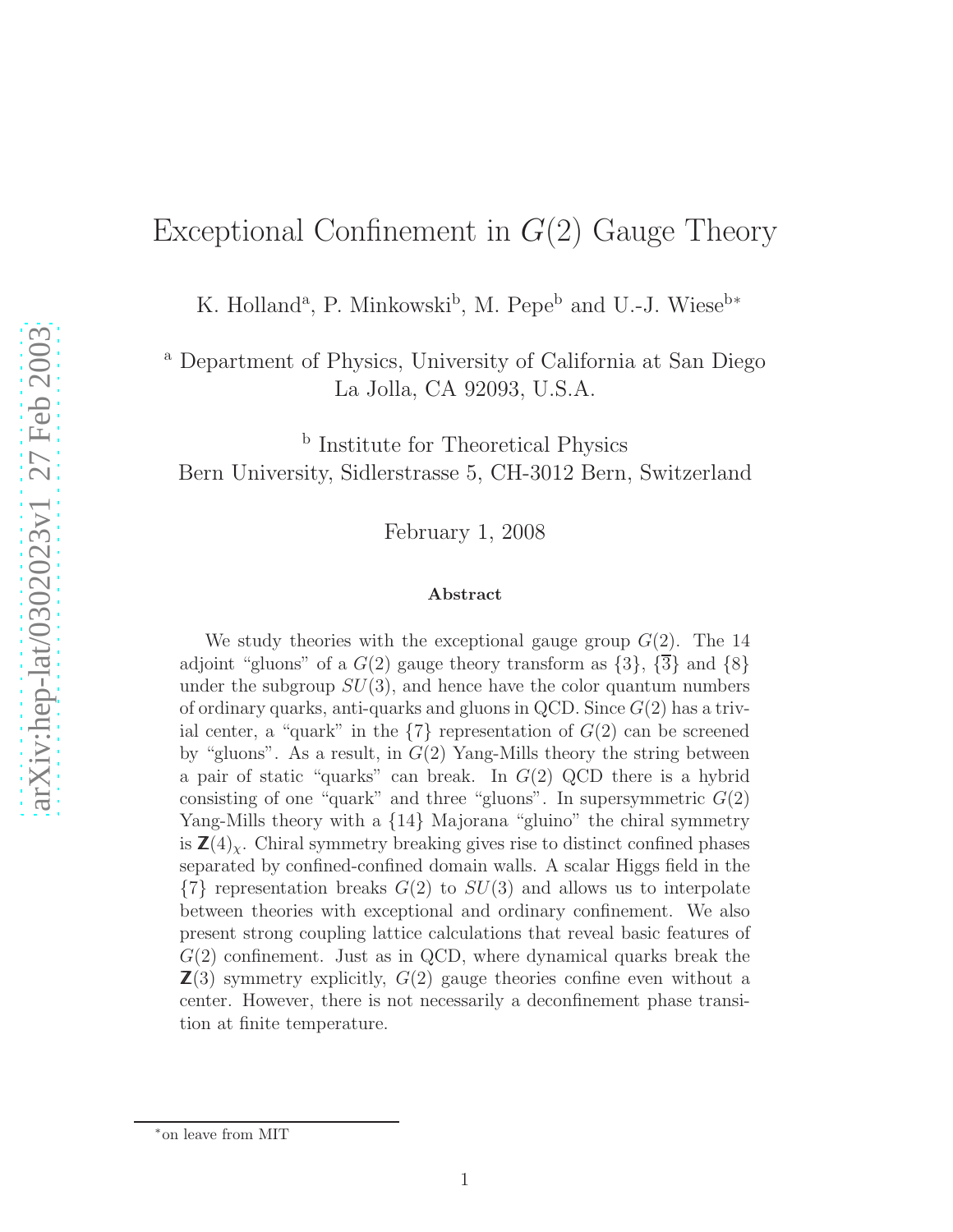### 1 Introduction

Understanding confinement and the dynamical mechanism behind it is a big challenge in strong interaction physics. In  $SU(3)$  Yang-Mills theory confinement is associated with the  $\mathbb{Z}(3)$  center of the gauge group. Since the center symmetry is unbroken at low temperatures, an unbreakable string confines static quarks in the fundamental  $\{3\}$  representation to static anti-quarks in the  $\{3\}$  representation. In the high-temperature deconfined phase the Polyakov loop [1, 2] gets a non-zero expectation value and the  $\mathbb{Z}(3)$  symmetry breaks spontaneously. As a result, there are three distinct deconfined phases. Potential universal behavior at the deconfinement phase transition is described by an effective 3-d scalar field theory for the Polyakov loop [3]. The center symmetry and its spontaneous breakdown were recently reviewed in [4, 5]. In full QCD the  $\mathbb{Z}(3)$  symmetry is explicitly broken because quarks transform non-trivially under the center. As a result, the string connecting a quark and an anti-quark can break via the creation of dynamical quark-anti-quark pairs. Still, color remains confined and non-Abelian charged states — like single quarks or gluons — cannot exist.

In this article we ask how confinement arises in a theory whose gauge group has a trivial center. The simplest group with this property is  $SO(3) = SU(2)/\mathbb{Z}(2)$ . While  $SO(3)$  has a trivial center, its universal covering group  $SU(2)$  has the non-trivial center  $\mathbb{Z}(2)$ . Similarly,  $SU(N_c)/\mathbb{Z}(N_c)$  has a trivial center and the corresponding universal covering group  $SU(N_c)$  has the non-trivial center  $\mathbb{Z}(N_c)$ . When one formulates Yang-Mills theories on the lattice, one usually works with Wilson parallel transporters in the universal covering group  $SU(N_c)$ . However, one can also work with parallel transporters taking values in the group  $SU(N_c)/\mathbb{Z}(N_c)$ . In that case, it is impossible to probe the gluon theory with static test quarks represented by Polyakov loops in the fundamental representation of the gauge group. Instead one is limited to purely gluonic observables. In fact,  $SO(3) = SU(2)/\mathbb{Z}(2)$  gauge theories have been studied in detail on the lattice  $(6, 7, 8, 9, 10, 11, 12]$ . One finds that lattice artifacts — namely center monopoles — make it difficult to approach the continuum limit in this formulation. There is a phase transition in which the lattice theory sheds off these artifacts, and one then expects it to be equivalent to the standard  $SU(2)$  Yang-Mills theory in the continuum limit. This suggests that it is best to formulate lattice gauge theories using the universal covering group, e.g.  $SU(N_c)$  rather than  $SU(N_c)/\mathbb{Z}(N_c)$ , in order to avoid these lattice artifacts. The universal covering group of  $SO(N)$  is  $Spin(N)$  which also has a non-trivial center:  $\mathbb{Z}(2)$  for odd N,  $\mathbb{Z}(2) \otimes \mathbb{Z}(2)$  for  $N = 4k$ , and  $\mathbb{Z}(4)$  for  $N = 4k + 2$ . The center of the group  $Sp(N)$  is  $\mathbb{Z}(2)$  for all N. Hence, the universal covering groups of all main sequence Lie groups have a non-trivial center. What about the exceptional groups? Interestingly, the groups  $G(2)$ ,  $F(4)$ , and  $E(8)$  have a trivial center and are their own universal covering groups. The groups  $E(6)$  and  $E(7)$ , on the other hand, have the non-trivial centers  $\mathbb{Z}(3)$  and  $\mathbb{Z}(2)$ , respectively. The exceptional Lie group  $G(2)$ is the simplest group whose universal covering group has a trivial center.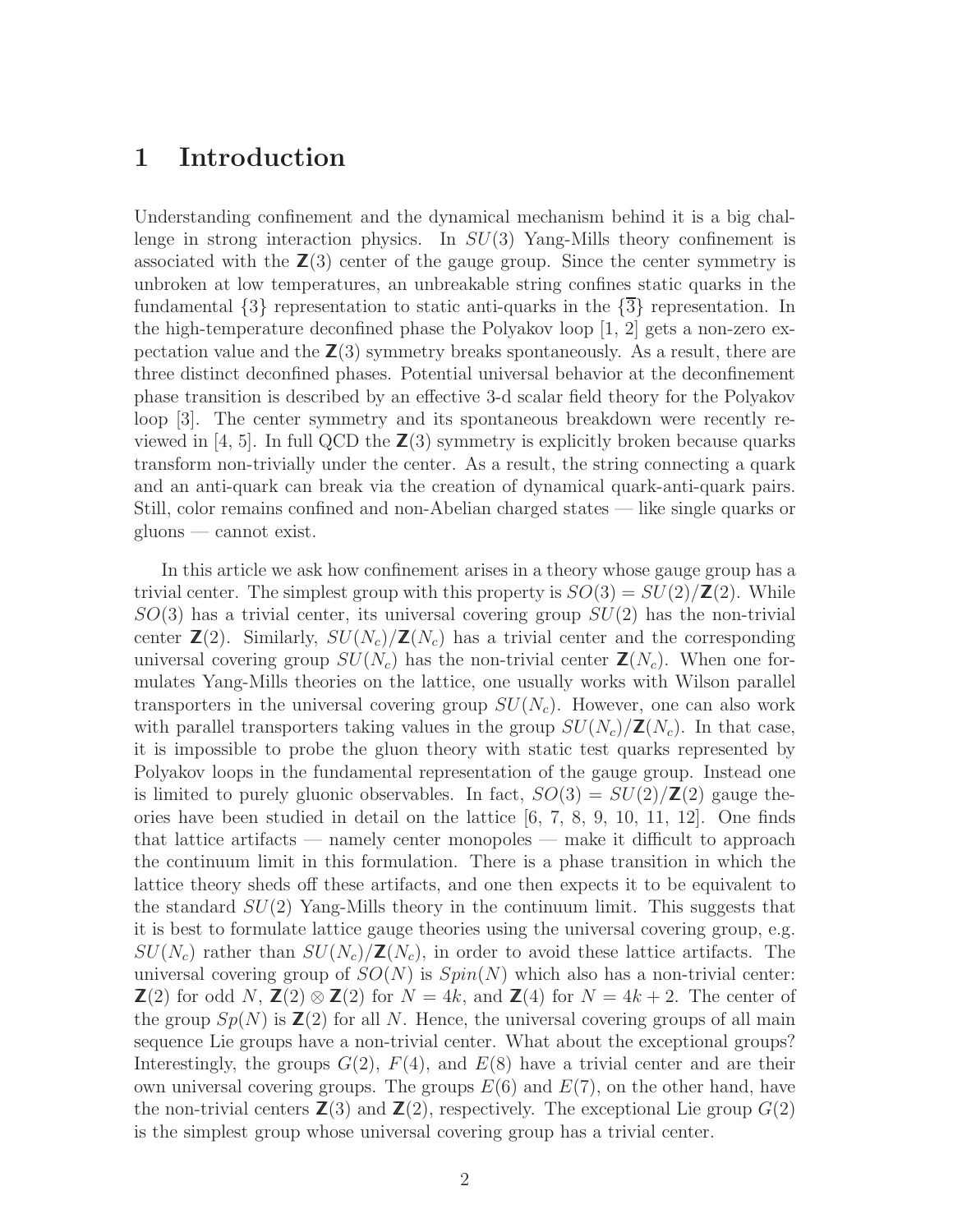The triviality of the center has profound consequences for the way in which confinement is realized. In particular, a static "quark" in the fundamental  $\{7\}$  representation of  $G(2)$  can be screened by three  $G(2)$  "gluons" in the adjoint  $\{14\}$ representation. As a result, in  $G(2)$  Yang-Mills theory the color flux string connecting two static  $G(2)$  "quarks" can break due to the creation of dynamical gluons. This phenomenon is reminiscent of full QCD (with an  $SU(3)$  color gauge group) in which the string connecting a static quark and anti-quark can break due to the pair creation of light dynamical quarks. Indeed, 6 of the 14  $G(2)$  gluons transform as  $\{3\}$  and  $\{\overline{3}\}$  under the  $SU(3)$  subgroup of  $G(2)$  and thus qualitatively behave like dynamical quarks and anti-quarks. In particular, they explicitly break the  $\mathbb{Z}(3)$ center symmetry of the  $SU(3)$  subgroup down to the trivial center of  $G(2)$ . The remaining  $14 - 6 = 8$  G(2) "gluons" transform as  $\{8\}$  under the  $SU(3)$  subgroup and hence resemble the ordinary gluons familiar from QCD. It should be pointed out that — despite the broken string — just like full QCD,  $G(2)$  Yang-Mills theory is still expected to confine color. In particular, one does not expect colored states of single  $G(2)$  "gluons" in the physical spectrum. The triviality of the center of  $G(2)$ Yang-Mills theory also affects the physics at high temperatures. In particular, there is not necessarily a deconfinement phase transition, and we expect merely a crossover between a low-temperature "glueball" regime and a high-temperature  $G(2)$  "gluon" plasma. Due to the triviality of the center, unlike e.g. for  $SU(N_c)$  Yang-Mills theory, there is no qualitative difference between the low- and the high-temperature regimes because the Polyakov loop is no longer a good order parameter.

It is often being asked which degrees of freedom are responsible for confinement. Popular candidates are dense instantons, merons, Abelian monopoles and center vortices. Center vortices (and 't Hooft twist sectors) are absent in  $G(2)$  gauge theories, while the other topological objects potentially exist, although their identification is a very subtle issue that often involves unsatisfactory gauge fixing procedures. At strong coupling  $G(2)$  lattice gauge theories still confine without a center. Hence, center vortices should not be necessary to explain the absence of colored states in the physical spectrum [13]. Still, the center plays an important role for the finite temperature deconfinement phase transition in  $SU(N_c)$  Yang-Mills theory, and center vortices may well be relevant for this physics. If  $G(2)$  Yang-Mills theory indeed has no finite temperature deconfinement phase transition, one might argue that this is due to the absence of center vortices and twist sectors. Assuming that they can be properly defined, Abelian monopoles are potentially present in  $G(2)$  gauge theory, and might be responsible for the absence of colored states. On the other hand, if despite of the existence of Abelian monopoles — a deconfinement phase transition does not exist in  $G(2)$  Yang-Mills theory, monopoles might not be responsible for the physics of deconfinement. In any case, quantifying these issues in a concrete way is a very difficult task.

The exceptional confinement in  $G(2)$  gauge theory can be smoothly connected with the usual  $SU(3)$  confinement by exploiting the Higgs mechanism. When a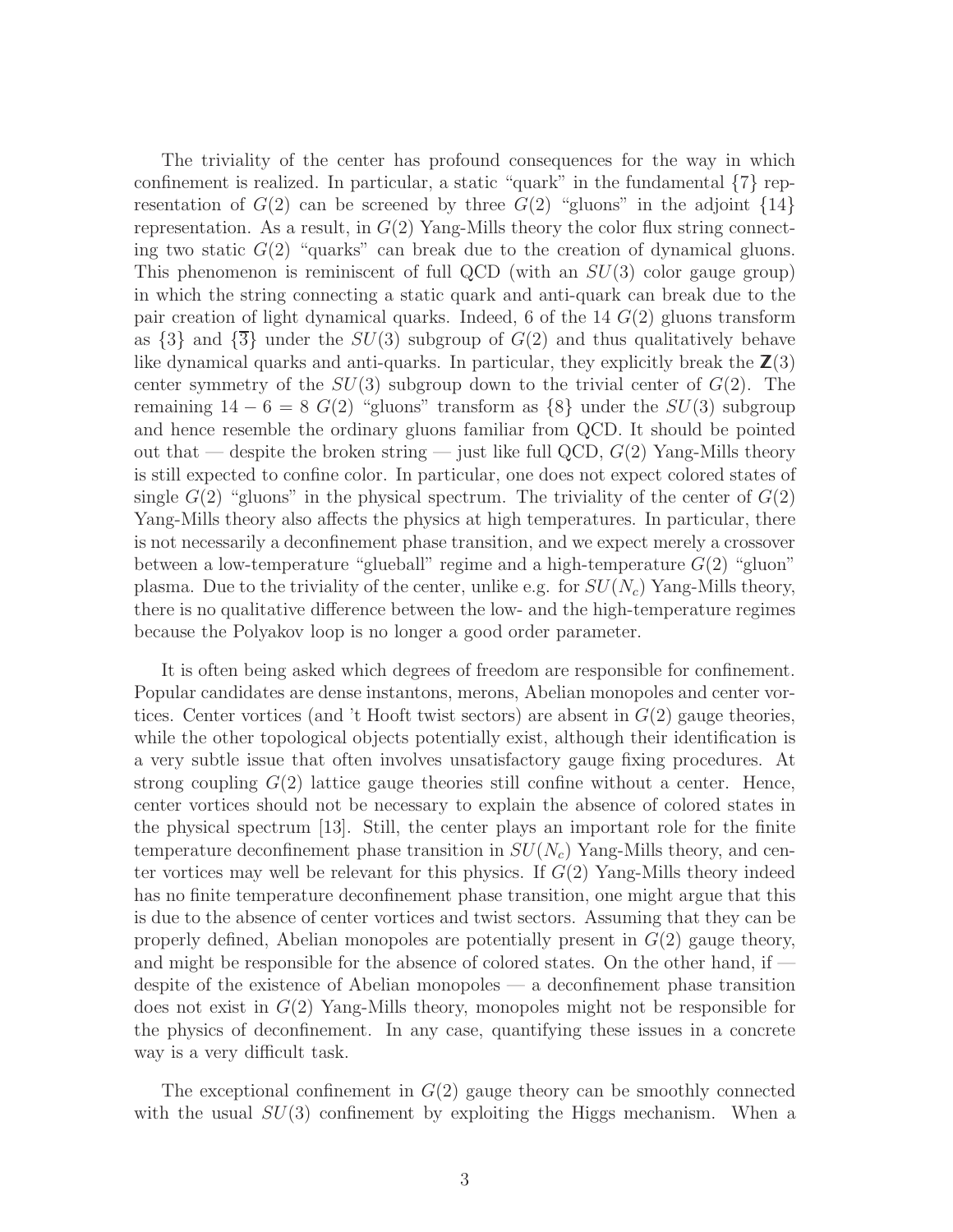scalar field in the fundamental  $\{7\}$  representation of  $G(2)$  picks up a vacuum expectation value, the gauge symmetry breaks down to  $SU(3)$ , and the 6 additional  $G(2)$  "gluons" become massive. By progressively increasing the vacuum expectation value of the Higgs field, one can decouple those particles, thus smoothly interpolating between  $G(2)$  and  $SU(3)$  gauge theories. In this way, we use  $G(2)$  gauge theories as a theoretical laboratory in which the  $SU(3)$  theories we are most interested in are embedded in an unusual environment. This provides theoretical insight not only into the exceptional  $G(2)$  confinement, but also into the  $SU(3)$  confinement that occurs in Nature.

The rest of the paper is organized as follows. In section 2 we review the center symmetry, the construction of the Polyakov loop, and some subtle issues related to the physics of non-Abelian gauge fields in a finite volume. Some details of periodic and C-periodic boundary conditions are discussed in an appendix. In section 3 we present the basic features of the exceptional group  $G(2)$ . Section 4 contains the discussion of various field theories with gauge group  $G(2)$ . As a starting point, we consider  $G(2)$  Yang-Mills theory, which we then break to the  $SU(3)$  subgroup using the Higgs mechanism. We then add fermion fields in both the fundamental and the adjoint representation, thus arriving at  $G(2)$  QCD and supersymmetric  $G(2)$  Yang-Mills theory, respectively. In both cases, we concentrate on the chiral symmetries and we discuss how they are realized at low and at high temperature. In section 5 we substantiate the qualitative pictures painted in section 4 by performing strong coupling calculations in  $G(2)$  lattice gauge theory. In particular, we show that the theory confines although there is no string tension. Finally, section 6 contains our conclusions.

# 2 Center Symmetry, Polyakov Loop and Gauge Fields in a Finite Volume

When defined properly, the Polyakov loop is a useful order parameter in Yang-Mills gauge theories with a non-trivial center symmetry, which distinguishes confinement at low temperatures from deconfinement at high temperatures. In particular, the Polyakov loop varies under non-trivial transformations in the center of the gauge group and it thus signals the spontaneous breakdown of the center symmetry at high temperatures. The expectation value of the Polyakov loop  $\langle \Phi \rangle = \exp(-\beta F)$ measures the free energy  $F$  of an external static test quark. In a confined phase with unbroken non-trivial center symmetry the free energy of a static quark is infinite. Hence,  $\langle \Phi \rangle = 0$  and the center symmetry is unbroken. In a deconfined phase, on the other hand, F is finite,  $\langle \Phi \rangle \neq 0$ , and the center symmetry is spontaneously broken.

The Polyakov loop is a rather subtle observable whose definition needs special care. In particular, it is sensitive to spatial and temporal boundary conditions. For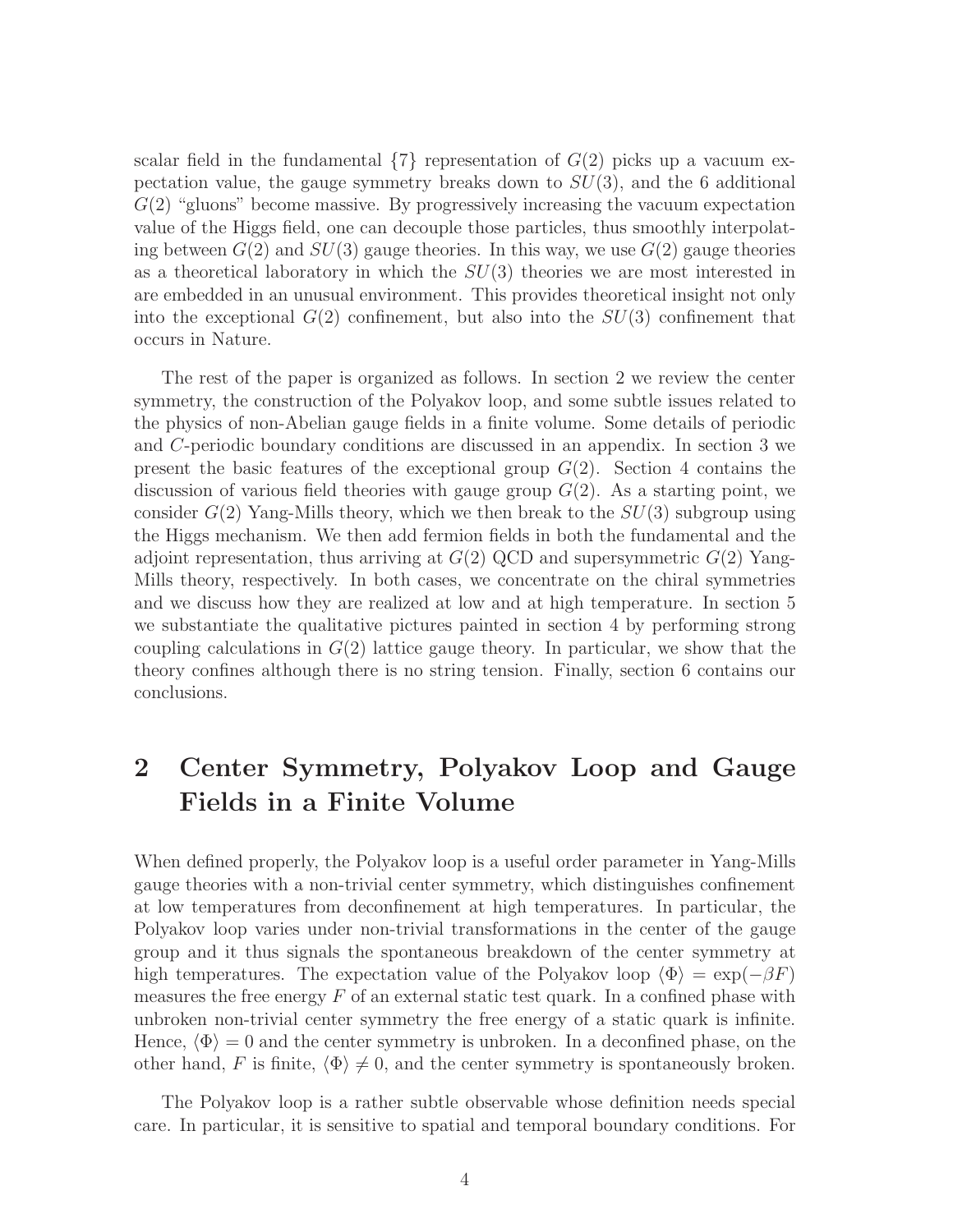example, for a system of  $SU(3)$  Yang-Mills gluons on a finite torus, the expectation value of the Polyakov loop is always zero even in the deconfined phase [14]. This is a consequence of the  $\mathbb{Z}(3)$  Gauss law: a single static test quark cannot exist in a periodic volume because its color flux cannot go to infinity and must thus end in an anti-quark. Due to the Gauss law, a torus is always neutral. Since it always vanishes, on a finite torus the expectation value of the Polyakov loop does not contain any useful information about confinement or deconfinement. Still, using the Polyakov loop, one can, for example, define its finite volume constraint effective potential, which does indeed allow one to distinguish confined from deconfined phases.

Let us consider a non-Abelian Yang-Mills theory with gauge group G and anti-Hermitean vector potential  $A<sub>u</sub>(x)$ . The physics is invariant under non-Abelian gauge transformations

$$
A_{\mu}(x)' = \Omega(x)(A_{\mu}(x) + \partial_{\mu})\Omega(x)^{\dagger}, \tag{2.1}
$$

where  $\Omega(x) \in G$ . We now put the system in a finite 4-dimensional rectangular spacetime volume of size  $L_1 \times L_2 \times L_3 \times L_4$ . Here  $L_i$  is the extent in the spatial *i*-direction and  $L_4 = \beta = 1/T$  is the extent of periodic Euclidean time which determines the inverse temperature  $\beta = 1/T$ . We consider periodic boundary conditions in both space and Euclidean time, such that our 4-dimensional space-time volume is a hypertorus. This means that gauge-invariant physical quantities — but not the gaugedependent vector potentials themselves — are periodic functions of space-time. The gauge fields themselves must be periodic only up to gauge transformations, i.e.

$$
A_{\mu}(x + L_{\nu}e_{\nu}) = \Omega_{\nu}(x)(A_{\mu}(x) + \partial_{\mu})\Omega_{\nu}(x)^{\dagger}.
$$
\n(2.2)

Here  $e_{\nu}$  is the unit-vector in the *ν*-direction and  $\Omega_{\nu}(x)$  is a gauge transformation that relates the gauge field  $A_{\mu}(x+L_{\nu}e_{\nu})$ , shifted by a distance  $L_{\nu}$  in the  $\nu$ -direction, to the unshifted gauge field  $A_u(x)$ . Mathematically speaking, the  $\Omega_{\nu}(x)$  define a universal fiber bundle of transition functions which glue the torus together at the boundaries. As explained in the appendix, the transition functions must obey the cocycle condition

$$
\Omega_{\nu}(x + L_{\rho}e_{\rho})\Omega_{\rho}(x) = \Omega_{\rho}(x + L_{\nu}e_{\nu})\Omega_{\nu}(x)z_{\nu\rho}.
$$
\n(2.3)

This consistency conditions contains the twist-tensor  $z_{\nu\rho}$  which takes values in the center of the gauge group.

It should be noted that the transition functions  $\Omega_{\nu}(x)$  are physical degrees of freedom of the non-Abelian gauge field, just like the vector potentials  $A_u(x)$  themselves. In particular, in the path integral one must also integrate over the transition functions, otherwise gauge-variant unphysical quantities like  $A<sub>u</sub>(x)$  itself might also become periodic. Under general (not necessarily periodic) gauge transformations  $\Omega(x)$  the transition functions transform as

$$
\Omega_{\nu}(x)' = \Omega(x + L_{\nu}e_{\nu})\Omega_{\nu}(x)\Omega(x)^{\dagger}.
$$
\n(2.4)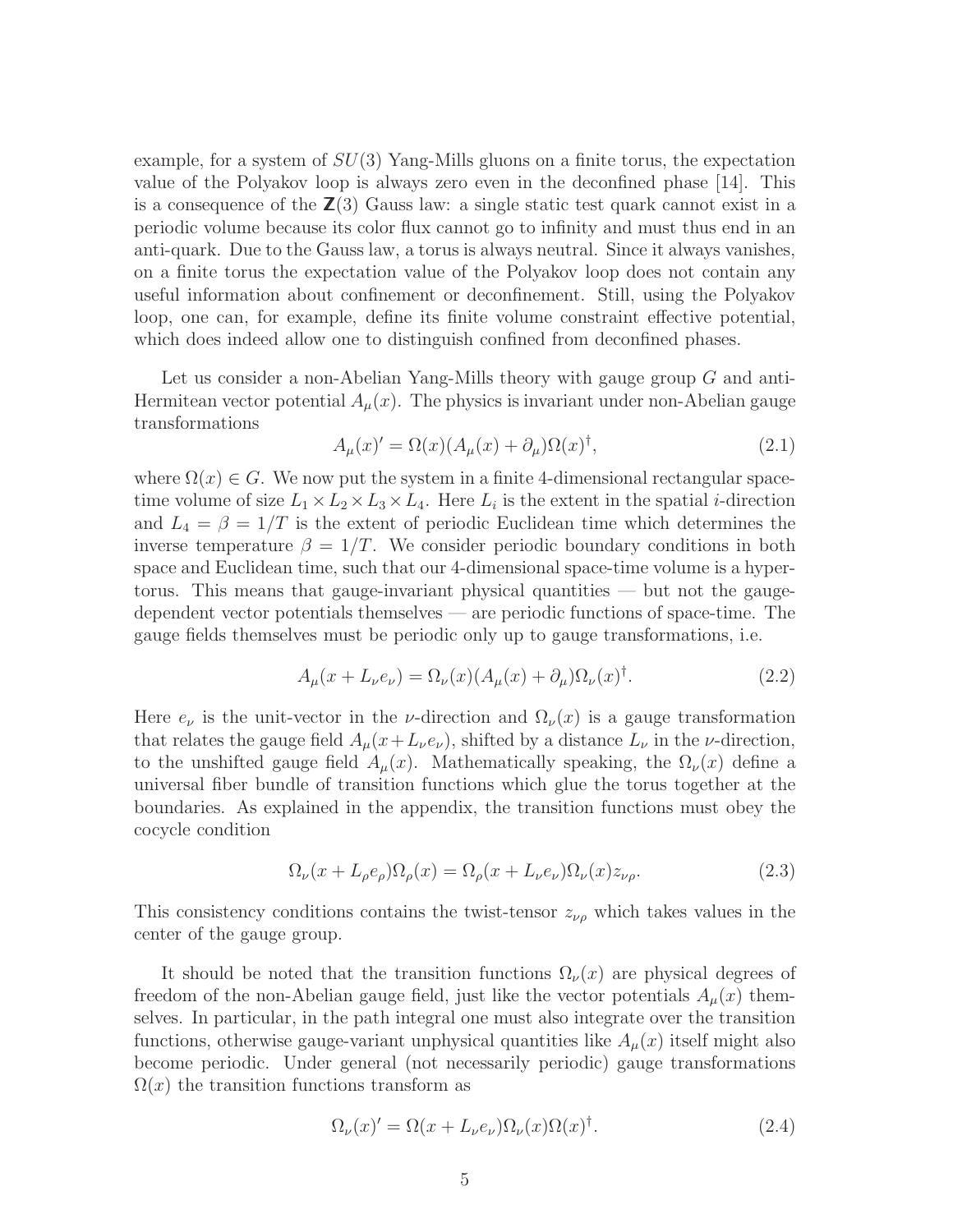In lattice gauge theory the transition functions are nothing but the Wilson parallel transporters on the links that connect two opposite sides of the periodic volume.

The twist-tensor is gauge-invariant. Hence, as was first pointed out by 't Hooft [15], non-Abelian gauge fields on a torus fall into gauge equivalence classes characterized by the twist-tensor, which provides a gauge-invariant characterization of distinct superselection sectors. A non-trivial twist-tensor  $z_{\nu\rho} \neq 0$  implies background electric or magnetic fluxes that wrap around the torus in various directions, while the sector with trivial twist  $z_{\nu\rho} = 1$  describes a periodic world without electric or magnetic fluxes. It should be noted that one need not sum over the different twist-sectors in the path integral, because they correspond to distinct superselection sectors of the theory.

Interestingly, in a non-Abelian Yang-Mills theory there is a symmetry transformation

$$
\Omega_{\mu}(x)' = \Omega_{\mu}(x)z_{\mu},\tag{2.5}
$$

which leaves the boundary condition as well as the twist-tensor  $\overline{\phantom{a}}$  and hence the superselection sector — invariant. Here  $z_{\mu}$  is an element of the center of the gauge group  $G$ . This center symmetry exists only if all fields in the theory are center-blind. This is automatically the case for the gauge fields which transform in the adjoint representation. However, if there are fields that transform non-trivially under the center, the center symmetry is explicitly broken. For example, a matter field that transforms as

$$
\Psi(x)' = \Omega(x)\Psi(x),\tag{2.6}
$$

under gauge transformations, obeys the boundary condition

$$
\Psi(x + L_{\mu}e_{\mu}) = \Omega_{\mu}(x)\Psi(x),\tag{2.7}
$$

which is gauge-covariant, but not invariant under the center symmetry of eq.(2.5).

Based on the previous discussion, we are finally ready to attempt a first definition of the Polyakov loop

$$
\Phi(\vec{x}) = \text{Tr}[\Omega_4(\vec{x},0)\mathcal{P}\exp(\int_0^\beta dt \ A_4(\vec{x},t))],\tag{2.8}
$$

which is invariant under the transformations of  $eq.2.4$ ) only because the transition function  $\Omega_4(\vec{x}, 0)$  is included in its definition. Then one obtains

$$
\Phi(\vec{x})' = \text{Tr}[\Omega_4(\vec{x},0)'\mathcal{P}\exp(\int_0^\beta dt \ A_4(\vec{x},t)')]
$$
  
\n
$$
= \text{Tr}[\Omega(\vec{x},\beta)\Omega_4(\vec{x},0)\Omega(\vec{x},0)^\dagger\Omega(\vec{x},0)\mathcal{P}\exp(\int_0^\beta dt \ A_4(\vec{x},t))\Omega(\vec{x},\beta)^\dagger]
$$
  
\n
$$
= \Phi(\vec{x}). \tag{2.9}
$$

Under the center symmetry transformation of  $eq.2.5$ ) the Polyakov loop transforms as

$$
\Phi(\vec{x})' = \Phi(\vec{x})z_4,\tag{2.10}
$$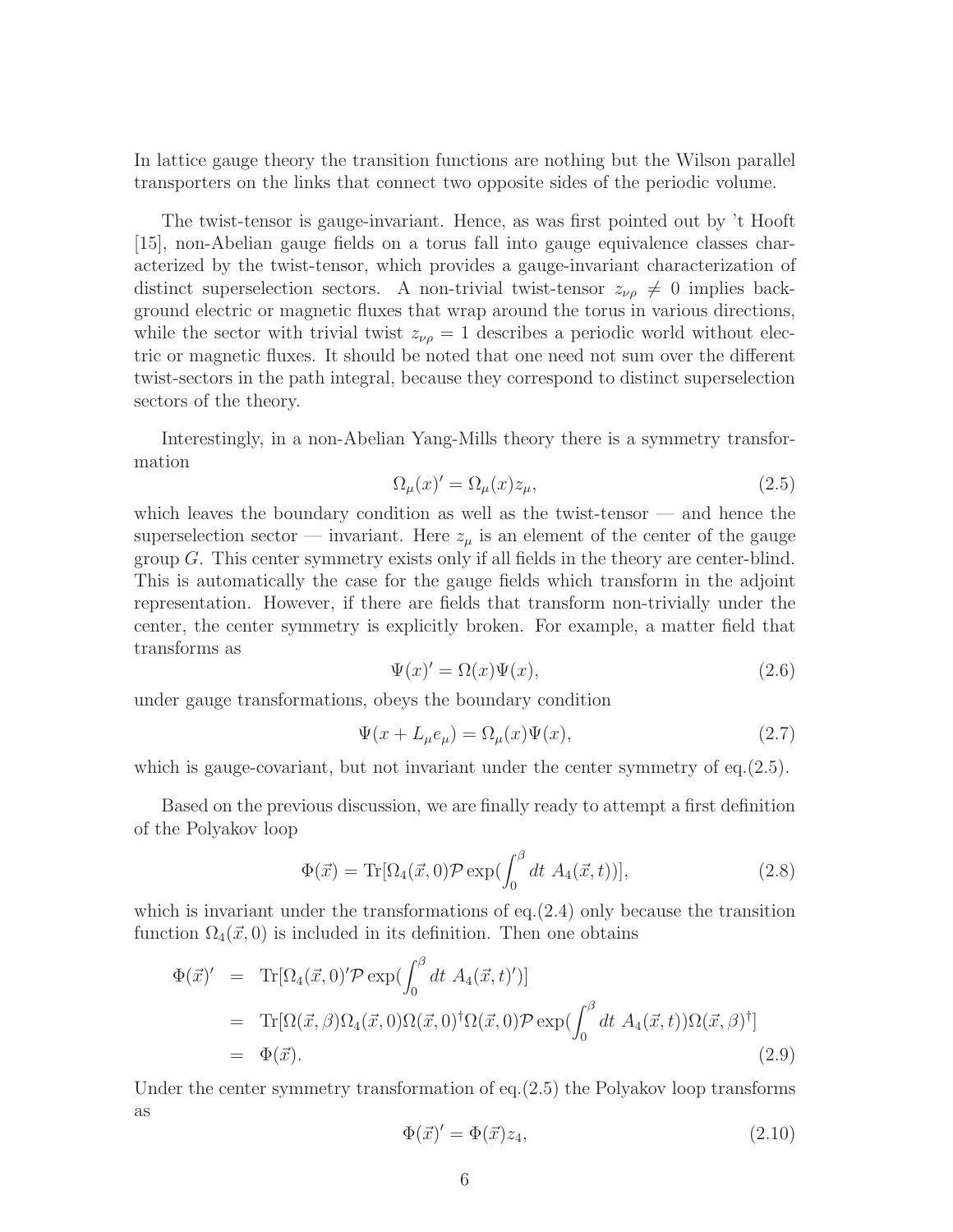and thus it provides us with an order parameter for the spontaneous breakdown of the center symmetry. However, on a torus the expectation value of the Polyakov loop  $\langle \Phi \rangle$  always vanishes, simply because spontaneous symmetry breaking — in the sense of a non-vanishing order parameter — does not occur in a finite volume. Alternatively, one may say that the expectation value of the Polyakov loop always vanishes because the presence of a single static quark is incompatible with the Gauss law on a torus. In any case, since it is always zero, on a finite torus the expectation value of the Polyakov loop does not contain any information about confinement or deconfinement, or about how the center symmetry is dynamically realized.

Still, even on a finite torus the Polyakov loop can be used to define related quantities that indeed contain useful information about confinement versus deconfinement, and about the realization of the center symmetry. For example, one can define the finite volume  $(\beta V = L_1 L_2 L_3 L_4)$  constraint effective potential  $V(\Phi)$  of the Polyakov loop as

$$
\exp(-\beta V V(\Phi)) = \int \mathcal{D}A \, \delta(\Phi - \frac{1}{V} \int d^3x \, \text{Tr}[\Omega_4(\vec{x}, 0) \mathcal{P} \exp(\int_0^\beta dt \, A_4(\vec{x}, t))])
$$
  
  $\times \exp(-S[A]),$  (2.11)

where  $S[A]$  is the Euclidean Yang-Mills action. In the confined phase, the constraint effective potential  $V(\Phi)$  has its minimum at  $\Phi = 0$ , while in the deconfined phase it has degenerate minima at  $\Phi \neq 0$  which are related to one another by center symmetry transformations.

One may still not be satisfied with the previous definition of the Polyakov loop. In particular, one may argue that the center symmetry transformations are part of the gauge group. In that case, the Polyakov loop, as defined in eq.(2.8), would simply be a gauge-variant unphysical quantity. In order to resurrect the Polyakov loop from this deadly argument, we now discuss a space-time volume with C-periodic boundary conditions in the spatial directions. Thermodynamics dictates that the boundary conditions in the Euclidean time direction remain periodic. Even the expectation value of the Polyakov loop itself becomes a useful observable when Cperiodic boundary conditions are used in  $SU(3)$  Yang-Mills theory. In that case, a spatial shift by a distance  $L_i$  is accompanied by a charge-conjugation transformation [16, 17]. A single static quark can exist in a C-periodic box because its color flux can end in a mirror anti-quark on the other side of the boundary. As a consequence, the expectation value of the Polyakov loop no longer vanishes automatically [18]. In fact, it now vanishes only if one takes the infinite volume limit in the confined phase, while it remains non-zero in the deconfined phase.

In a C-periodic volume the physics is periodic up to a charge-conjugation twist, i.e. all physical quantities are replaced by their charge-conjugates when shifted by a distance  $L_i$  in a spatial direction. Of course, the gauge fields themselves are C-periodic only up to gauge transformations, i.e.

$$
A_{\mu}(x + L_i e_i) = \Omega_i(x)(A_{\mu}(x)^{*} + \partial_{\mu})\Omega_i(x)^{\dagger}.
$$
\n(2.12)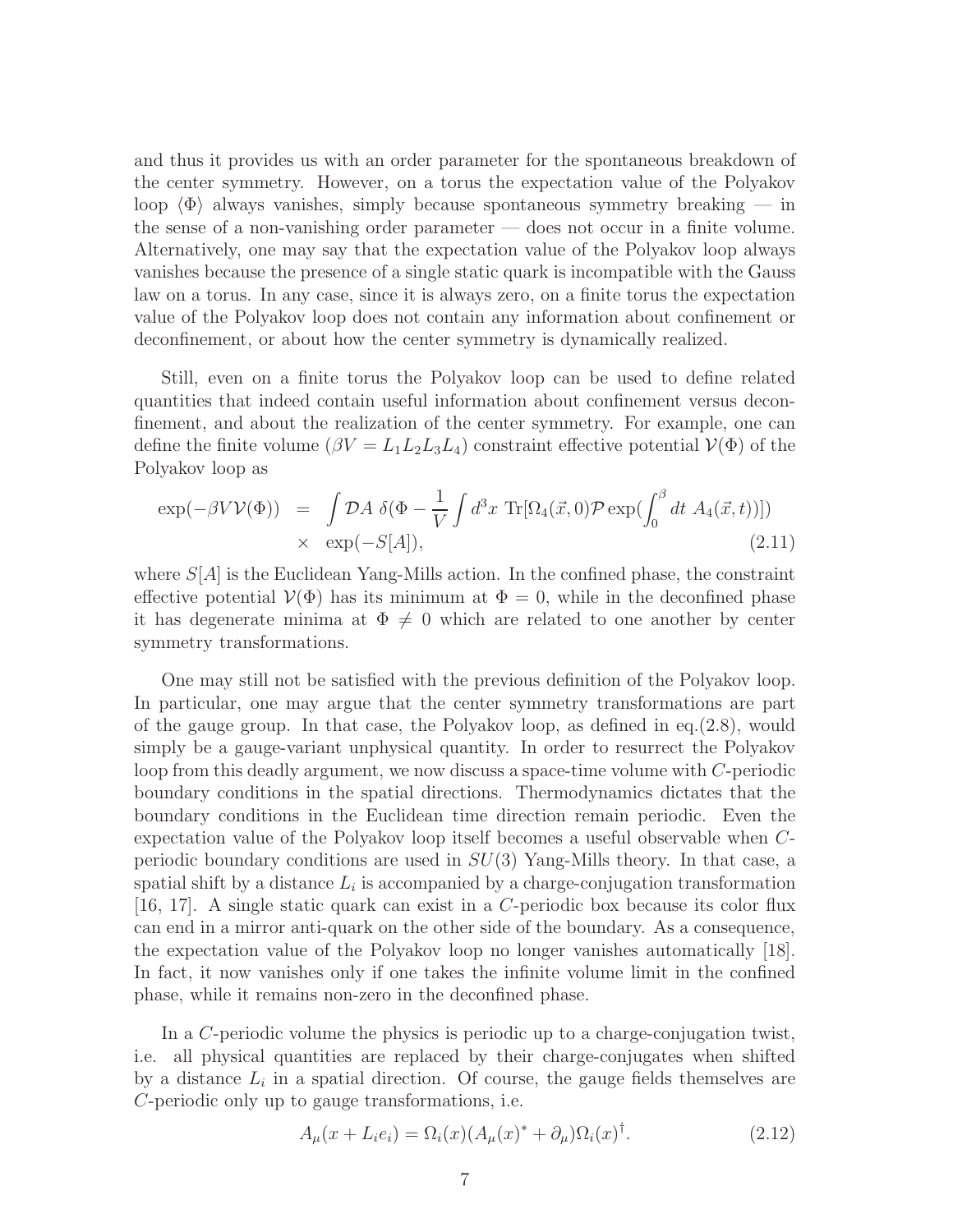Here  $A_{\mu}(x)^{*}$  is the charge-conjugate of the gauge field  $A_{\mu}(x)$ . In the Euclidean time direction we keep periodic boundary conditions, i.e.

$$
A_{\mu}(x+\beta e_i) = \Omega_4(x)(A_{\mu}(x) + \partial_{\mu})\Omega_4(x)^{\dagger}.
$$
\n(2.13)

As shown in the appendix, the cocycle conditions for C-periodic boundary conditions are given by

$$
\Omega_i(x + L_j e_j)\Omega_j(x)^* = \Omega_j(x + L_i e_i)\Omega_i(x)^* z_{ij},
$$
  
\n
$$
\Omega_i(x + \beta e_4)\Omega_4(x)^* = \Omega_4(x + L_i e_i)\Omega_i(x) z_{i4},
$$
\n(2.14)

and hence they differ from those for periodic boundary conditions. With C-periodic boundary conditions the transition functions transform under gauge transformations as

$$
\Omega_i(x)' = \Omega(x + L_i e_i) \Omega_i(x) \Omega(x)^T, \ \Omega_4(x)' = \Omega(x + \beta e_4) \Omega_4(x) \Omega(x)^\dagger, \tag{2.15}
$$

where  $T$  denotes the transpose. As we work out in the appendix, unlike for periodic boundary conditions, there are constraints on the twist-tensor itself. First

$$
z_{ij}^2 z_{jk}^2 z_{ki}^2 = 1,\t\t(2.16)
$$

and second

$$
z_{i4}^2 = z_{j4}^2. \tag{2.17}
$$

Interestingly, with C-periodic boundary conditions the twist-tensor is no longer invariant against the center symmetry transformations of eq.(2.5). One finds

$$
z'_{ij} = z_{ij} z_i^2 z_j^{*2}, \ z'_{i4} = z_{i4} z_4^{*2}.
$$
 (2.18)

These relations can be used to relate gauge-equivalent twist-tensors to one another.

First, let us assume that the center of the gauge group G is  $\mathbf{Z}(N_c)$  with odd  $N_c$ . This is the case for  $SU(N_c)$  groups with odd  $N_c$  as well as for  $E(6)$  which has the center  $\mathbb{Z}(3)$ . Of course, the physical color gauge group  $SU(3)$  with its center  $\mathbb{Z}(3)$ also falls in this class. In that case, in a C-periodic volume all twist-sectors are gaugeequivalent. In particular, using eq.(2.17) and putting the transformation parameter to  $z_4^2 = z_{i4}$  one obtains  $z_{i4}' = 1$  for all i. Next, we put the transformation parameter  $z_1 = 1$  and we choose  $z_2^2 = z_{12}$  such that  $z'_{12} = 1$ , and  $z_3^2 = z_{13}$  such that  $z'_{13} = 1$ . Using the consistency condition eq.(2.16) one finally obtains  $z'_{23}^2 = z'_{21}$  $2z'_{13}^2 = 1$ such that  $z'_{23} = 1$ . Hence, in this case the entire twist-tensor  $z'_{\mu\nu} = 1$  is trivial. Consequently, for gauge groups with the center  $\mathbb{Z}(N_c)$  with odd  $N_c$  there is only one C-periodic boundary condition. In other words, for C-periodic boundary conditions no analog of 't Hooft's electric and magnetic flux sectors exists — all twist-sectors are gauge-equivalent to the trivial one. In these cases, according to eq.(2.17) the twist-tensor element  $z_{i4}$  is independent of the spatial direction i. Furthermore, since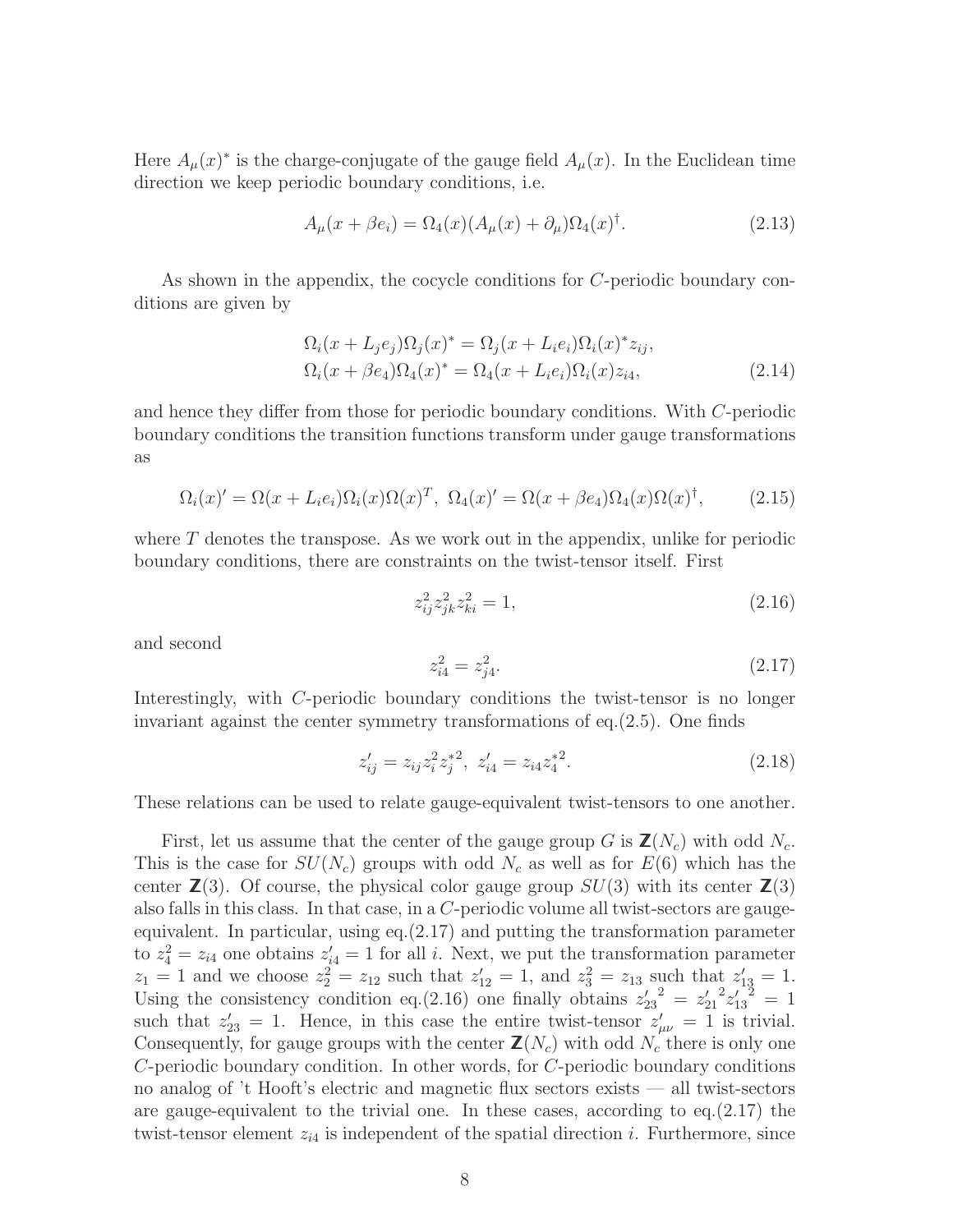$N_c$  is odd, its square-root in the center  $\sqrt{z_{i4}} \in \mathbb{Z}(N_c)$  is uniquely defined (without any sign-ambiguity). According to eq.(2.18) it transforms as

$$
\sqrt{z_{i4}'} = \sqrt{z_{i4}} z_4^*,\tag{2.19}
$$

under center transformations. This finally allows us to write down a completely gauge-invariant definition of the Polyakov loop in a C-periodic volume

$$
\Phi(\vec{x}) = \text{Tr}[\sqrt{z_{i4}}\Omega_4(\vec{x},0)\mathcal{P}\exp(\int_0^\beta dt \ A_4(\vec{x},t))]. \tag{2.20}
$$

Unlike for periodic boundary conditions, the center transformation of the transition function  $\Omega_4(\vec{x}, 0)' = \Omega_4(\vec{x}, 0)z_4$  is now compensated by the variation of the squareroot of the twist-tensor from eq.(2.19) and one obtains  $\Phi(\vec{x})' = \Phi(\vec{x})$ . Defined in this completely gauge-invariant way, the expectation value of the Polyakov loop  $\langle \Phi \rangle = \exp(-\beta F)$  indeed determines the free energy F of a single static quark. In contrast to the periodic torus, a C-periodic volume can contain a single static quark, because the color flux string emanating from it can end in a charge-conjugate anti-quark on the other side of the boundary.

The groups  $SU(N_c)$  with even  $N_c$  have a sign-ambiguity in the definition of the square-root of a center element. In that case, the expectation value of the Polyakov loop vanishes even in a C-periodic volume. The same is true for  $Spin(N)$ — the universal covering group of  $SO(N)$  — which has the center  $\mathbb{Z}(2)$  for odd N,  $\mathbf{Z}(2) \otimes \mathbf{Z}(2)$  for  $N = 4k$ , and  $\mathbf{Z}(4)$  for  $N = 4k + 2$ , as well as for the symplectic groups  $Sp(N)$  and the exceptional group  $E(7)$  which both have the center  $\mathbb{Z}(2)$ . In those cases, one is limited to the construction of the finite volume constraint effective potential. The exceptional groups  $G(2)$ ,  $F(4)$  and  $E(8)$  have a trivial center. Then the Polyakov loop is not an order parameter, but it can at least be defined without any problems even in a simple periodic volume.

Keeping in mind the subtleties discussed above, when we refer to the Polyakov loop in the rest of this paper, strictly speaking, we mean the location of a minimum of its constraint effective potential on the torus, or its expectation value in a Cperiodic box. Both are identical in the infinite volume limit.

## 3 The Exceptional Group  $G(2)$

In this section we discuss some basic properties of the Lie group  $G(2)$  — the simplest among the exceptional groups  $G(2)$ ,  $F(4)$ ,  $E(6)$ ,  $E(7)$  and  $E(8)$  — which do not fit into the main sequences  $SO(N) \simeq Spin(N)$ ,  $SU(N)$  and  $Sp(N)$ . While there is only one non-Abelian compact Lie algebra of rank 1 — namely the one of  $SO(3) \simeq$  $SU(2) = Sp(1)$  — there are four of rank 2. These rank 2 algebras generate the groups  $G(2)$ ,  $SO(5) \simeq Sp(2)$ ,  $SU(3)$  and  $SO(4) \simeq SU(2) \otimes SU(2)$ , which have 14,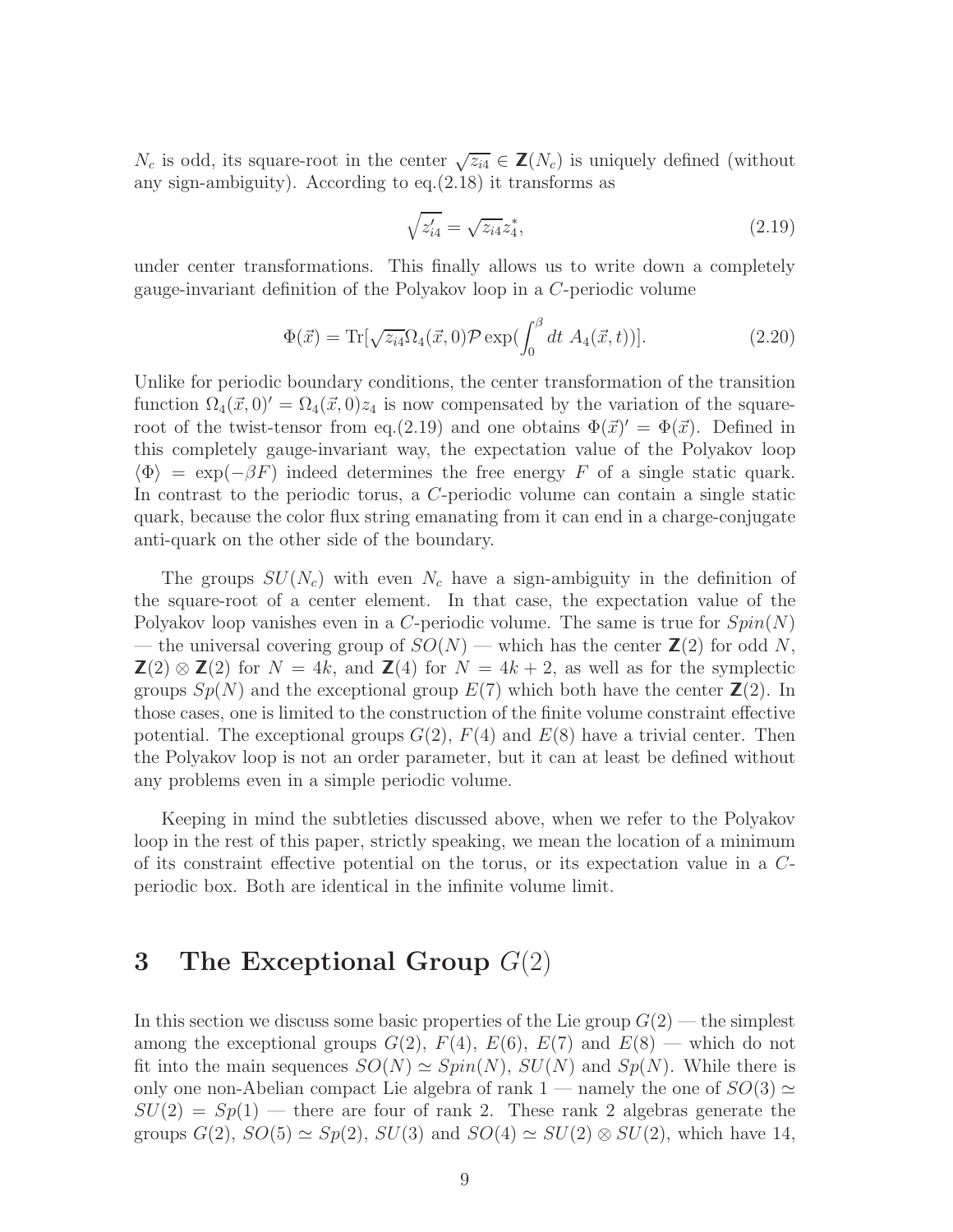10, 8 and 6 generators, respectively. For us the group  $G(2)$  is of particular interest because it has a trivial center and is its own universal covering group. As we will see later, this has interesting consequences for the confinement mechanism.

It is natural to construct  $G(2)$  as a subgroup of  $SO(7)$  which has rank 3 and 21 generators. The  $7 \times 7$  real orthogonal matrices  $\Omega$  of the group  $SO(7)$  have determinant 1 and obey the constraint

$$
\Omega_{ab}\Omega_{ac} = \delta_{bc}.\tag{3.1}
$$

The  $G(2)$  subgroup contains those matrices that, in addition, satisfy the cubic constraint

$$
T_{abc} = T_{def} \Omega_{da} \Omega_{eb} \Omega_{fc}.
$$
\n(3.2)

Here  $T$  is a totally anti-symmetric tensor whose non-zero elements follow by antisymmetrization from

$$
T_{127} = T_{154} = T_{163} = T_{235} = T_{264} = T_{374} = T_{576} = 1.
$$
\n(3.3)

The tensor T also defines the multiplication rules for octonions [19]. Eq.  $(3.3)$  implies that eq.(3.2) represents 7 non-trivial constraints which reduce the 21 degrees of freedom of  $SO(7)$  to the 14 parameters of  $G(2)$ . It should be noted that  $G(2)$ inherits the reality properties of  $SO(7)$ : all its representations are real.

We make the following choice for the first 8 generators of  $G(2)$  in the 7-dimensional fundamental representation [19]

$$
\Lambda_a = \frac{1}{\sqrt{2}} \begin{pmatrix} \lambda_a & 0 & 0 \\ 0 & -\lambda_a^* & 0 \\ 0 & 0 & 0 \end{pmatrix} . \tag{3.4}
$$

Here  $\lambda_a$  (with  $a \in \{1, 2, ..., 8\}$ ) are the usual  $3 \times 3$  Gell-Mann generators of  $SU(3)$ which indeed is a subgroup of  $G(2)$ . We have chosen the standard normalization  $Tr \lambda_a \lambda_b = Tr \Lambda_a \Lambda_b = 2\delta_{ab}$ . The representation we have chosen involves complex numbers. However, it is unitarily equivalent to a representation that is entirely real. In the chosen basis of the generators it is manifest that under  $SU(3)$  subgroup transformations the 7-dimensional representation decomposes into

$$
\{7\} = \{3\} \oplus \{\overline{3}\} \oplus \{1\}.
$$
 (3.5)

Since  $G(2)$  has rank 2, only two generators can be diagonalized simultaneously. In our choice of basis these are the  $SU(3)$  subgroup generators  $\Lambda_3$  and  $\Lambda_8$ . Consequently, just as for  $SU(3)$ , the weight diagrams of  $G(2)$  representations can be drawn in a 2-dimensional plane. For example, the weight diagram of the fundamental representation is shown in figure 1. One notes that it is indeed a superposition of the weight diagrams of a  $\{3\}$ ,  $\{\overline{3}\}$  and  $\{1\}$  in  $SU(3)$ . Since all  $G(2)$  representation are real, the {7} representation is equivalent to its complex conjugate. As a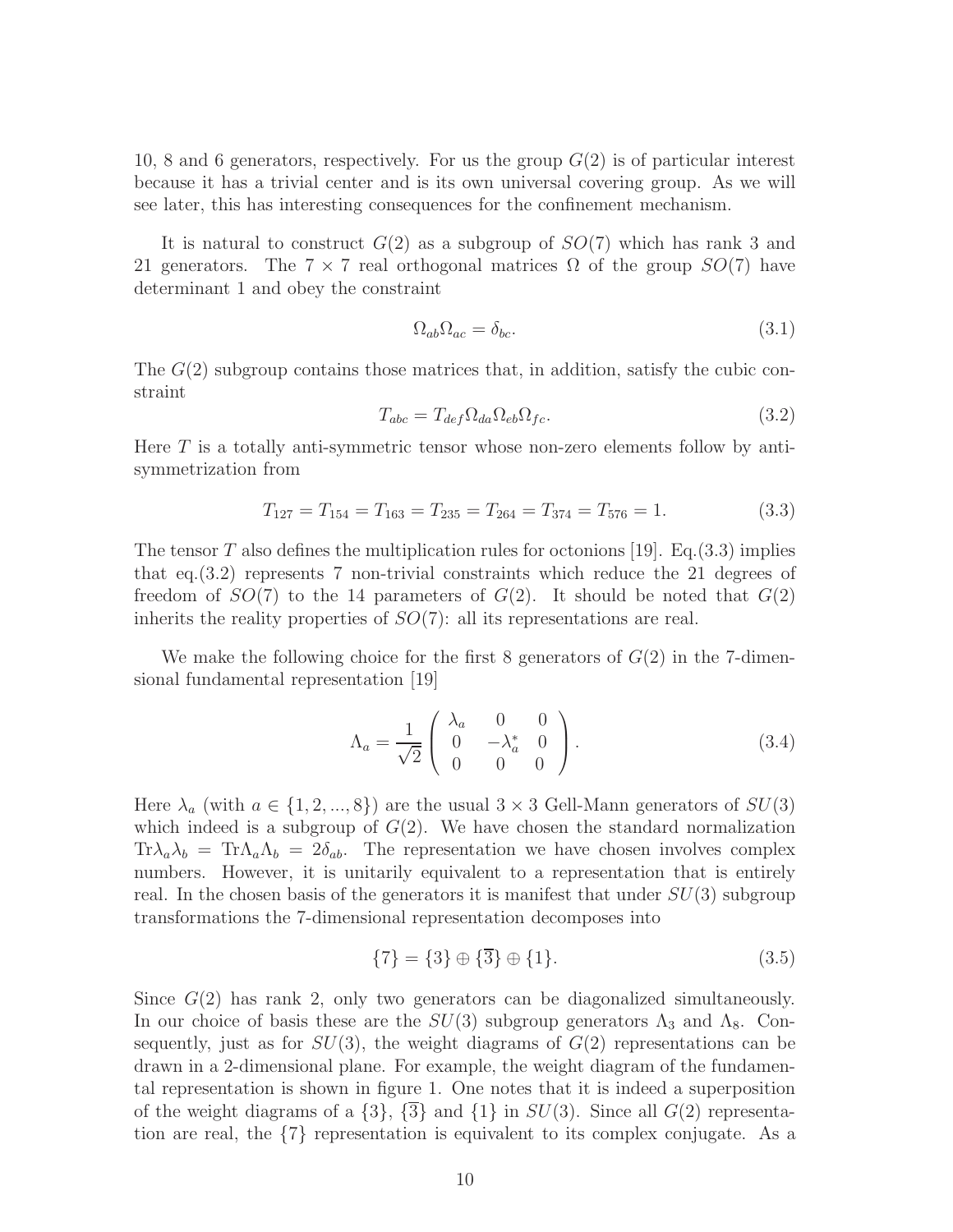

Figure 1: The weight diagram of the 7-dimensional fundamental representation of  $G(2)$  (rescaled by a factor  $\sqrt{2}$ ).

consequence,  $G(2)$  "quarks" and "anti-quarks" are indistinguishable. In particular, a  $G(2)$  "quark"  $\{7\}$  consists of an  $SU(3)$  quark  $\{3\}$ , an  $SU(3)$  anti-quark  $\{\overline{3}\}$  and an  $SU(3)$  singlet  $\{1\}$ . It should be noted that the  $\{3\} \oplus \{\overline{3}\}$  contained in the  $\{7\}$ of  $G(2)$  corresponds to a real reducible 6-dimensional representation of  $SU(3)$ .

As usual,

$$
T^{+} = \frac{1}{\sqrt{2}} (\Lambda_{1} + i\Lambda_{2}) = |1\rangle\langle 2| - |5\rangle\langle 4|,
$$
  
\n
$$
T^{-} = \frac{1}{\sqrt{2}} (\Lambda_{1} - i\Lambda_{2}) = |2\rangle\langle 1| - |4\rangle\langle 5|,
$$
  
\n
$$
U^{+} = \frac{1}{\sqrt{2}} (\Lambda_{4} + i\Lambda_{5}) = |2\rangle\langle 3| - |6\rangle\langle 5|,
$$
  
\n
$$
U^{-} = \frac{1}{\sqrt{2}} (\Lambda_{4} - i\Lambda_{5}) = |3\rangle\langle 2| - |5\rangle\langle 6|,
$$
  
\n
$$
V^{+} = \frac{1}{\sqrt{2}} (\Lambda_{4} + i\Lambda_{6}) = |1\rangle\langle 3| - |6\rangle\langle 4|,
$$
  
\n
$$
V^{-} = \frac{1}{\sqrt{2}} (\Lambda_{6} - i\Lambda_{4}) = |3\rangle\langle 1| - |4\rangle\langle 6|,
$$
  
\n(3.6)

define  $SU(3)$  shift operations between the different states  $|1\rangle$ ,  $|2\rangle$ ,..., $|7\rangle$  in the fundamental representation. The remaining 6 generators of  $G(2)$  also define shifts

$$
X^{+} = \frac{1}{\sqrt{2}} (\Lambda_{9} + i\Lambda_{10}) = |2\rangle\langle4| - |1\rangle\langle5| - \sqrt{2}|7\rangle\langle3| - \sqrt{2}|6\rangle\langle7|,
$$
  
\n
$$
X^{-} = \frac{1}{\sqrt{2}} (\Lambda_{9} - i\Lambda_{10}) = |4\rangle\langle2| - |5\rangle\langle1| - \sqrt{2}|3\rangle\langle7| - \sqrt{2}|7\rangle\langle6|,
$$
  
\n
$$
Y^{+} = \frac{1}{\sqrt{2}} (\Lambda_{11} + i\Lambda_{12}) = |6\rangle\langle1| - |4\rangle\langle3| - \sqrt{2}|2\rangle\langle7| - \sqrt{2}|7\rangle\langle5|,
$$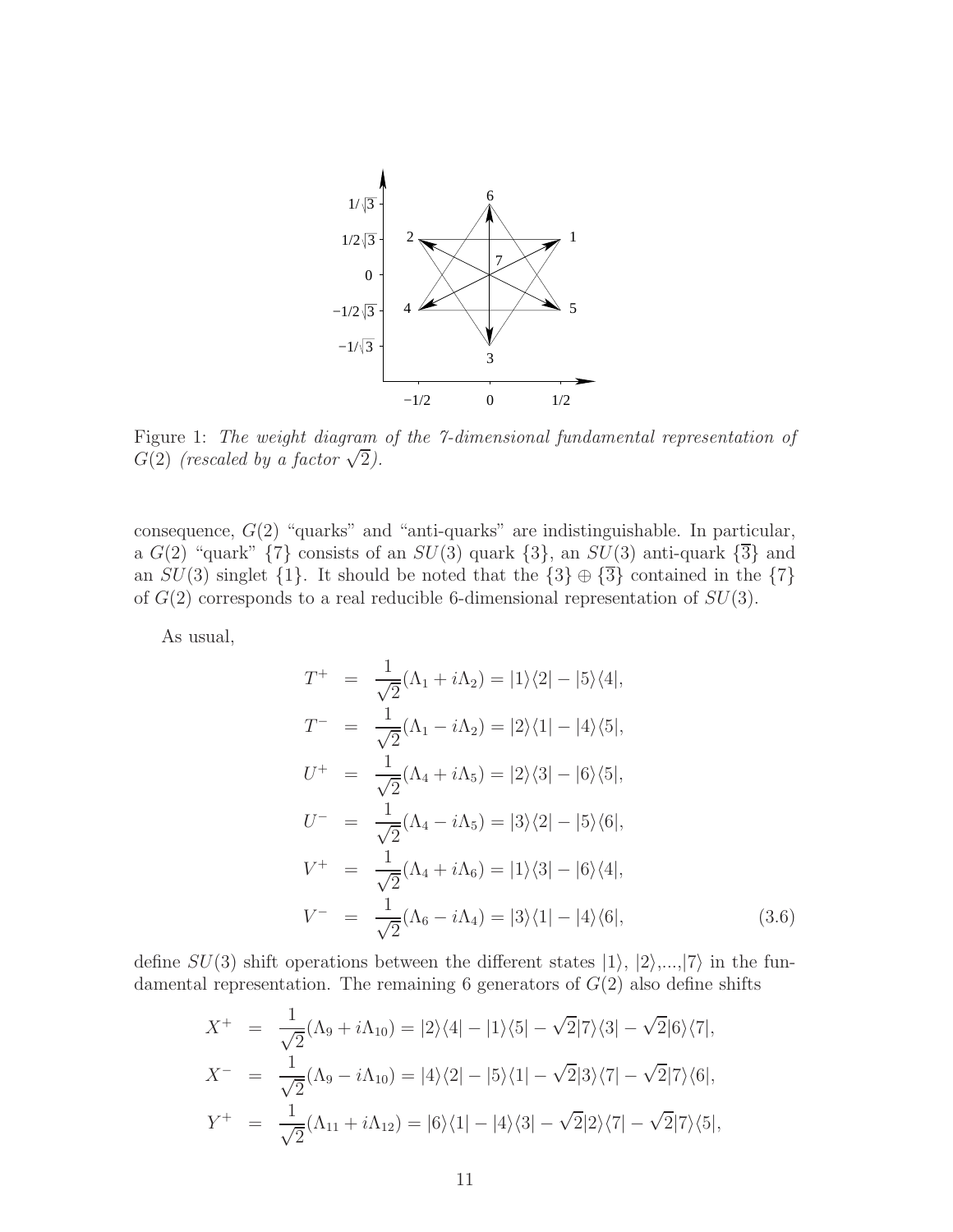$$
Y^- = \frac{1}{\sqrt{2}} (\Lambda_{11} - i\Lambda_{12}) = |1\rangle\langle 6| - |3\rangle\langle 4| - \sqrt{2}|7\rangle\langle 2| - \sqrt{2}|5\rangle\langle 7|,
$$
  
\n
$$
Z^+ = \frac{1}{\sqrt{2}} (\Lambda_{13} + i\Lambda_{14}) = |3\rangle\langle 5| - |2\rangle\langle 6| - \sqrt{2}|7\rangle\langle 1| - \sqrt{2}|4\rangle\langle 7|,
$$
  
\n
$$
Z^- = \frac{1}{\sqrt{2}} (\Lambda_{13} - i\Lambda_{14}) = |5\rangle\langle 3| - |6\rangle\langle 2| - \sqrt{2}|1\rangle\langle 7| - \sqrt{2}|7\rangle\langle 4|.
$$
 (3.7)

The generators themselves transform under the 14-dimensional adjoint representation of  $G(2)$  whose weight diagram is shown in figure 2. From this diagram one sees



Figure 2: The weight diagram of the 14-dimensional adjoint representation of  $G(2)$ (rescaled by a factor  $\sqrt{2}$ ).

that under an  $SU(3)$  subgroup transformation the adjoint representation of  $G(2)$ decomposes into

$$
{14} = {8} \oplus {3} \oplus {\overline{3}}.
$$
 (3.8)

This implies that  $G(2)$  "gluons" {14} consist of the usual  $SU(3)$  gluons {8} as well as of 6 additional "gluons" with  $SU(3)$  quark and anti-quark color quantum numbers  $\{3\}$  and  $\{\overline{3}\}.$ 

Let us now discuss the center of  $G(2)$ . It is interesting to note that the maximal Abelian (Cartan) subgroup of both  $G(2)$  and  $SU(3)$  is  $U(1)<sup>2</sup>$  which must contain the center in both cases. Since  $G(2)$  contains  $SU(3)$  as a subgroup its center cannot be bigger than  $\mathbb{Z}(3)$  (the center of  $SU(3)$ ) because the potential center elements of  $G(2)$  must commute with all  $G(2)$  matrices (not just with the elements of the  $SU(3)$ ) subgroup). In the fundamental representation of  $G(2)$  the center elements of the  $SU(3)$  subgroup are given by

$$
Z = \begin{pmatrix} z11 & 0 & 0 \\ 0 & z^*11 & 0 \\ 0 & 0 & 1 \end{pmatrix}.
$$
 (3.9)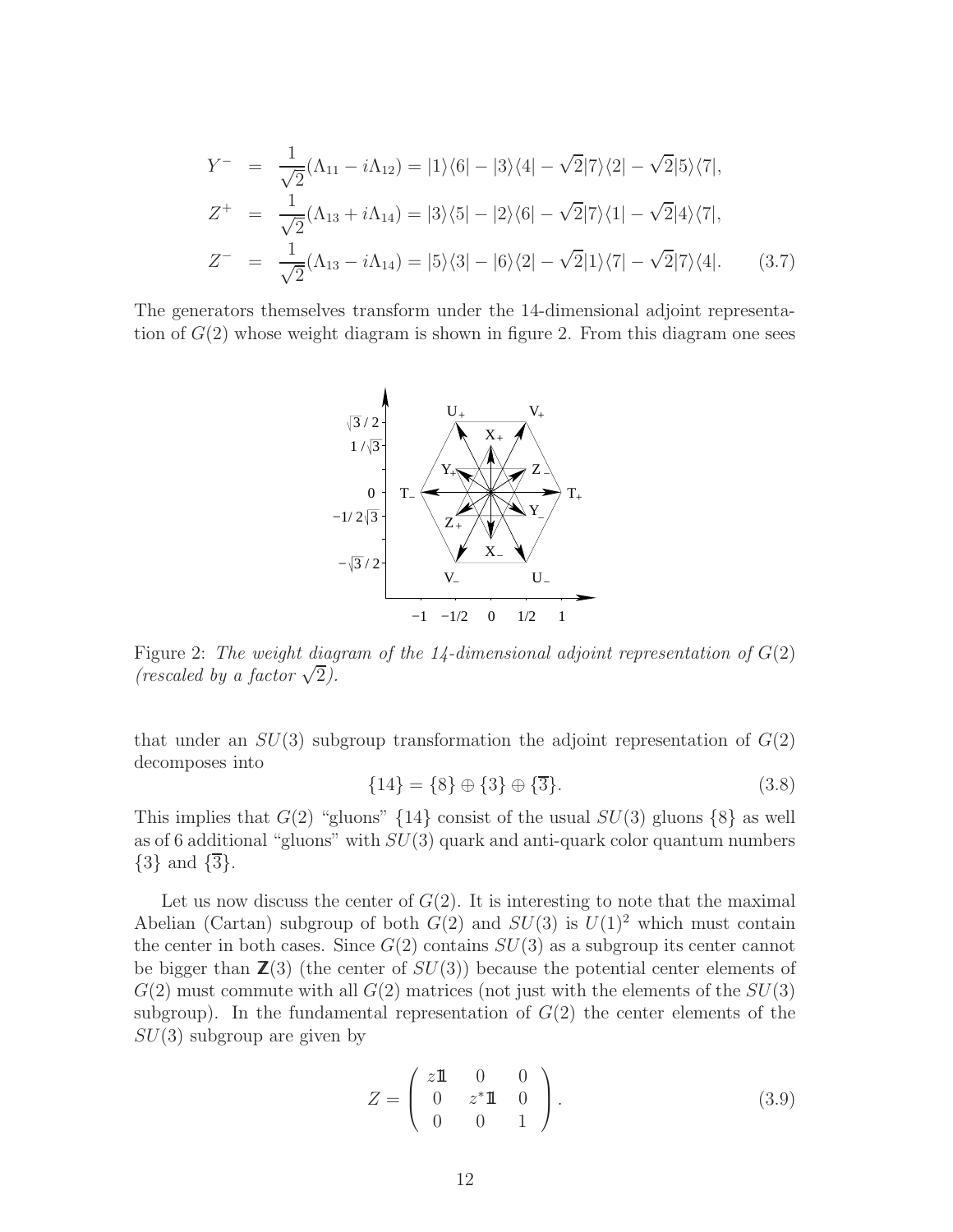where 1 is the  $3 \times 3$  unit matrix and  $z \in \{1, \exp(\pm 2\pi i/3)\}\$ is an element of  $\mathbb{Z}(3)$ . By construction, the three  $7 \times 7$  matrices Z commute with the 8 generators of the  $SU(3)$  subgroup of  $G(2)$ . However, an explicit calculation shows that this is not the case for the remaining 6 generators. Consequently, the center of  $G(2)$  is trivial and contains only the identity. The above argument applies to any representation of  $G(2)$ . In other words, the universal covering group of  $G(2)$  is  $G(2)$  itself and still it has a trivial center. As we will see, this has drastic consequences for confinement. In particular, the string between static  $G(2)$  "quarks" can break already in the pure gauge theory through the creation of dynamical "gluons".

In  $SU(3)$  the non-trivial center  $\mathbb{Z}(3)$  gives rise to the concept of triality. For example, the trivial representation  $\{1\}$  and the adjoint representation  $\{8\}$  of  $SU(3)$ have trivial triality, while the fundamental  $\{3\}$  and anti-fundamental  $\{3\}$  have nontrivial opposite trialities. Since its center is trivial, the concept of triality does not extend to  $G(2)$ . In particular, as one can see from eqs.(3.5,3.8),  $G(2)$  representations decompose into mixtures of  $SU(3)$  representations with different trialities. This has interesting consequences for the results of  $G(2)$  tensor decompositions [20]. For example, in contrast to the  $SU(3)$  case, the product of two fundamental representations

$$
\{7\} \otimes \{7\} = \{1\} \oplus \{7\} \oplus \{14\} \oplus \{27\},\tag{3.10}
$$

contains both the trivial and the adjoint representation. The {1} and {27} representations are symmetric under the exchange of the two  $\{7\}$  representations, while  $\{7\}$ and  $\{14\}$  are anti-symmetric. As a result of eq.(3.10), already two  $G(2)$  "quarks" can form a color-singlet. Just as for  $SU(3)$ , three  $G(2)$  "quarks" can form a color-singlet "baryon" because

$$
{7} \otimes {7} \otimes {7} = {1} \oplus 4 {7} \oplus 2 {14} \oplus 3 {27} \oplus 2 {64} \oplus 3 {77}. \qquad (3.11)
$$

Another interesting example is

$$
{14} \otimes {14} \otimes {14} = {1} \oplus {7} \oplus 5 {14} \oplus 3 {27} \oplus 2 {64} \oplus 4 {77} \oplus 3 {77}'
$$
  

$$
\oplus {182} \oplus 3 {189} \oplus {273} \oplus 2 {448}. \qquad (3.12)
$$

As a consequence of the absence of triality, the decomposition of the tensor product of three adjoint representations contains the fundamental representation. This means that three  $G(2)$  "gluons" G can screen a single  $G(2)$  "quark" q, and thus a color-singlet hybrid  $qGGG$  can be formed. Later we will also need the results for further tensor product decompositions, two of which are listed here

$$
\{7\} \otimes \{14\} = \{7\} \oplus \{27\} \oplus \{64\},
$$
  

$$
\{14\} \otimes \{14\} = \{1\} \oplus \{14\} \oplus \{27\} \oplus \{77\} \oplus \{77'\}.
$$
 (3.13)

It is also interesting to consider the homotopy groups related to  $G(2)$  because this tells us what kind of topological excitations can arise. As for  $SU(3)$ , the third homotopy group of  $G(2)$  is

$$
\Pi_3[G(2)] = \mathbf{Z}.\tag{3.14}
$$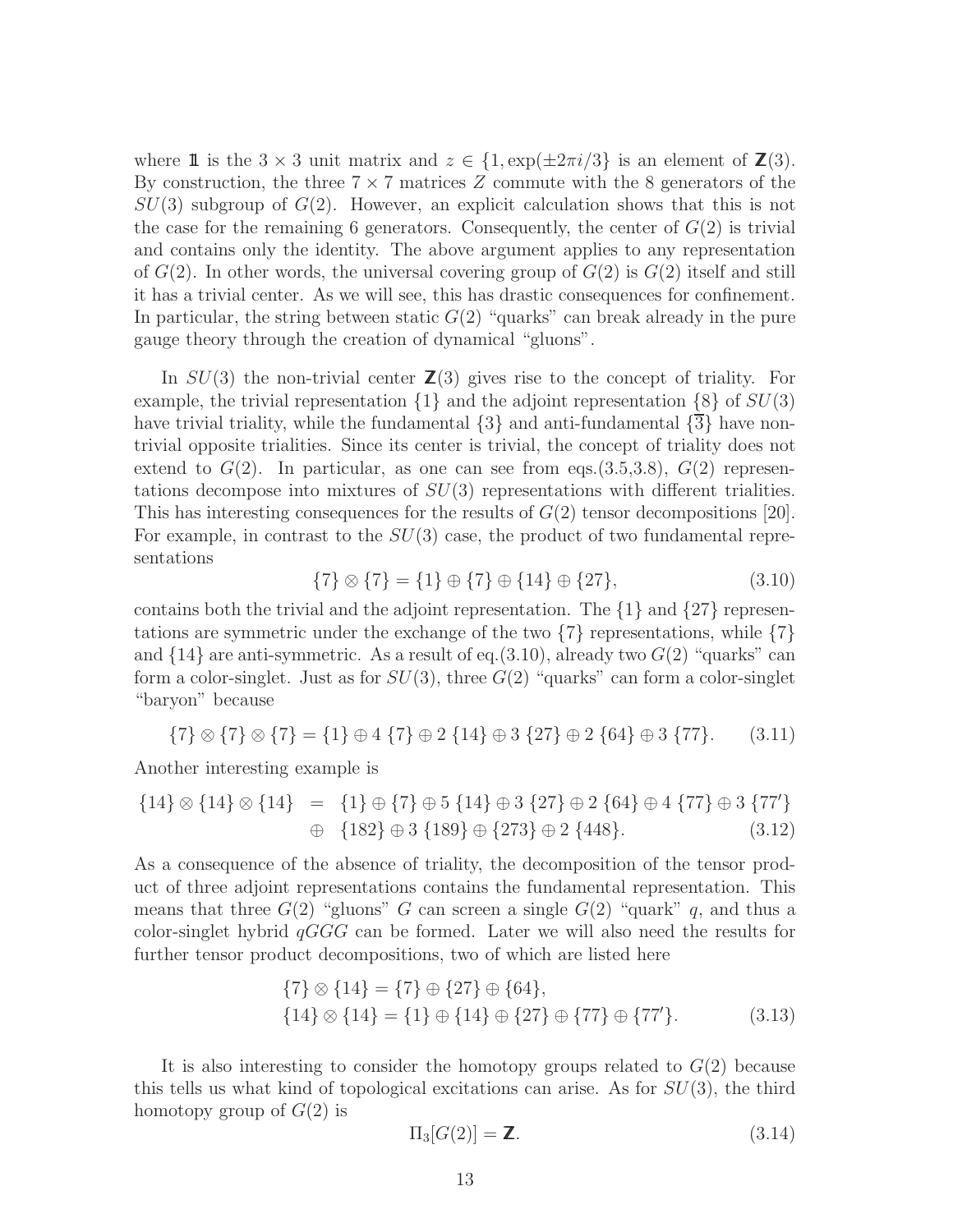Hence, there are  $G(2)$  instantons of any additive integer topological charge and, consequently, also a  $\theta$ -vacuum angle. Another homotopy group of interest is

$$
\Pi_2[G(2)/U(1)^2] = \Pi_1[U(1)^2] = \mathbb{Z}^2.
$$
\n(3.15)

Again, this is just like for  $SU(3)$ . Physically, this means that 't Hooft-Polyakov monopoles with two kinds of magnetic charge show up when  $G(2)$  is broken to its maximal Abelian (Cartan) subgroup  $U(1)^2$ . For  $SU(3)$  with center  $\mathbb{Z}(3)$  the homotopy

$$
\Pi_1[SU(3)/\mathbb{Z}(3)] = \Pi_0[\mathbb{Z}(3)] = \mathbb{Z}(3),\tag{3.16}
$$

implies that the pure gauge theory has non-trivial twist-sectors. Interestingly, in contrast to  $SU(3)$ , for  $G(2)$  which has a trivial center  $I = {\mathbf{1}\,}$  the first homotopy group

$$
\Pi_1[G(2)/I] = \Pi_0[I] = \{0\} \tag{3.17}
$$

is trivial. Hence, even in the pure gauge theory non-trivial twist-sectors do not exit.

## 4  $G(2)$  Gauge Theories

In this section we discuss various theories with gauge group  $G(2)$ . We start with pure Yang-Mills theory and then add charged matter fields in various representations. For example, we consider a scalar Higgs field in the fundamental representation which breaks  $G(2)$  down to  $SU(3)$ . By varying the vacuum expectation value of the Higgs field one can interpolate between a  $G(2)$  and an  $SU(3)$  gauge theory. We also add Majorana "quarks" first in the fundamental {7} representation and then also in the adjoint  $\{14\}$  representation. The former theory is closely related to  $SU(3)$  QCD, while the latter corresponds to  $\mathcal{N} = 1$  supersymmetric  $G(2)$  Yang-Mills theory.

### 4.1  $G(2)$  Yang-Mills Theory

Let us first consider the simplest  $G(2)$  gauge theory —  $G(2)$  Yang-Mills theory. Since  $G(2)$  has 14 generators there are 14 "gluons". Under the subgroup  $SU(3)$  8 of them transform as ordinary gluons, i.e. as an  $\{8\}$  of  $SU(3)$ . The remaining 6  $G(2)$ gauge bosons break-up into  $\{3\}$  and  $\{\overline{3}\}$ , i.e. they have the color quantum numbers of ordinary quarks and anti-quarks. Of course, in contrast to real quarks, these objects are bosons with spin 1. Still, these additional 6 "gluons" have somewhat similar effects as quarks in full QCD. In particular, they explicitly break the  $\mathbb{Z}(3)$ center symmetry of  $SU(3)$  and make the center symmetry of  $G(2)$  Yang-Mills theory trivial. The Lagrangian for  $G(2)$  Yang-Mills theory takes the standard form

$$
\mathcal{L}_{YM}[A] = \frac{1}{2g^2} \text{Tr} F_{\mu\nu} F_{\mu\nu},\tag{4.1}
$$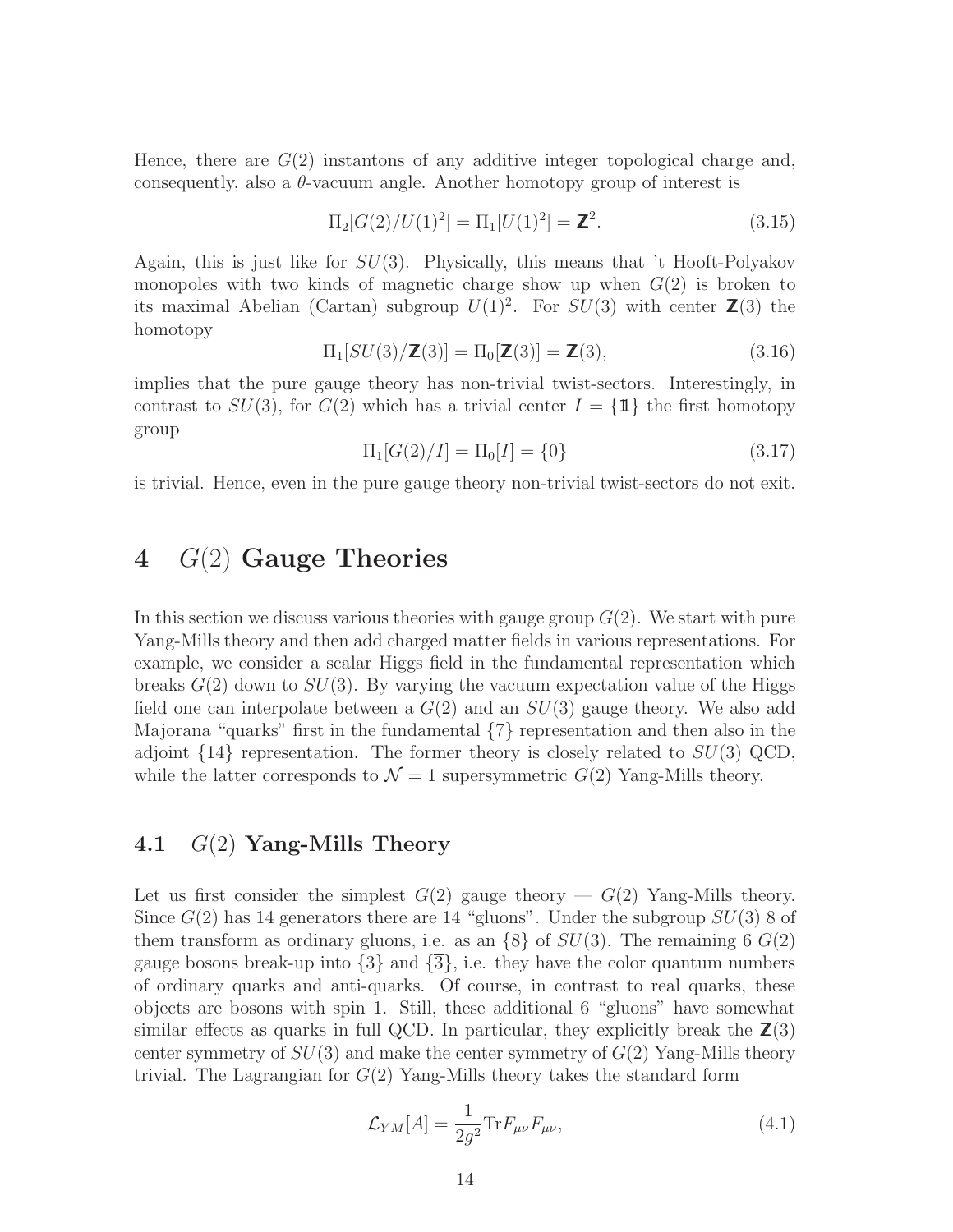where the field strength

$$
F_{\mu\nu} = \partial_{\mu}A_{\nu} - \partial_{\nu}A_{\mu} + [A_{\mu}, A_{\nu}], \qquad (4.2)
$$

is derived from the vector potential

$$
A_{\mu}(x) = ig A_{\mu}^{a}(x) \Lambda_{a}.
$$
\n(4.3)

The Lagrangian is invariant under non-Abelian gauge transformations

$$
A'_{\mu} = \Omega (A_{\mu} + \partial_{\mu}) \Omega^{\dagger}, \tag{4.4}
$$

where  $\Omega(x) \in G(2)$ . Like all non-Abelian pure gauge theories,  $G(2)$  Yang-Mills theory is asymptotically free. Complementary to this, at low energies one expects confinement.

However, in contrast to  $SU(3)$  Yang-Mills theory, the triviality of the  $G(2)$  center has far reaching consequences for how confinement is realized. In particular, as we have already seen in eq. (3.12), an external static "quark" in the fundamental  $\{7\}$ representation can be screened by at least three "gluons". Hence, via creation of dynamical "gluons" the confining string connecting two static  $G(2)$  "quarks" can break and the potential flattens off. Hence, the string tension — as the ultimate slope of the heavy "quark" potential at distance  $R \to \infty$  — vanishes. Thus, in contrast to  $SU(3)$  Yang-Mills theory where gluons cannot screen quarks, there is a more subtle form of confinement in  $G(2)$  Yang-Mills theory, very much like the confinement in  $SU(3)$  QCD. In the QCD case screening arises due to dynamical quark-anti-quark pair creation, and again the confining string breaks. Thus,  $G(2)$  pure Yang-Mills theory provides us with a suitable theoretical laboratory to investigate confinement without facing additional complications due to dynamical fermions. In the next section the issue of  $G(2)$  string breaking will be studied in the strong coupling limit of lattice gauge theory.

Of course, unless one proves confinement analytically, one cannot be sure that  $QCD, G(2)$  Yang-Mills theory, or any other gauge theory is indeed in the confined phase in the continuum limit. Based on general wisdom, one would certainly expect that  $G(2)$  gauge theory confines color in the same way as QCD. In particular, we do not expect it to be in a massless non-Abelian Coulomb phase. An order parameter that distinguishes between a confined phase (without a string tension, however, with color screening) and a Coulomb phase has been constructed by Fredenhagen and Marcu [21]. In the next section we will show that  $G(2)$  lattice Yang-Mills theory is indeed in the confined phase in the strong coupling limit.

Due to the triviality of the center one also expects unusual behavior of  $G(2)$ Yang-Mills theory at finite temperature. In  $SU(N_c)$  Yang-Mills theory there is a deconfinement phase transition at finite temperature where the  $\mathbf{Z}(N_c)$  center symmetry gets spontaneously broken. For two colors  $(N_c = 2)$  the deconfinement phase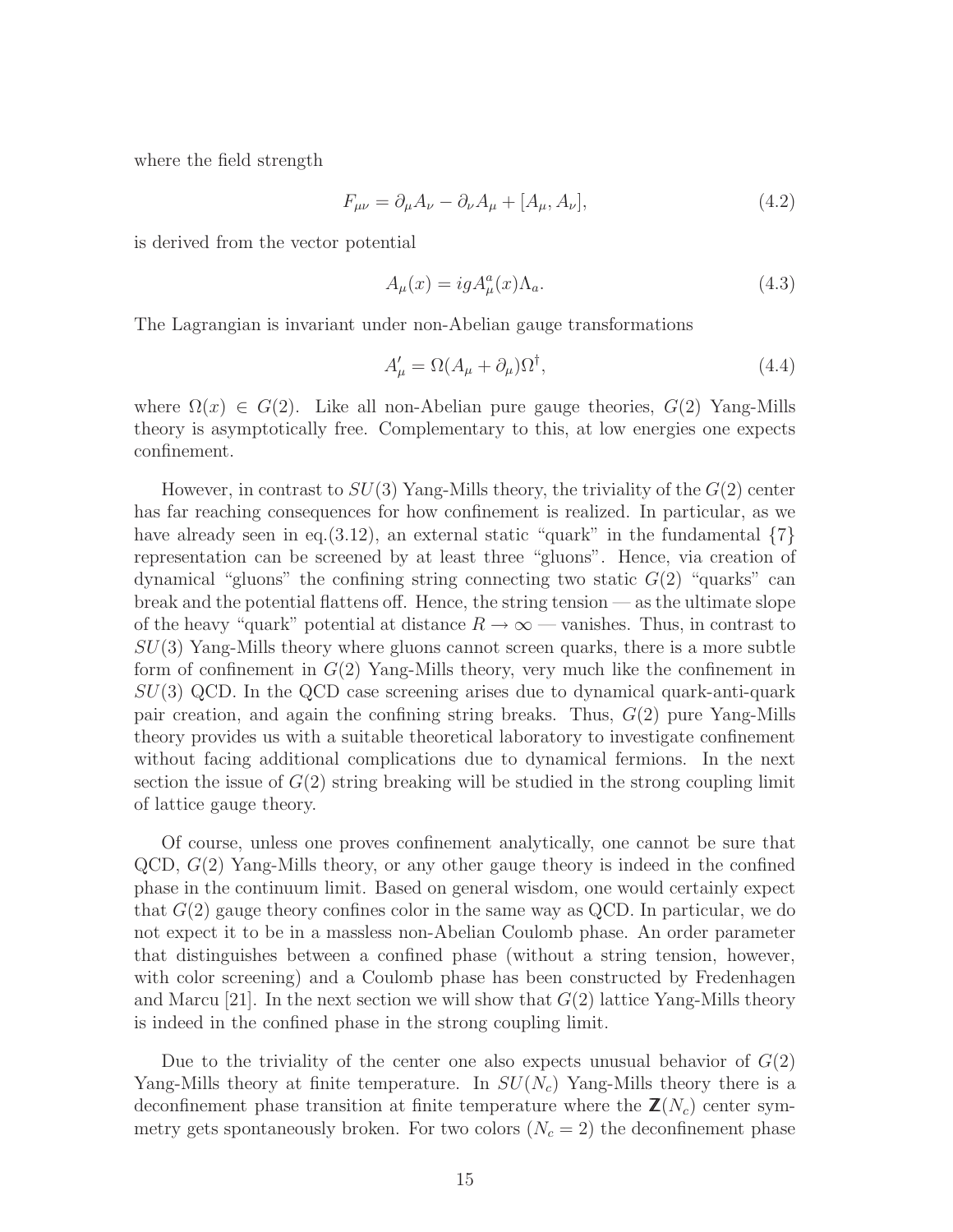transition is second order [22, 23, 24, 25, 26] and belongs to the universality class of the 3-d Ising model [27, 28]. For  $N_c = 3$ , on the other hand, the phase transition is first order [29, 30, 31, 32, 33, 34, 35] and the bulk physics is not universal. This is consistent with what one expects based on the behavior of the 3-d 3-state Potts model [36, 37, 38, 39, 40]. The high-temperature deconfined phase of  $SU(N_c)$  Yang-Mills theory is characterized by a non-zero value of the Polyakov loop order parameter and by a vanishing string tension. On the other hand, in the low-temperature confined phase, the Polyakov loop vanishes and the string tension is non-zero. As we have seen before, already in the confined phase of  $G(2)$  Yang-Mills theory the string tension is zero. Since for  $G(2)$  the center is trivial, the Polyakov loop no longer vanishes in the confined phase and it is hence no longer an order parameter for deconfinement. As a result, for  $G(2)$  there is no compelling argument for a phase transition at finite temperature. In particular, a second order phase transition is practically excluded due to the absence of a symmetry that could break spontaneously. Even without an underlying symmetry, a second order phase transition can occur as an endpoint of a line of first order transitions. However, these particular cases require fine-tuning of some parameter and can thus be practically excluded in G(2) Yang-Mills theory. On the other hand, one cannot rule out a first order phase transition because this does not require spontaneous symmetry breaking. Since the deconfinement phase transition in  $SU(3)$  Yang-Mills theory is already rather weakly first order, we expect the  $G(2)$  Yang-Mills theory to have only a crossover from a low- to a high-temperature regime. In QCD dynamical quarks also break the  $\mathbb{Z}(3)$  center symmetry explicitly. As the quark masses are decreased starting from infinity, the first order phase transition of the pure gauge theory persists until it terminates at a critical point and then turns into a crossover [41, 42]. Of course, in the chiral limit there is an exact chiral symmetry that is spontaneously broken at low and restored at high temperatures. Hence, one expects a finite temperature chiral phase transition which should be second order for two and first order for three massless flavors [43]. A second order chiral phase transition will be washed out to a crossover once non-zero quark masses are included. In  $G(2)$  Yang-Mills theory there is no chiral symmetry that could provide us with an order parameter for a finite temperature phase transition.

### 4.2 G(2) Gauge-Higgs Model

In the next step we add a Higgs field in the fundamental  $\{7\}$  representation in order to break  $G(2)$  spontaneously down to  $SU(3)$ . Then 6 of the 14  $G(2)$  "gluons" pick up a mass proportional to the vacuum value  $v$  of the Higgs field, while the remaining  $8\ SU(3)$  gluons are unaffected by the Higgs mechanism and are confined inside glueballs. For large  $v$  the theory thus reduces to  $SU(3)$  Yang-Mills theory. For small v (on the order of  $\Lambda_{QCD}$ ), on the other hand, the additional  $G(2)$  "gluons" are light and participate in the dynamics. Finally, for  $v = 0$  the Higgs mechanism disappears and we arrive at  $G(2)$  Yang-Mills theory. Hence, by varying v one can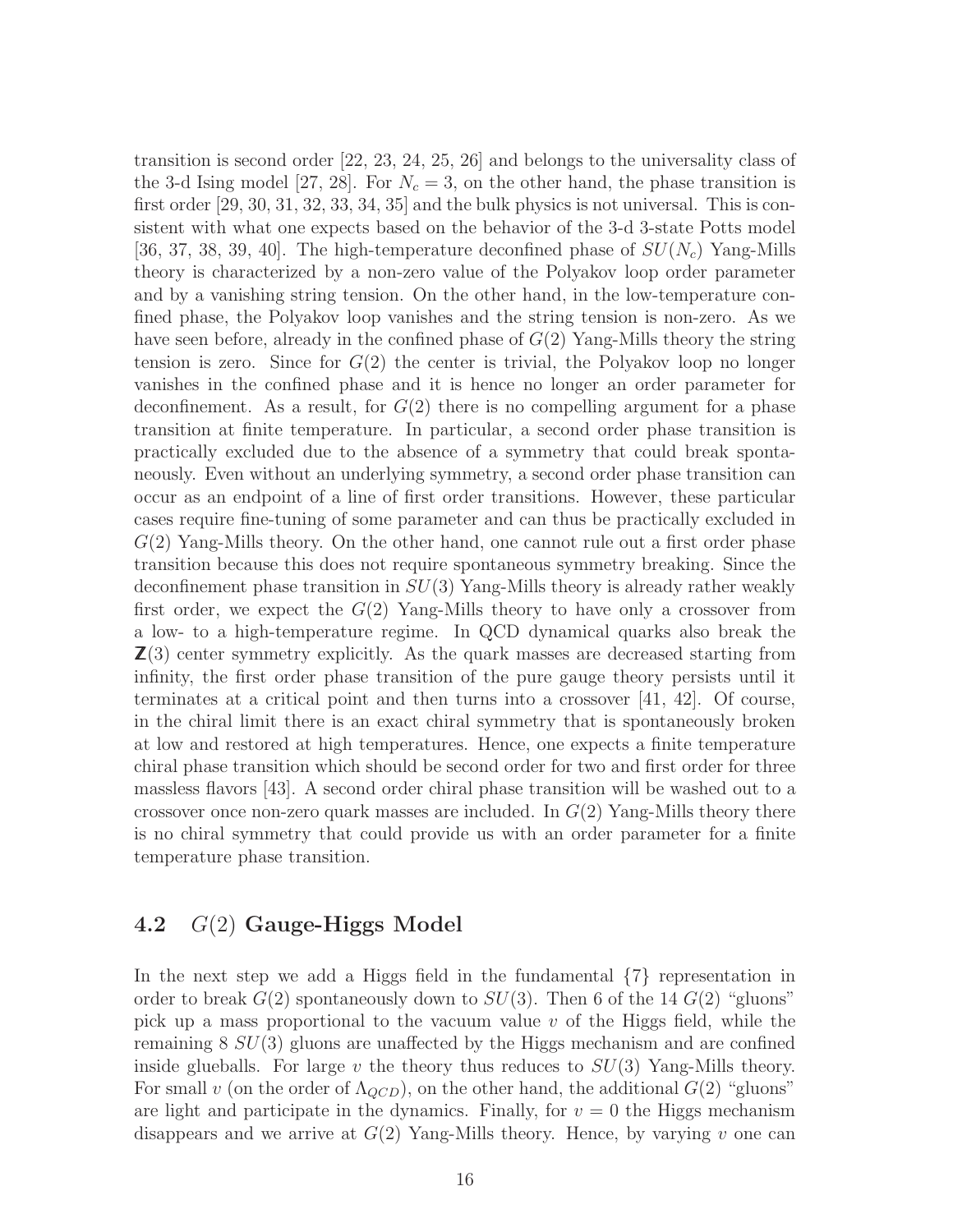interpolate smoothly between  $G(2)$  and  $SU(3)$  Yang-Mills theory and connect the exceptional  $G(2)$  confinement with the usual confinement in  $SU(3)$ .

The Lagrangian of the  $G(2)$  gauge-Higgs model is given by

$$
\mathcal{L}_{GH}[A,\Phi] = \mathcal{L}_{YM}[A] + \frac{1}{2}D_{\mu}\Phi D_{\mu}\Phi + V(\Phi). \tag{4.5}
$$

Here  $\Phi(x) = (\Phi^1(x), \Phi^2(x), ..., \Phi^7(x))$  is the real-valued Higgs field,

$$
D_{\mu}\Phi = (\partial_{\mu} + A_{\mu})\Phi, \tag{4.6}
$$

is the covariant derivative and

$$
V(\Phi) = \lambda (\Phi^2 - v^2)^2 \tag{4.7}
$$

is the scalar potential. We have seen in eq.(3.11) that the tensor product  $\{7\} \otimes$  ${7} \otimes {7}$  contains a singlet. Hence, one might also expect a cubic term  $T_{abc} \Phi^a \Phi^b \Phi^c$ in the Lagrangian. However, due to the anti-symmetry of the tensor  $T$  such a term vanishes. The product  $\{7\} \otimes \{7\} \otimes \{7\}$  contains four singlets. One corresponds to  $v^2 \Phi^2$  and one to  $\Phi^4$ . The other two again vanish due to antisymmetry. Hence, the scalar potential from above is the most general one consistent with  $G(2)$  symmetry and perturbative renormalizability.

Let us first consider the ungauged Higgs model with the Lagrangian

$$
\mathcal{L}_H[\Phi] = \frac{1}{2} \partial_\mu \Phi \partial_\mu \Phi + V(\Phi). \tag{4.8}
$$

This theory has even an enlarged global  $SO(7)$  symmetry which is spontaneously broken to  $SO(6)$ . Due to Goldstone's theorem there are  $21-15=6$  massless bosons and one Higgs particle of mass squared  $M_H^2 = 8\lambda v^2$ . When we now gauge only the  $G(2)$  subgroup of  $SO(7)$  we break the global  $SO(7)$  symmetry explicitly. As a result, the previously intact global  $SO(6) \simeq SU(4)$  symmetry turns into a local  $SU(3)$  symmetry. Hence, a Higgs in the  ${7}$  representation of  $G(2)$  breaks the gauge symmetry down to  $SU(3)$ . The 6 massless Goldstone bosons are eaten and become the longitudinal components of  $G(2)$  "gluons" which pick up a mass  $M_G = gv$ . The remaining 8 gluons are those familiar from  $SU(3)$  Yang-Mills theory. Choosing the vacuum value of the Higgs field as  $\Phi(x) = (0, 0, 0, 0, 0, 0, v)$ , the unbroken  $SU(3)$ invariance can be explicitly verified using eqs.(3.4,3.7).

It is interesting to compare this situation with what happens in the standard model. Before gauge interactions are switched on, the standard model Higgs field can be viewed as a vector in the  $\{4\}$  representation of  $SO(4) \simeq SU(2)_L \otimes SU(2)_R$ . When it picks up a vacuum expectation value this global symmetry is spontaneously broken to  $SO(3) \simeq SU(2)_{L=R}$  and there are  $6-3=3$  massless Goldstone bosons. When one gauges only the  $SU(2)_L \otimes U(1)_Y$  subgroup of  $SU(2)_L \otimes SU(2)_R$  one again breaks the global  $SO(4)$  symmetry explicitly. As a result, the previously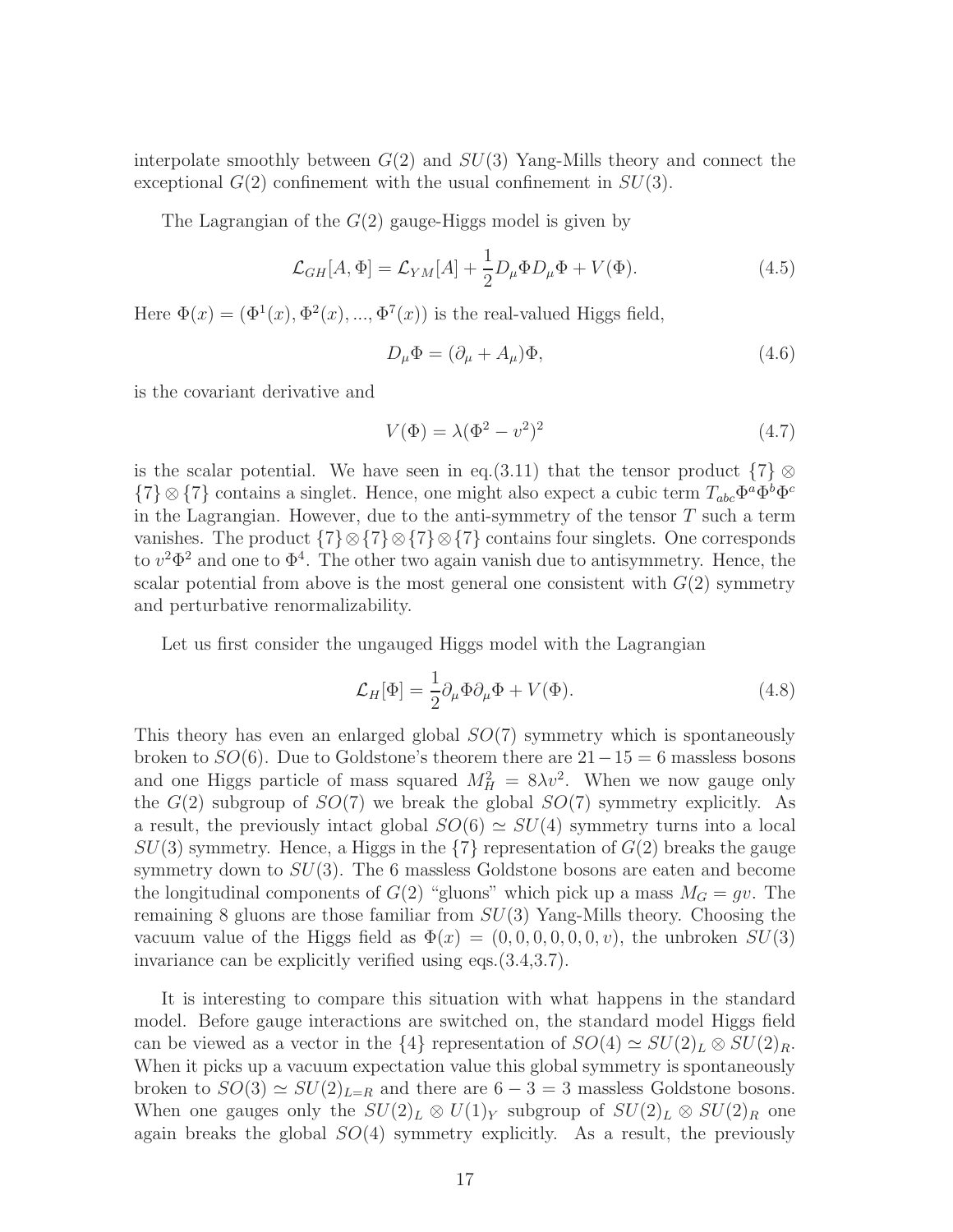intact global  $SO(3) \simeq SU(2)_{L=R}$  symmetry turns into the local  $U(1)_{L=R} = U(1)_{em}$ symmetry of electromagnetism. In this case, the 3 Goldstone bosons, of course, become the longitudinal components of the massive bosons  $W^{\pm}$  and  $Z^{0}$ .

With the Higgs mechanism in place, we can think of the  $G(2)$  model from above as an  $SU(3)$  gauge theory with 6 additional vector bosons of mass  $M<sub>G</sub>$  in the  $\{3\}$ and  $\{\overline{3}\}$  representation and a scalar Higgs boson with mass  $M_H$  as a  $\{1\}$  of  $SU(3)$ . Just like dynamical quarks in QCD, the massive "gluons" in the {3} and {3} representation explicitly break the center of  $SU(3)$ . As a result, the confining string connecting a static quark-anti-quark pair can break by the creation of massive  $G(2)$ "gluons". As the mass of these "gluons" increases with  $v$ , the distance at which the string breaks becomes larger. In the limit  $v \to \infty$  the additional "gluons" are removed from the theory, the  $\mathbb{Z}(3)$  center symmetry is restored, and the unbreakable string of  $SU(3)$  Yang-Mills theory emerges.

Using the Higgs mechanism to interpolate between  $SU(3)$  and  $G(2)$  Yang-Mills theory, we again consider the issue of the deconfinement phase transition. In the  $SU(3)$  theory this transition is weakly first order. As the mass of the 6 additional  $G(2)$  gluons is decreased, the  $\mathbb{Z}(3)$  center symmetry of  $SU(3)$  is explicitly broken and the phase transition is weakened. Qualitatively, we expect the heavy "gluons" to play a similar role as heavy quarks in  $SU(3)$  QCD. Hence, we expect the first order deconfinement phase transition line to end at a critical endpoint before the additional  $G(2)$  "gluons" have become massless [41, 42]. In that case, the pure G(2) Yang-Mills theory should have no deconfinement phase transition, but merely a crossover.

### 4.3 G(2) QCD

Let us now consider  $G(2)$  gauge theory with  $N_f$  flavors of fermions. As before, we will use the Higgs mechanism induced by a scalar field in the  $\{7\}$  representation to interpolate between  $G(2)$  and  $SU(3)$  QCD. We introduce  $G(2)$  "quarks" as Majorana fermions in the fundamental representation. Since all  $G(2)$  representations are real, a Dirac fermion simply represents a pair of Majorana fermions. Hence, it is most natural to work with Majorana "quarks" as fundamental objects. Under  $SU(3)$ subgroup transformations a  $\{7\}$  of  $G(2)$  decomposes into  $\{3\} \oplus \{3\} \oplus \{1\}$ . Hence, when  $G(2)$  is broken down to  $SU(3)$ , a  $\{7\}$  Majorana "quark" of  $G(2)$  turns into an ordinary Dirac quark {3} and its anti-quark {3} as well as a color singlet Majorana fermion that does not participate in the strong interactions. The  $G(2)$  Majorana "quark" spinor can be written as

$$
\lambda = \begin{pmatrix} \Psi \\ C\overline{\Psi}^T \\ \chi \end{pmatrix},
$$
\n(4.9)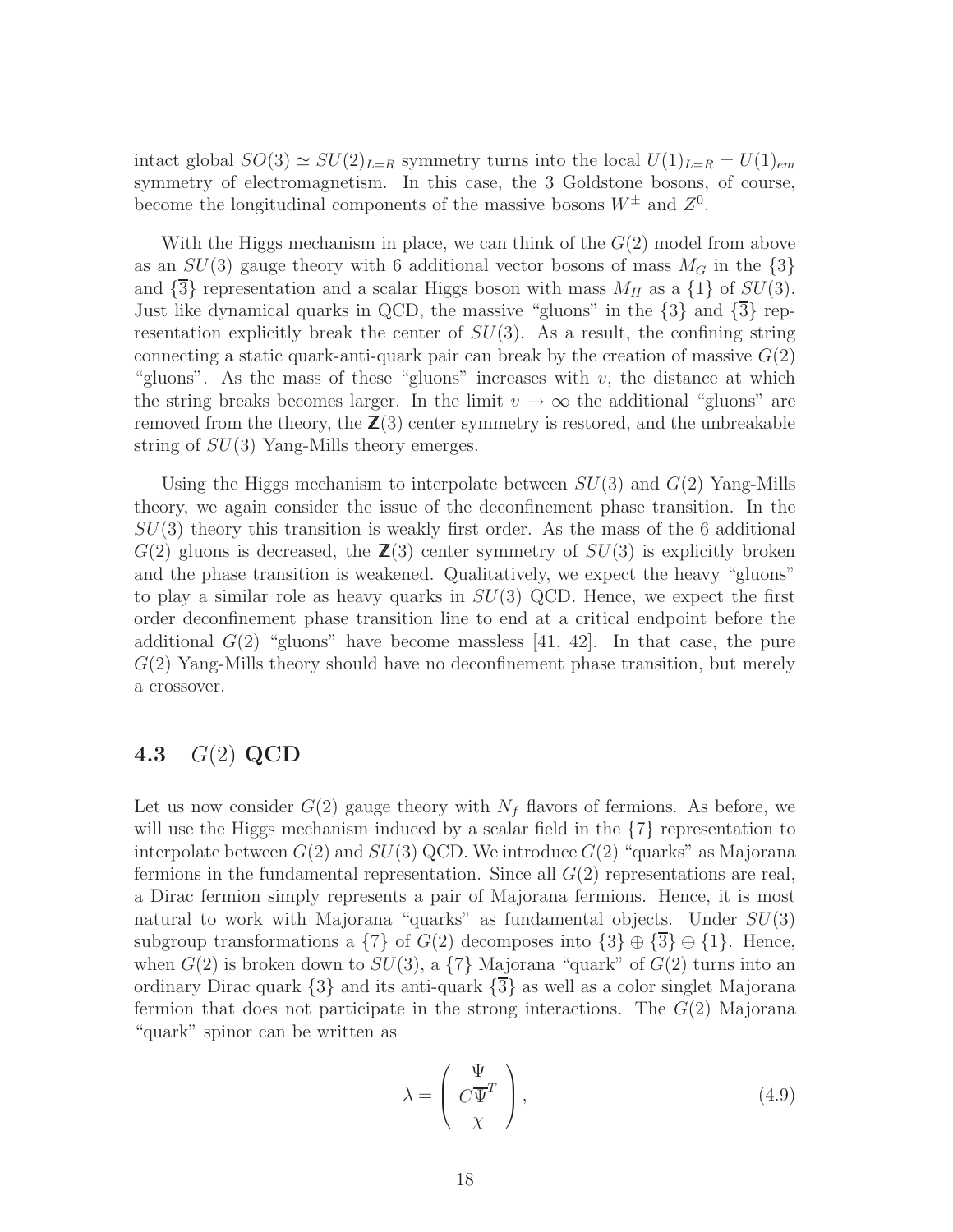where  $\Psi$  is an  $SU(3)$  Dirac quark spinor,  $\chi$  is the color singlet Majorana fermion, and C is the charge-conjugation matrix. The "anti-quark" spinor  $\lambda$  is related to  $\lambda$ by charge-conjugation

$$
\overline{\lambda} = (\overline{\Psi}, -\Psi^T C^{-1}, -\chi^T C^{-1}).
$$
\n(4.10)

The Lagrangian of  $G(2)$  QCD takes the form

$$
\mathcal{L}_{QCD}[A,\overline{\lambda},\lambda] = \mathcal{L}_{YM}[A] + \frac{1}{2}\overline{\lambda}\gamma_{\mu}(\partial_{\mu} + A_{\mu})\lambda.
$$
 (4.11)

In G(2) gauge theory, quark masses arise from Yukawa couplings to the scalar field as well as from Majorana mass terms. For simplicity, in what follows we consider massless "quarks" only.

#### **4.3.1** The  $N_f = 1$  Case

As a first step we consider a single flavor — say the u-quark. Ordinary  $N_f = 1$  $SU(3)$  QCD has a  $U(1)_B$  symmetry — just baryon number which is unbroken. In particular, there are no massless Goldstone bosons and the theory has a mass-gap. Color singlet states include  $u\overline{u}$  mesons with a valance quark and anti-quark as well as a *uuu* baryon  $\Delta^{++}$  with three valance quarks. The lightest particle in this theory is presumably a vector-meson similar to the physical  $\omega$ -meson. Like in ordinary QCD, the pseudo-scalar meson  $\eta'$  gets its mass via the anomaly from topological charge fluctuations. Only in the large  $N_c$  limit it becomes a Goldstone boson. For  $N_c = 3$  it may or may not be lighter than the vector-meson.

As we have seen before, in  $G(2)$  gauge theory "quarks" and "anti-quarks" are indistinguishable. Consequently, the  $U(1)_{L=R} = U(1)_B$  baryon number symmetry of  $SU(3)$  QCD is reduced to a  $\mathbb{Z}(2)_B$  symmetry. One can only distinguish between states with an even and odd number of "quark" constituents. In particular, eq.(3.12) implies that one can construct a colorless state  $uGGG$  with one  $G(2)$ "quark" screened by three  $G(2)$  "gluons". This state mixes with other states containing an odd number of quarks — e.g. with the usual  $uuu$  states — to form the  $G(2)$  "baryon". In contrast to  $SU(3)$  QCD, two  $G(2)$  "baryons" (which are odd under  $\mathbb{Z}(2)_B$  can annihilate into "mesons". When one uses the Higgs mechanism to break  $G(2)$  to  $SU(3)$ , one can remove the 6 additional  $G(2)$  "gluons" by increasing the vacuum value v. As a consequence, the states  $uGGG$  become heavy and can no longer mix with uuu. As a result, the standard  $U(1)_B$  baryon number symmetry of  $SU(3)$  QCD emerges as an approximate symmetry. As long as v remains finite, the heavy  $G(2)$  "gluons" mediate weak baryon number violating processes. Only in the limit  $v \to \infty$   $U(1)_B$  becomes an exact symmetry.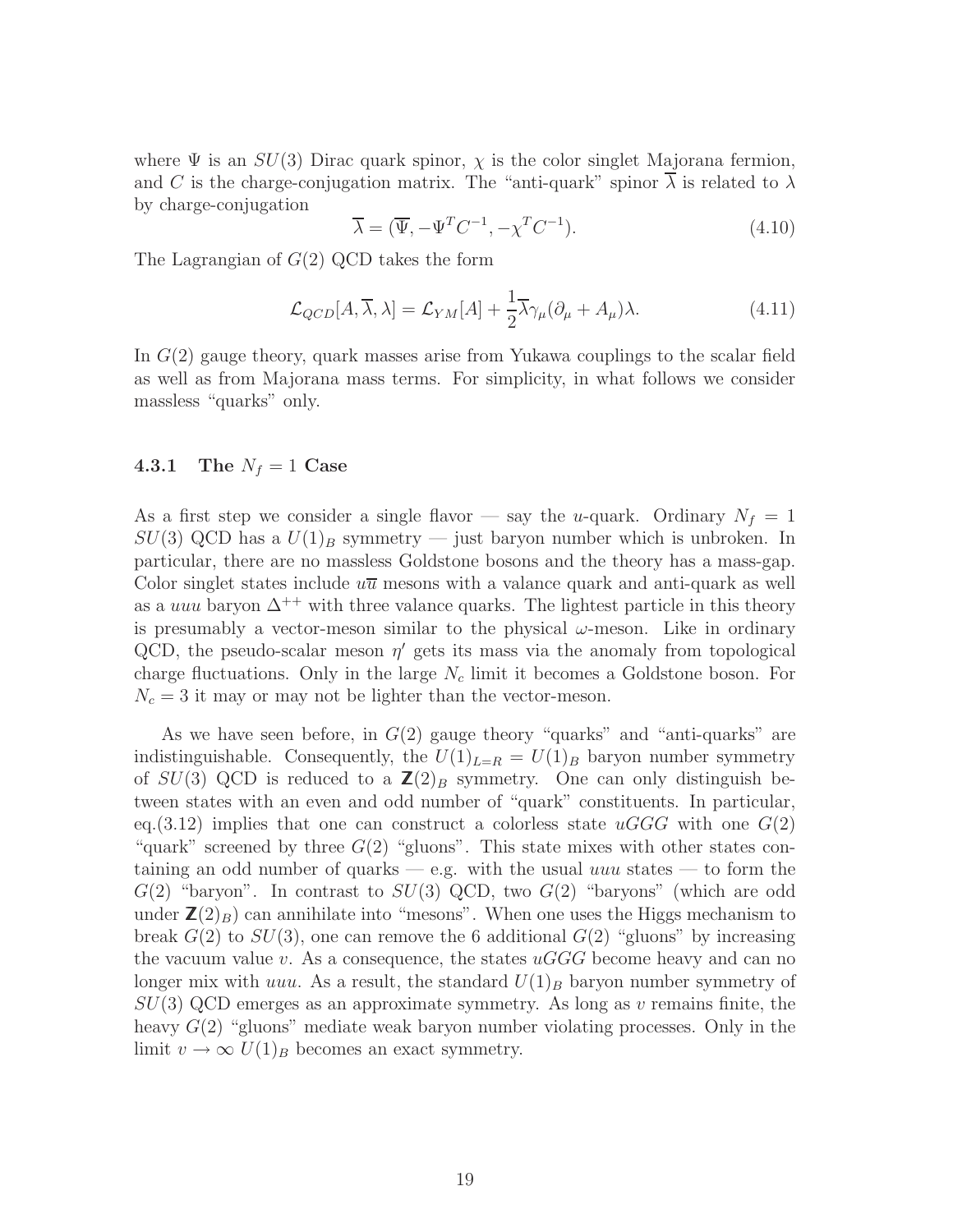#### 4.3.2 The  $N_f \geq 2$  Case

Let us first remind ourselves of standard two flavor QCD with  $SU(3)$  color gauge group. The chiral symmetry then is  $SU(2)_L \otimes SU(2)_R \otimes U(1)_B$  which is spontaneously broken to  $SU(2)_{L=R} \otimes U(1)_B$ . Consequently, there are  $7-4=3$  massless Goldstone pions —  $\pi^+$ ,  $\pi^0$  and  $\pi^-$ . For a  $G(2)$  Majorana "quark" left- and righthanded components cannot be rotated independently by unitary transformations  $L \in SU(2)_L$  and  $R \in SU(2)_R$ . In fact, the Majorana condition requires  $L = R^*$ . Hence, the chiral symmetry of  $N_f = 2 G(2) \text{ QCD}$  is  $SU(2)_{L=R^*} \otimes \mathbb{Z}(2)_B$ . Note that in the same way  $U(1)_B = U(1)_{L=R}$  is reduced to  $U(1)_{L=R^*=R} = \mathbb{Z}(2)_B$ . The reduced chiral symmetry of  $G(2)$  QCD is expected to still break spontaneously to the maximal vector subgroup which is now  $SU(2)_{L=R^*=R} \otimes \mathbb{Z}(2)_B = SO(2)_{L=R} \otimes \mathbb{Z}(2)_B$ . In this case, there are only  $3 - 1 = 2$  Goldstone bosons. They can be identified as  $\pi^0$  and the linear combination of  $\pi^+$  and  $\pi^-$  that is even under charge-conjugation. The mixing between  $\pi^+$  and  $\pi^-$  is induced by the exchange of one of the 6  $G(2)$ "gluons" that do not belong to  $SU(3)$ . The linear combination of  $\pi^+$  and  $\pi^-$  that is odd under charge-conjugation has a non-zero mass and is not a Goldstone boson of  $G(2)$  QCD. When we remove the 6 additional "gluons" via the Higgs mechanism, the mixing of  $\pi^+$  and  $\pi^-$  becomes weaker as v increases. Consequently, the mass splitting between the charge-conjugation even and odd states also decreases until it ultimately vanishes at  $v = \infty$ . In this limit the larger chiral symmetry of  $SU(3)$ QCD emerges and we are left with three massless pions.

It is straightforward to generalize the above discussion to arbitrary  $N_f \geq 2$ . For  $SU(3)$  QCD with general  $N_f$  the chiral symmetry is  $SU(N_f)_L \otimes SU(N_f)_R \otimes U(1)_B$ which is spontaneously broken to  $SU(N_f)_{L=R} \otimes U(1)_B$ , and there are  $N_f^2-1$  massless Goldstone bosons. As before, the Majorana condition requires  $L = R^*$ . Hence, the chiral symmetry of  $G(2)$  QCD with  $N_f$  massless Majorana "quarks" is  $SU(N_f)_{L=R^*}\otimes$  $\mathbf{Z}(2)_B$ , which is expected to break spontaneously to  $SU(N_f)_{L=R^*=R} \otimes \mathbf{Z}(2)_B =$  $SO(N_f)_{L=R} \otimes \mathbb{Z}(2)_B$ . Then there are only  $N_f(N_f+1)/2-1$  Goldstone bosons. These consist of  $N_f - 1$  neutral Goldstone bosons  $(\pi^0$  and  $\eta$  for  $N_f = 3$ ) and  $N_f (N_f - 1)/2$  charge-conjugation even combinations of charged states  $(\pi^+ + \pi^-$ ,  $K^+ + K^-$ ,  $K^0 + \overline{K^0}$  for  $N_f = 3$ ).

### 4.4 Supersymmetric  $G(2)$  Yang-Mills Theory

In this section we add a single flavor adjoint Majorana gluino  $\lambda$  to the pure gluon Yang-Mills theory and thus turn it into  $\mathcal{N} = 1$  supersymmetric Yang-Mills theory. First, we compare the  $SU(3)$  to the  $G(2)$  case.

Let us first describe the situation in  $SU(3)$  supersymmetric Yang-Mills theory. Then, in addition to the gluons, there is a color octet of Majorana gluinos. The chiral symmetry of this theory is  $\mathbb{Z}(3)_{\chi} \otimes \mathbb{Z}(2)_B$  where  $\mathbb{Z}(2)_B$  is the fermion number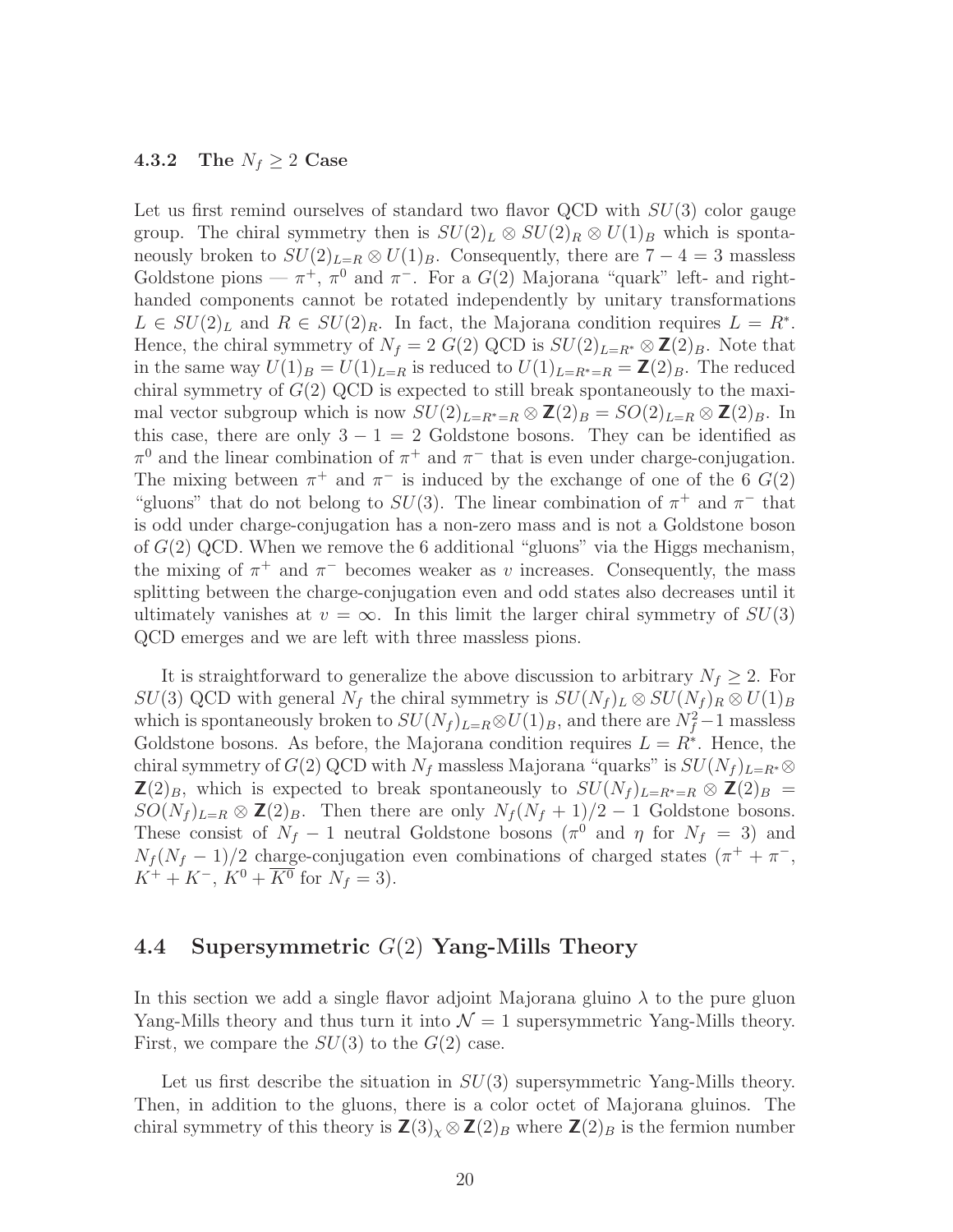symmetry of the Majorana fermion, and  $\mathbb{Z}(3)_{\chi}$  is a remnant of the axial  $U(1)_R$ symmetry which is broken by the anomaly. At low temperatures the  $\mathbb{Z}(3)_x$  symmetry is spontaneously broken through the dynamical generation of a gluino condensate  $\langle \lambda \lambda \rangle$ . Since both gluons and gluinos are in the adjoint representation, the  $\mathbb{Z}(3)$ center of the color gauge group is an exact symmetry of supersymmetric  $SU(3)$ Yang-Mills theory. At low temperature this discrete symmetry is unbroken, just as in the non-supersymmetric case. As a result, external static quarks and anti-quarks are confined to one another through an unbreakable color flux string.

As a consequence of the spontaneous breakdown of the discrete  $\mathbb{Z}(3)$ <sub>x</sub> symmetry, there are, in fact, three different low-temperature confined phases which are distinguished by the  $\mathbb{Z}(3)_{\chi}$  phase of the gluino condensate. When such phases coexist with one another, they are separated by confined-confined domain walls with a non-zero interface tension. These walls are topological defects which are characterized by the zeroth homotopy group  $\Pi_0[\mathbf{Z}(3)_x] = \mathbf{Z}(3)$ . Based on M-theory, Witten has argued that the walls behave like D-branes and the confining string (which behaves like a fundamental string) can end on the walls [44]. In a field theoretical context this phenomenon has been explained in [45]. Just like other topological excitations, such as monopoles, cosmic strings and vortices, a supersymmetric domain wall has the unbroken symmetry phase in its core. Consequently, inside the wall (as well as inside the string) the chiral  $\mathbb{Z}(3)_{\chi}$  symmetry is restored. Interestingly, the restoration of  $\mathbf{Z}(3)_{\chi}$  induces the spontaneous breakdown of the center symmetry  $\mathbf{Z}(3)$ . Hence, the core of a supersymmetric domain wall is in the deconfined phase. When a confining string enters the wall the color flux that it carries spreads out and the string ends.

As one increases the temperature, a transition to a deconfined phase with restored chiral symmetry occurs. As usual, in the deconfined phase the  $\mathsf{Z}(3)$  center symmetry is spontaneously broken. When a confined-confined domain wall is heated up to the phase transition, the deconfined phase in its core expands and forms a complete wetting layer whose width diverges at the phase transition [45]. Due to the broken  $\mathbb{Z}(3)$  center symmetry there are also three distinct deconfined phases. When those coexist, they are separated by deconfined-deconfined domain walls. As the phase transition is approached from above, similarly, a deconfined-deconfined domain wall splits into a pair of confined-deconfined interfaces and its core turns into a complete wetting layer of confined phase [46, 47].

Let us now ask how the situation is modified for  $G(2)$  supersymmetric Yang-Mills theory for which the center is trivial. Interestingly, the remnant chiral symmetry is enhanced to  $\mathbb{Z}(4)_{\chi} \otimes \mathbb{Z}(2)_{B}$  which breaks spontaneously to  $\mathbb{Z}(2)_{B}$ . As a result, similar to the  $SU(3)$  case, there are now four different low-temperature chirally broken phases which are characterized by the  $\mathbb{Z}(4)_{\chi}$  phase  $\pm 1, \pm i$  of the "gluino" condensate. Due to the triviality of the center, we have the exceptional confinement with a breakable string that we have already discussed in the non-supersymmetric  $G(2)$  Yang-Mills theory. When two distinct chirally broken phases coexist, they are again separated by a domain wall. In contrast to the  $SU(3)$  case,  $G(2)$  strings can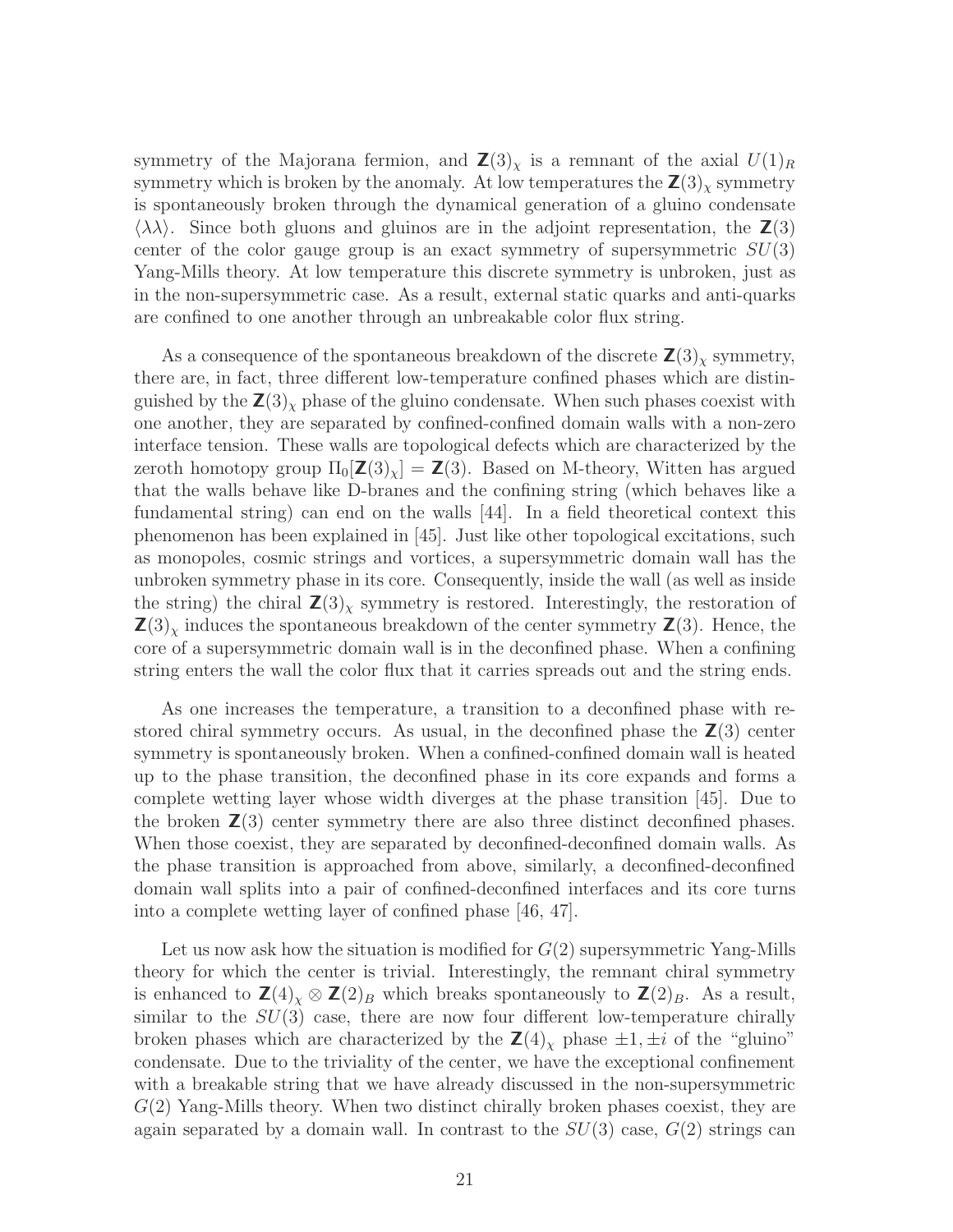not only end on such walls because they can break and thus end anywhere.

When  $G(2)$  "gluons" and "gluinos" are heated up, their chiral symmetry is restored in a finite temperature phase transition. In contrast to  $G(2)$  pure Yang-Mills theory, a phase transition must exist because there is now an exact spontaneously broken  $\mathsf{Z}(4)$ <sub>x</sub> chiral symmetry for which the "gluino" condensate provides us with an order parameter. As another consequence of the triviality of the center, there is only one high-temperature chirally symmetric phase. In particular, deconfineddeconfined domain walls do not exist. However, there are now two types of domain walls in the low-temperature phase. A wall of type I separates chirally broken phases whose "gluino" condensates are related by a  $\mathbb{Z}(4)$ <sub>x</sub> transformation -1, while for a wall of type II the phases are related by a  $\pm i$ -rotation. The chiral phase transition may be first or second order. In the latter case the low- and high-temperature phases do not coexist at the phase transition and complete wetting does not arise. However, we find it more natural to expect a first order phase transition. For example, the deconfinement phase transition of an ordinary  $SU(4)$  Yang-Mills theory, which has a  $\mathbb{Z}(4)$  center symmetry, is first order [48, 49, 50, 51, 52]. If the chiral phase transition of  $G(2)$  supersymmetric Yang-Mills theory is first order as well, the lowand high-temperature phases coexist and complete wetting may arise. When a wall of type I is heated up to the phase transition, we expect it to split into a pair of interfaces with a complete wetting layer of chirally symmetric phase in between. It is less clear if complete wetting would also occur for domain walls of type II. We do not enter this discussion here. In any case, complete wetting is no longer needed for strings to end on the walls.

## 5  $G(2)$  Lattice Gauge Theory at Strong Coupling

In order to substantiate some of the claims made in the previous sections we now formulate  $G(2)$  Yang-Mills theory on the lattice and derive some analytic results in the strong coupling limit. As usual, such results do not directly apply to the continuum limit and should ultimately be extended by Monte Carlo simulations into the weak coupling continuum regime. Still, assuming that there is no phase transition separating the strong from the weak coupling regime, the strong coupling results provide insight into dynamical behavior — such as confinement — which persists in the continuum limit. For example, for  $G(2)$  — in agreement with the expectations — the lattice strong coupling expansion confirms that the color flux string can break by dynamical "gluon" creation. In this sense, the string tension is zero and the Wilson loop is no longer a good order parameter. In order to characterize the phase of the theory, in particular, in order to distinguish between a massive confinement phase like in full QCD and a massless Coulomb phase, one can use the Fredenhagen-Marcu order parameter [21] which we calculate analytically at strong coupling. Indeed, this confirms that  $G(2)$  lattice Yang-Mills theory confines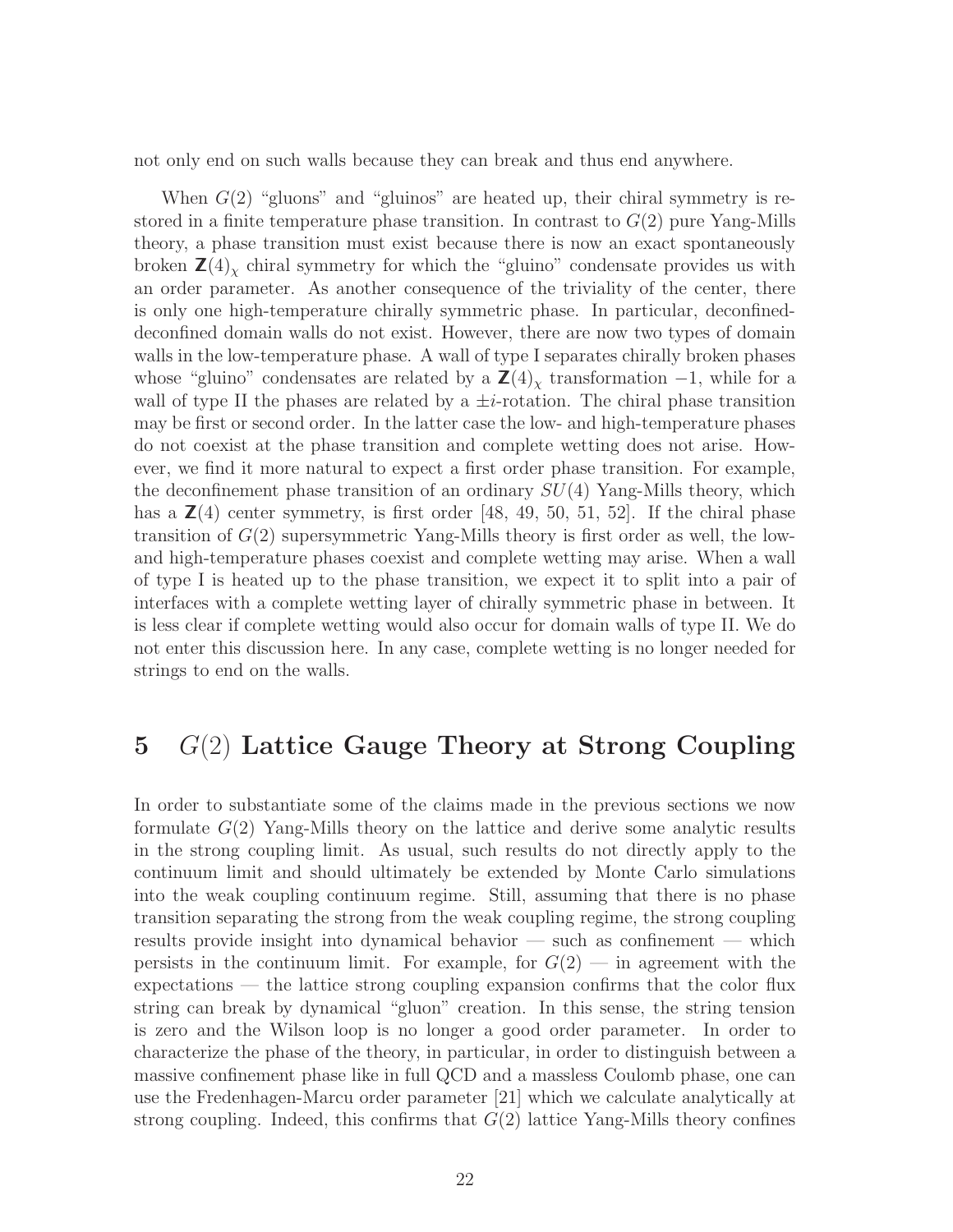color in the same way as  $SU(3)$  QCD.

The construction of  $G(2)$  Yang-Mills theory on the lattice follows the standard procedure. The link matrices  $U_{x,\mu} \in G(2)$  are group elements in the fundamental  $\{7\}$ representation, i.e. they can be chosen entirely real. The standard Wilson plaquette action takes the usual form

$$
S[U] = -\frac{1}{g^2} \sum_{\Box} \text{Tr } U_{\Box} = -\frac{1}{g^2} \sum_{x,\mu < \nu} \text{Tr } U_{x,\mu} U_{x+\hat{\mu},\nu} U_{x+\hat{\nu},\mu}^{\dagger} U_{x,\nu}^{\dagger}, \tag{5.1}
$$

where  $q$  is the bare gauge coupling. The partition function is given by

$$
Z = \int \mathcal{D}U \exp(-S[U]),\tag{5.2}
$$

where the measure of the path integral

$$
\int \mathcal{D}U = \prod_{x,\mu} \int_{G(2)} dU_{x,\mu},\tag{5.3}
$$

is a product of local Haar measures of the group  $G(2)$  for each link. By construction, both the action and the measure are explicitly invariant under gauge transformations

$$
U'_{x,\mu} = \Omega_x U_{x,\mu} \Omega_{x+\hat{\mu}}^{\dagger},\tag{5.4}
$$

with  $\Omega_x \in G(2)$ . The Wilson loop

$$
W_{\mathcal{C}} = \text{Tr } \mathcal{P} \prod_{(x,\mu)\in\mathcal{C}} U_{x,\mu} \tag{5.5}
$$

is the trace of a path ordered product of link variables along the closed path  $\mathcal{C}$ , and its expectation value is given by

$$
\langle W_{\mathcal{C}} \rangle = \frac{1}{Z} \int \mathcal{D}U \ W_{\mathcal{C}} \exp(-S[U]). \tag{5.6}
$$

For a rectangular path  $\mathcal C$  of extent  $R$  in the spatial and  $T$  in the temporal direction the Wilson loop

$$
\lim_{T \to \infty} \langle W_{\mathcal{C}} \rangle = \exp(-V(R)T) \tag{5.7}
$$

determines the potential  $V(R)$  between static color sources at distance R. In a phase with a linearly rising confining potential  $V(R) \sim \sigma R$ , where  $\sigma$  is the string tension, the Wilson loop obeys an area law. If the potential levels off at large distances, the Wilson loop obeys a perimeter law. In the strong coupling limit of  $SU(3)$  Yang-Mills theory the Wilson loop indeed follows an area law. In  $G(2)$  Yang-Mills theory, on the other hand, we expect static "quarks" to be screened by "gluons" and hence the string to break. As a result, the static "quark" potential levels off and large Wilson loops obey a perimeter law.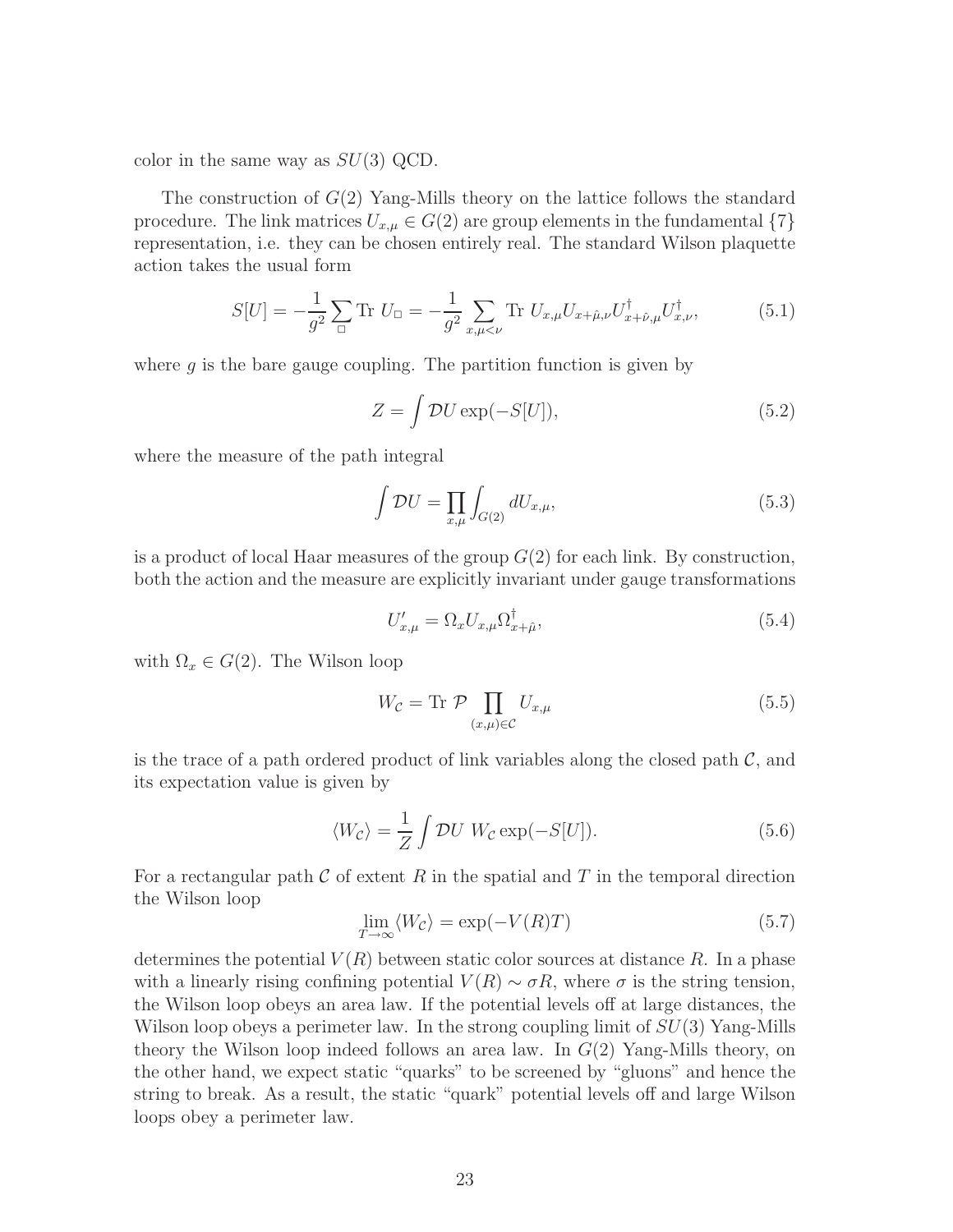In the strong coupling regime  $g^2 \gg 1$ , and  $1/g^2$  can be used as a small expansion parameter. The first step of the strong coupling expansion is the character expansion of the Boltzmann factor for an individual plaquette

$$
\exp\left(\frac{1}{g^2}\text{Tr } U_{\square}\right) = \sum_{\Gamma} c_{\Gamma}\left(\frac{1}{g^2}\right) \chi_{\Gamma}(U_{\square}),\tag{5.8}
$$

where  $\Gamma$  is a generic representation of the gauge group and the corresponding character  $\chi_{\Gamma}(U_{\Box})$  is the trace of the matrix  $U_{\Box}$  in that representation. The coefficients  $c_{\Gamma}(1/g^2)$  enter the strong coupling expansion as power-series in  $1/g^2$ . For example, for  $G(2)$  we have

$$
c_{\{1\}}\left(\frac{1}{g^2}\right) = 1 + \frac{1}{2g^4} + \frac{1}{6g^6} + \frac{1}{6g^8} + \frac{1}{12g^{10}} + \frac{7}{144g^{12}} + ...,
$$
  
\n
$$
c_{\{7\}}\left(\frac{1}{g^2}\right) = \frac{1}{g^2} + \frac{1}{2g^4} + \frac{2}{3g^6} + \frac{5}{12g^8} + \frac{7}{24g^{10}} + \frac{1}{6g^{12}} + ...,
$$
  
\n
$$
c_{\{14\}}\left(\frac{1}{g^2}\right) = \frac{1}{2g^4} + \frac{1}{3g^6} + \frac{3}{8g^8} + \frac{1}{4g^{10}} + \frac{1}{6g^{12}} + ....
$$
\n(5.9)

Let us now compute the expectation value of a rectangular Wilson loop of size  $R \times T$  in the strong coupling limit. In  $SU(N_c)$  lattice Yang-Mills theory the leading contribution in the strong coupling expansion results from tiling the rectangular surface enclosed by the Wilson loop with  $R \times T$  elementary plaquettes in the fundamental representation. This gives rise to the strong coupling area law. All higher order contributions amount to deformations of this minimal surface of plaquettes. Such contributions are also present for  $G(2)$ . However, in the  $G(2)$  case there are additional terms arising from a tube of plaquettes along the perimeter of the Wilson loop. In fact, these contributions dominate at large  $R$  and give rise to a strong coupling perimeter law. For small  $R$ , on the other hand, the surface term dominates and yields a linearly rising potential at short distances. It should be noted that tube contributions arise even in  $SU(N_c)$  Yang-Mills theory for Wilson loops of adjoint charges. In that case, there is again no linearly rising confinement potential. Due to the triviality of the center, for  $G(2)$  the perimeter law arises already for fundamental charges.

Here we consider only the leading contribution to the strong coupling expansion. For small  $R \leq R_c$  the surface term dominates and gives

$$
\langle W_{\mathcal{C}} \rangle = 7 \left( \frac{1}{7g^2} \right)^{RT} \xrightarrow{T \to \infty} \exp(-V(R)T),\tag{5.10}
$$

which yields a linear potential

$$
V(R) = -\log(\frac{1}{7g^2})R.
$$
\n(5.11)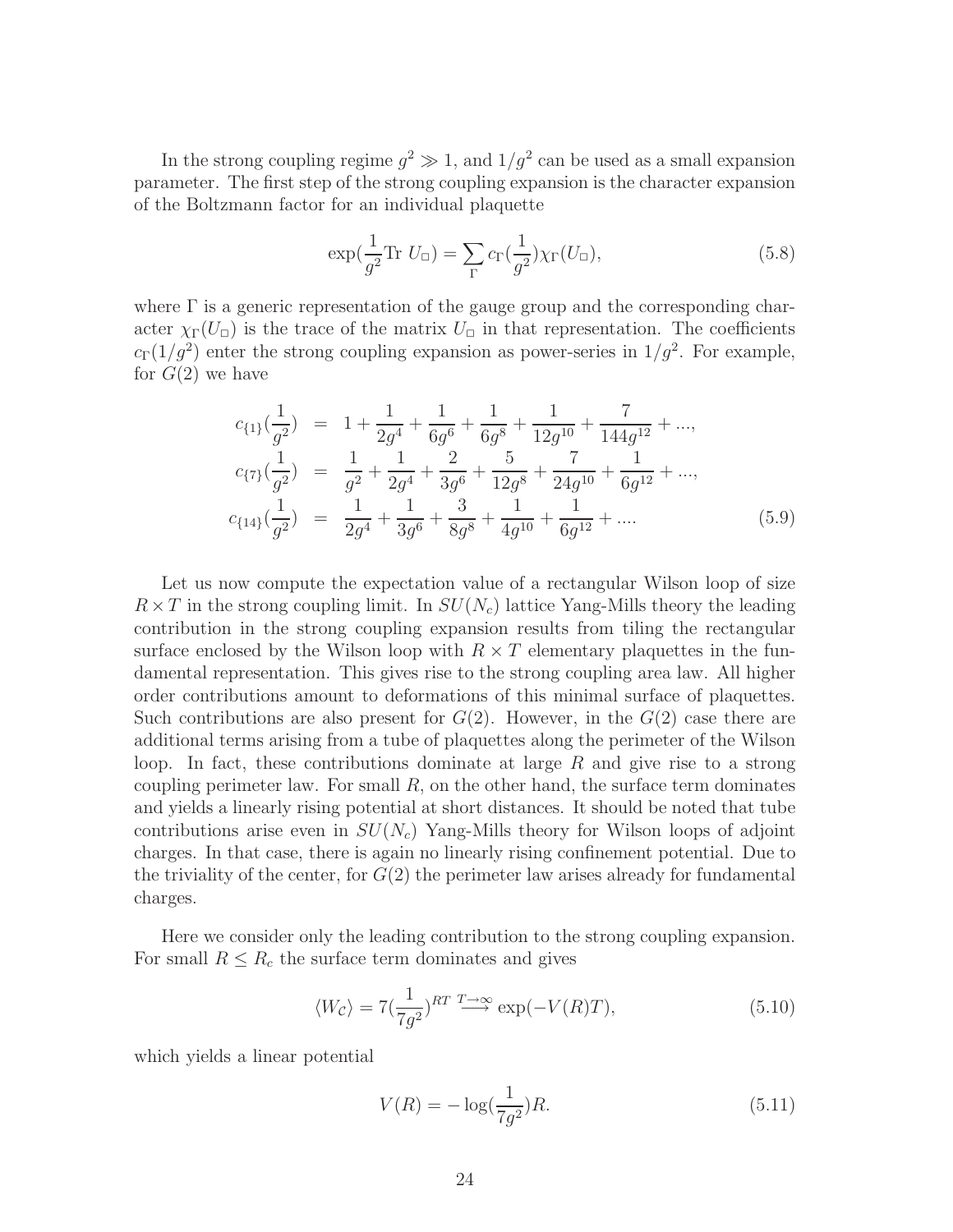In an  $SU(N_c)$  Yang-Mills theory the linear potential would extend to arbitrary distances and  $-\log(1/7g^2)$  would play the role of the string tension. In the  $G(2)$ case, however, the large  $R \ge R_c$  behavior is dominated by the perimeter term

$$
\langle W_{\mathcal{C}} \rangle = 4 \left( \frac{1}{7g^2} \right)^{8(R+T-2)},\tag{5.12}
$$

which gives rise to a flat  $(R$ -independent) potential

$$
V(R) = -8\log(\frac{1}{7g^2}).
$$
\n(5.13)

At distances larger than  $R_c = 8$  the perimeter term overwhelms the surface term and the string breaks. Hence, there is no confinement in the sense of a non-vanishing string tension characterizing the slope of the potential at asymptotic distances. When one pulls apart a  $G(2)$  "quark" pair beyond the distance  $R_c$ , "gluons" pop up from the vacuum and screen the fundamental color charges of the "quarks". This is possible only because  $G(2)$  has a trivial center. From the tensor product decomposition of eq.  $(3.12)$  one infers that at least three "gluons" (which are in the  $\{14\}$  of  $G(2)$  are needed to screen a single "quark" (in the  $\{7\}$  of  $G(2)$ ).

Since its string can break, pure  $G(2)$  Yang-Mills theory resembles full QCD. In that case, dynamical quark-anti-quark pairs materialize from the vacuum to screen an external static quark-anti-quark pair at large separation. Hence, also in full QCD the static quark-anti-quark potential flattens off and ultimately there is no string tension. Of course, this does not mean that QCD does not confine. In particular, there should be no single quark or gluon states in the physical spectrum, i.e. QCD should not be realized in a non-Abelian Coulomb phase. An order parameter that distinguishes between Coulomb and confinement phases (even if there is no string tension) has been constructed by Fredenhagen and Marcu [21]. This order parameter can also be adapted to  $G(2)$  pure Yang-Mills theory and can, in fact, be evaluated in the strong coupling limit.

The Fredenhagen-Marcu order parameter is a ratio of two expectation values. The numerator consists of parallel transporters along an open staple-shaped path connecting a source and a sink of color flux and the denominator is the square root of a closed Wilson loop

$$
\rho(R,T) = \frac{\langle \phi \quad \phi \rangle}{\langle \boxed{\rangle^{1/2}}}.
$$
\n(5.14)

The open path symbolic object in the numerator stands for

$$
\oint \oint = \text{Tr}(U_{\Box_x} \Lambda_a) \text{Tr}[\Lambda_a U_{\mathcal{C}_{xy}} \Lambda_b U_{\mathcal{C}_{xy}}^\dagger] \text{Tr}(U_{\Box_y}^\dagger \Lambda_b), \tag{5.15}
$$

where

$$
U_{\mathcal{C}_{xy}} = \mathcal{P} \prod_{(z,\mu)\in\mathcal{C}_{xy}} U_{z,\mu} \tag{5.16}
$$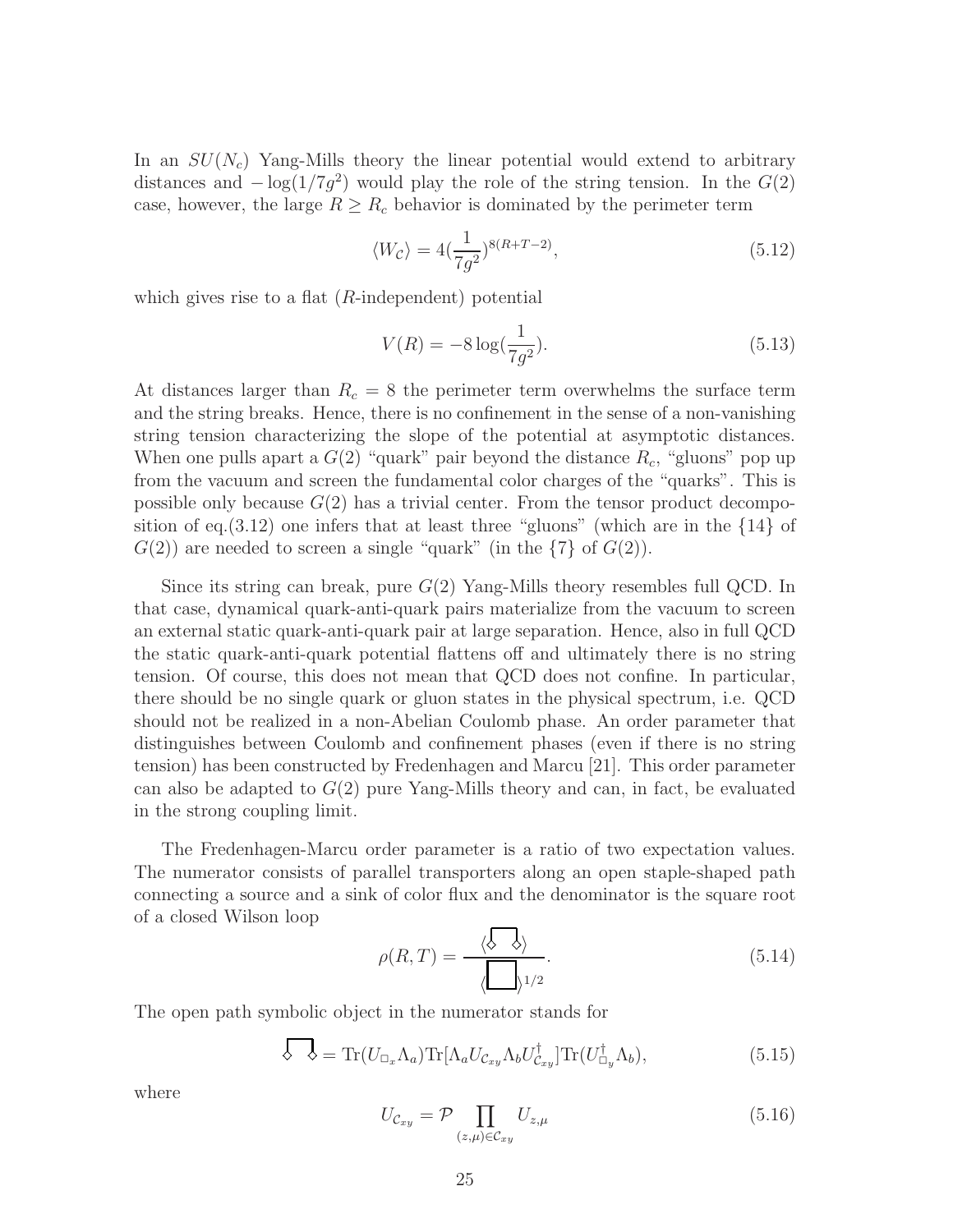is a path-ordered product of parallel transporters along the open path  $\mathcal{C}_{xy}$ . This staple-shaped path of time-extent  $T$  connects the source and sink points  $x$  and y that are spatially separated by a distance R. At these points dynamical  $G(2)$ "gluons" are created by plaquette operators  $U_{\Box_x}$  and  $U_{\Box_y}$ . The factors  $\Lambda_a$  and  $\Lambda_b$ reflect the fact that "gluons" transform in the adjoint representation. The closed path symbolic object in the denominator is a Wilson loop of size  $R \times 2T$  in the adjoint representation.

The Fredenhagen-Marcu order parameter describes the creation of a pair of adjoint dynamical charges that propagate for a time T and measures their overlap with the vacuum in the limit  $R, T \to \infty$ . In a Coulomb phase charged states exist in the physical spectrum and are orthogonal to the vacuum. Consequently, the Fredenhagen-Marcu vacuum overlap order parameter then vanishes. In a confined phase, on the other hand, the dynamical charges are screened and  $\rho(R,T)$  goes to a non-zero constant for large R and T.

In the strong coupling limit the leading contribution to the numerator of the vacuum overlap order parameter is a tube of plaquettes emanating from the source plaquette  $\Box_x$ , following the staple-shaped path, and ending at the sink plaquette  $\Box_{y}$ . This leads to a perimeter law in the numerator. Just like the Wilson loop in the fundamental representation that was calculated before, the adjoint Wilson loop in the denominator of the order parameter also obeys a perimeter law. Due to the square root and the doubled temporal extent, the perimeter behavior in the numerator and the denominator cancel exactly and one is left with

$$
\rho(R,T) = \frac{112(1/7g^2)^{4(2T+R)}}{2(1/7g^2)^{4(2T+R-2)}} = 56(\frac{1}{7g^2})^8
$$
\n(5.17)

Here the plane of the plaquettes  $\Box_x$  and  $\Box_y$  is dual to the plane of the staple-shaped path  $\mathcal{C}_{xy}$ . Eq.(5.17) shows that we are indeed in a confined phase (without a string tension, however, with color charge screening) and not in a non-Abelian Coulomb phase. Of course, this strong coupling result does not guarantee that  $G(2)$  Yang-Mills theory confines also in the continuum limit, as one would naturally expect. It would be interesting to investigate this issue in numerical simulations.

One might argue that in a pure gluon theory quarks are simply not present and can hence not even be used as external static sources. If one wants to study confinement of gluons without using static quarks, one can use the vacuum overlap operator also in an  $SU(3)$  Yang-Mills theory. In the strong coupling limit one then finds again that gluons are in a confined phase with color screening by dynamical gluon creation — and are not in a Coulomb phase.

It should be noted that the Fredenhagen-Marcu order parameter makes sense only at zero temperature, because it requires to take the limit  $T \to \infty$ . Since  $G(2)$ has a trivial center (and thus a vanishing string tension) there is no need for the standard finite temperature deconfinement phase transition. In particular, there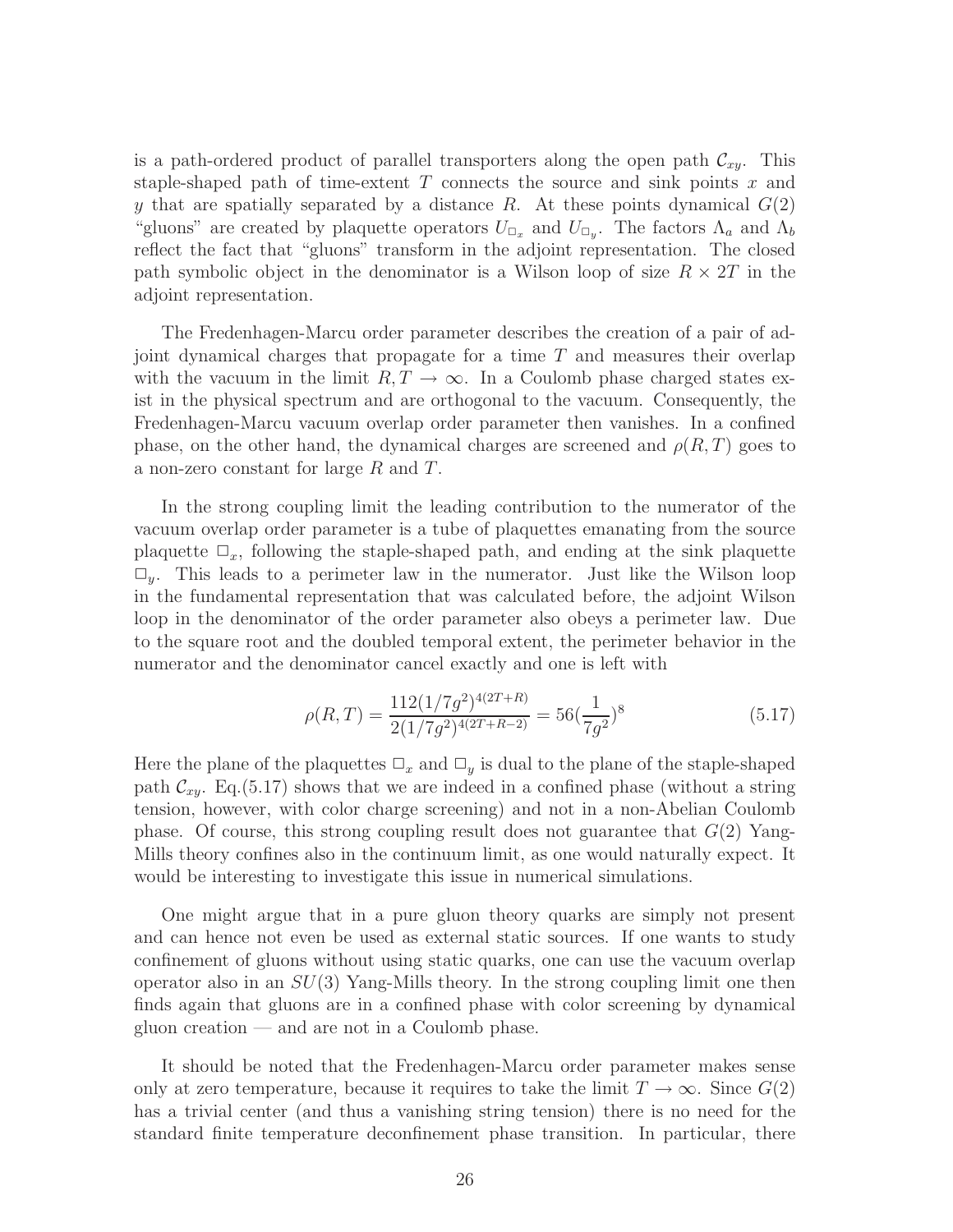is no center symmetry that could break spontaneously at high temperatures. Of course, this argument does not exclude the existence of a first order phase transition at finite temperature. We find it more natural to expect just a crossover. Again, this is an interesting point for numerical investigation. In any case, analytic strong coupling calculations cannot answer this question.

### 6 Conclusions

We have compared qualitative non-perturbative features such as confinement and chiral symmetry breaking in theories with  $G(2)$  and  $SU(3)$  gauge groups. In particular, we have exploited the Higgs mechanism (induced by a scalar field in the  ${7}$ ) representation of  $G(2)$  in order to interpolate smoothly between these two cases. We have focused on effects which are intimately related to the center of the gauge group, and which hence are qualitatively different for  $SU(3)$  with center  $\mathbb{Z}(3)$  and  $G(2)$  with a trivial center.

When all dynamical fields in an  $SU(3)$  gauge theory are center-blind (such as gluons or gluinos which have trivial triality) the  $\mathbb{Z}(3)$  center is an exact symmetry. Infinitely heavy quarks with non-trivial triality can be used as external probes of the gluon dynamics that provide information about how the  $\mathbb{Z}(3)$  symmetry is realized. In a confined phase with intact center symmetry the confining string connecting a static quark-anti-quark pair is absolutely unbreakable and has a non-zero string tension that characterizes the interaction at arbitrarily large distances. The string tension can vanish only when the center gets spontaneously broken, which is indeed unavoidable at high temperatures. Then the Euclidean time extent is short and the gauge field configuration becomes almost static. As a consequence, the Polyakov loop order parameter becomes non-zero. Hence, the exact center symmetry provides us with an argument for the existence of a deconfinement phase transition. If the transition is second order, universality arguments suggest that it is in the universality class of a 3-d center-symmetric scalar field theory for the Polyakov loop [3]. For example, for  $N_c = 2$  it is second order [22, 23, 24, 25, 26] and falls in the universality class of the 3-d Ising model [27, 28].

Since it has a trivial center, the concept of triality does not extend to  $G(2)$ . Consequently, any infinitely heavy external source can be screened by dynamical "gluons" and thus the string always breaks at large distances through the creation of dynamical "gluons". As a result, the string tension ultimately vanishes. However, a strong coupling lattice study of the Fredenhagen-Marcu vacuum overlap order parameter shows that the theory is still confining — i.e. no colored states exist in the spectrum. Confinement without a (fundamental) string tension is indeed exceptional for a pure gauge theory. It only arises for the exceptional Lie groups  $G(2)$ ,  $F(4)$ and  $E(8)$ . As another consequence of the trivial center, the  $G(2)$  Polyakov loop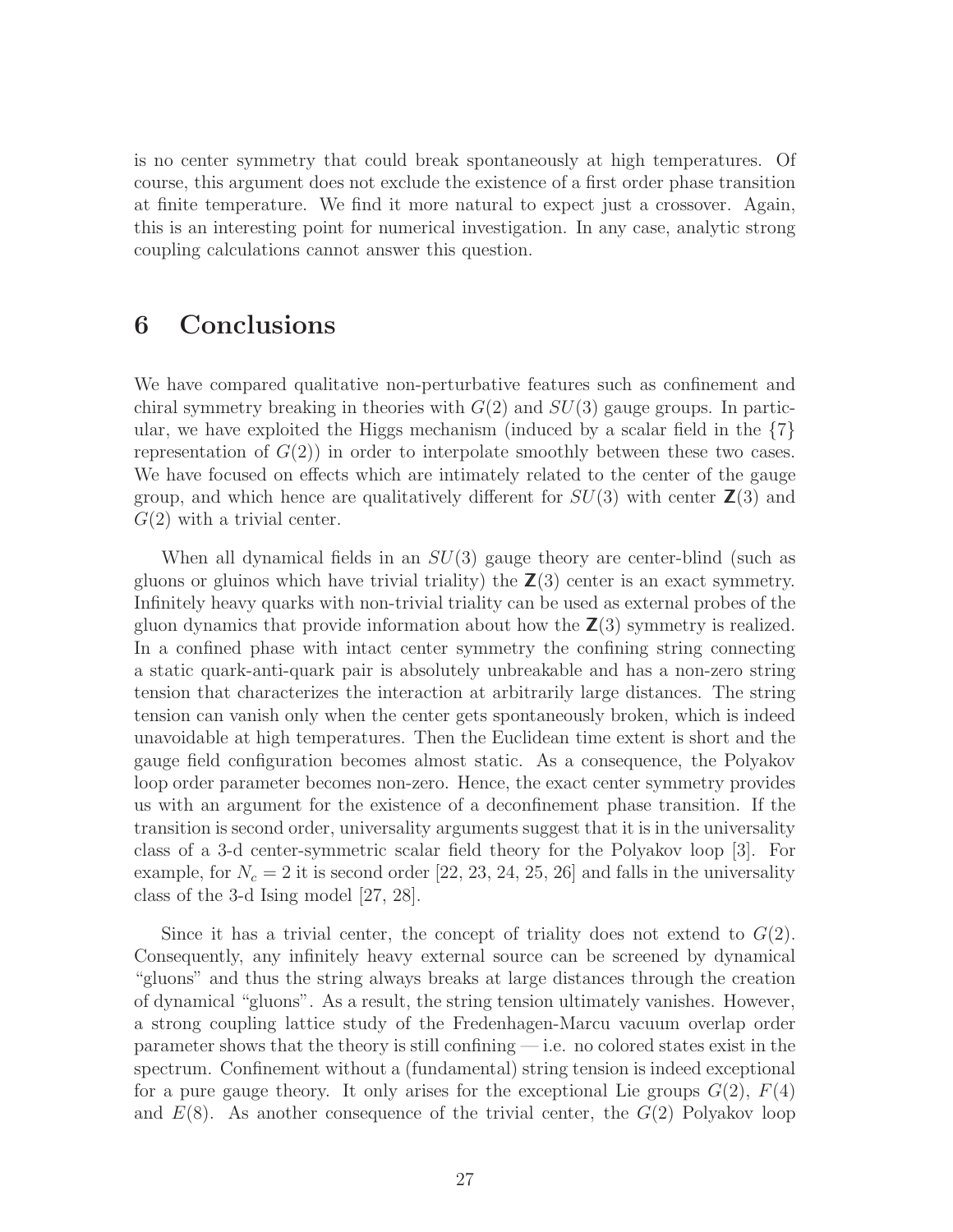is no longer an order parameter. Hence, in contrast to  $SU(N_c)$  Yang-Mills theory, for  $G(2)$  there is no compelling reason for a finite temperature deconfinement phase transition. We cannot exclude a first order phase transition but we expect only a crossover. Clearly, the triviality of the center implies less predictive power about a possible phase transition.

Once dynamical fields with non-trivial triality (such as light quarks) are included in an  $SU(3)$  gauge theory, they break the center symmetry explicitly. As a result, the string connecting a static quark-anti-quark pair can now break through pair creation of dynamical quarks and the string tension ultimately vanishes. Again, the Fredenhagen-Marcu order parameter still signals confinement. In addition, the Polyakov loop is no longer a good order parameter. From this point of view, the confinement in  $G(2)$  Yang-Mills theory resembles the one of  $SU(3)$  QCD, and hence, it is not so exceptional after all.

Again, by using the Higgs mechanism, we have also interpolated between  $G(2)$ and  $SU(3)$  gauge theories with massless dynamical fermions, both in the fundamental and in the adjoint representation. In many of these cases, there is a nontrivial chiral symmetry that breaks spontaneously at low temperatures. Since the  $G(2)$  representations are real, we have considered  $N_f$  flavors of Majorana fermions. The chiral symmetry then is  $SU(N_f)_{L=R^*} \otimes \mathbb{Z}(2)_B$  which breaks spontaneously to  $SO(N_f)_{L=R} \otimes \mathbb{Z}(2)_B$ . It is interesting how this pattern of symmetry breaking turns into the breaking of  $SU(N_f)_L \otimes SU(N_f)_R \otimes U(1)_B$  to  $SU(N_f)_{L=R} \otimes U(1)_B$  that occurs in QCD.

As we have seen, there are many interesting non-perturbative phenomena that arise in  $G(2)$  gauge theories. Despite the fact that Nature chose not to use  $G(2)$ (at least at presently accessible energies) it may be of theoretical interest to study  $G(2)$  gauge theories more quantitatively. Lattice gauge theory provides us with a powerful tool for such investigations. For example, it would be interesting to check if the strong coupling confined phase extends to the continuum limit, by measuring the Fredenhagen-Marcu order parameter in a numerical simulation. With lattice methods one can also decide if the low- and high-temperature regimes in  $G(2)$  Yang-Mills theory are separated by a first order phase transition or just by a crossover.

It is also interesting to investigate Yang-Mills theories with other gauge groups such as  $Sp(N)$ , which have a  $\mathbb{Z}(2)$  center symmetry. If they have a second order deconfinement phase transition, one expects it to be in the universality class of the 3-d Ising model. A numerical study of  $Sp(2)$  gauge theory is presently in progress [53]. The group  $Sp(2)$  with 10 generators is the fourth of the rank 2 Lie groups besides  $SO(4) \simeq SU(2) \otimes SU(2)$ ,  $SU(3)$  and  $G(2)$ . Based on its rank and its number of generators one might expect that it should behave more like  $SU(3)$  than like  $SU(2) = Sp(1)$ . However, as in the  $SU(2)$  case, we find that  $Sp(2)$  Yang-Mills theory has a second order deconfinement phase transition with 3-d Ising critical exponents.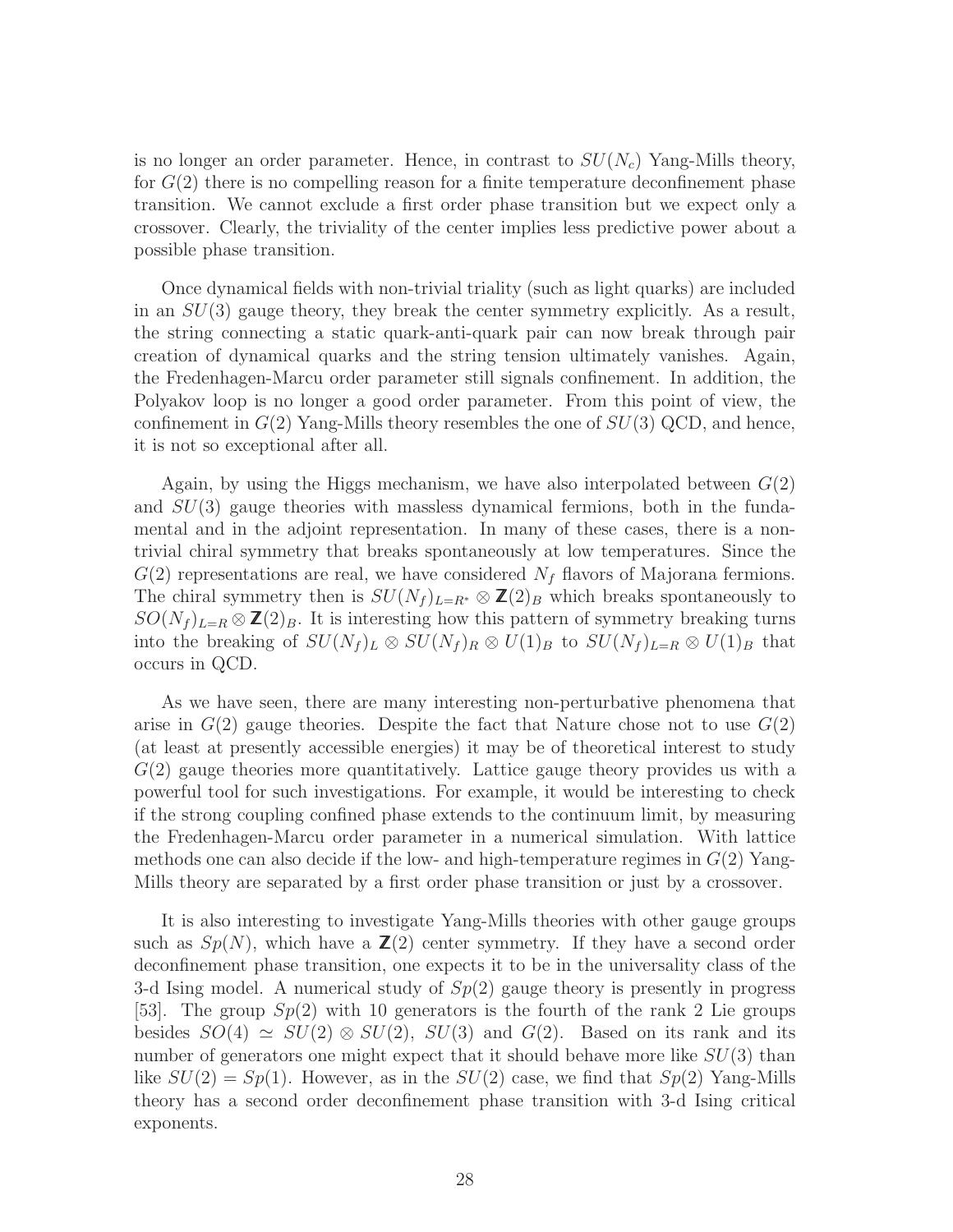In conclusion, we have used  $G(2)$  gauge theories as a theoretical laboratory to study  $SU(3)$  theories in an unusual environment. In particular, the embedding of  $SU(3)$  in  $G(2)$  with its trivial center forces us to think about confinement without the luxury of the  $\mathbb{Z}(3)$  symmetry. As one would expect, confinement itself works perfectly well without the center symmetry. However, in its absence we loose predictive power about a possible phase transition at finite temperature.

## Acknowledgments

We like to thank S. Caracciolo, P. de Forcrand, R. Ferrari, O. Jahn, J. Kuti and A. Smilga for interesting discussions. This work is supported by the DOE under the grant DOE-FG03-97ER40546, by the Schweizerischer Nationalfond, as well as by the European Community's Human Potential Program under the grant HPRN-CT-2000-00145 Hadrons/Lattice QCD, BBW Nr. 99.0143.

# A Transition Functions, Twist-Tensor and Consistency Conditions

In this appendix we derive some relations for periodic and C-periodic boundary conditions that are used in section 2. First, we consider periodic boundary conditions. Shifting the gauge field in two orthogonal directions  $e_{\nu}$  and  $e_{\rho}$ , on the one hand, one obtains

$$
A_{\mu}(x + L_{\nu}e_{\nu} + L_{\rho}e_{\rho}) = \Omega_{\nu}(x + L_{\rho}e_{\rho})(A_{\mu}(x + L_{\rho}e_{\rho}) + \partial_{\mu})\Omega_{\nu}(x + L_{\rho}e_{\rho})^{\dagger}
$$
  

$$
= \Omega_{\nu}(x + L_{\rho}e_{\rho})\Omega_{\rho}(x)(A_{\mu}(x) + \partial_{\mu})\Omega_{\rho}(x)^{\dagger}\Omega_{\nu}(x + L_{\rho}e_{\rho})^{\dagger}.
$$
(A.1)

On the other hand, by performing the two shifts in the opposite order, one finds

$$
A_{\mu}(x + L_{\rho}e_{\rho} + L_{\nu}e_{\nu}) = \Omega_{\rho}(x + L_{\nu}e_{\nu})(A_{\mu}(x + L_{\nu}e_{\nu}) + \partial_{\mu})\Omega_{\rho}(x + L_{\nu}e_{\nu})^{\dagger}
$$
  

$$
= \Omega_{\rho}(x + L_{\nu}e_{\nu})\Omega_{\nu}(x)(A_{\mu}(x) + \partial_{\mu})\Omega_{\nu}(x)^{\dagger}\Omega_{\rho}(x + L_{\nu}e_{\nu})^{\dagger}.
$$
(A.2)

The two results are consistent only if the transition functions obey the cocycle condition eq.(2.3).

Eq.(2.4) guarantees gauge-covariance of the boundary condition, i.e.

$$
A_{\mu}(x + L_{\nu}e_{\nu})' = \Omega(x + L_{\nu}e_{\nu})(A_{\mu}(x + L_{\nu}e_{\nu}) + \partial_{\mu})\Omega(x + L_{\nu}e_{\nu})^{\dagger}
$$
  
\n
$$
= \Omega(x + L_{\nu}e_{\nu})\Omega_{\nu}(x)(A_{\mu}(x) + \partial_{\mu})\Omega_{\nu}(x)^{\dagger}\Omega(x + L_{\nu}e_{\nu})^{\dagger}
$$
  
\n
$$
= \Omega_{\nu}(x)'(A_{\mu}(x)' + \partial_{\mu})\Omega_{\nu}(x)^{\dagger}.
$$
 (A.3)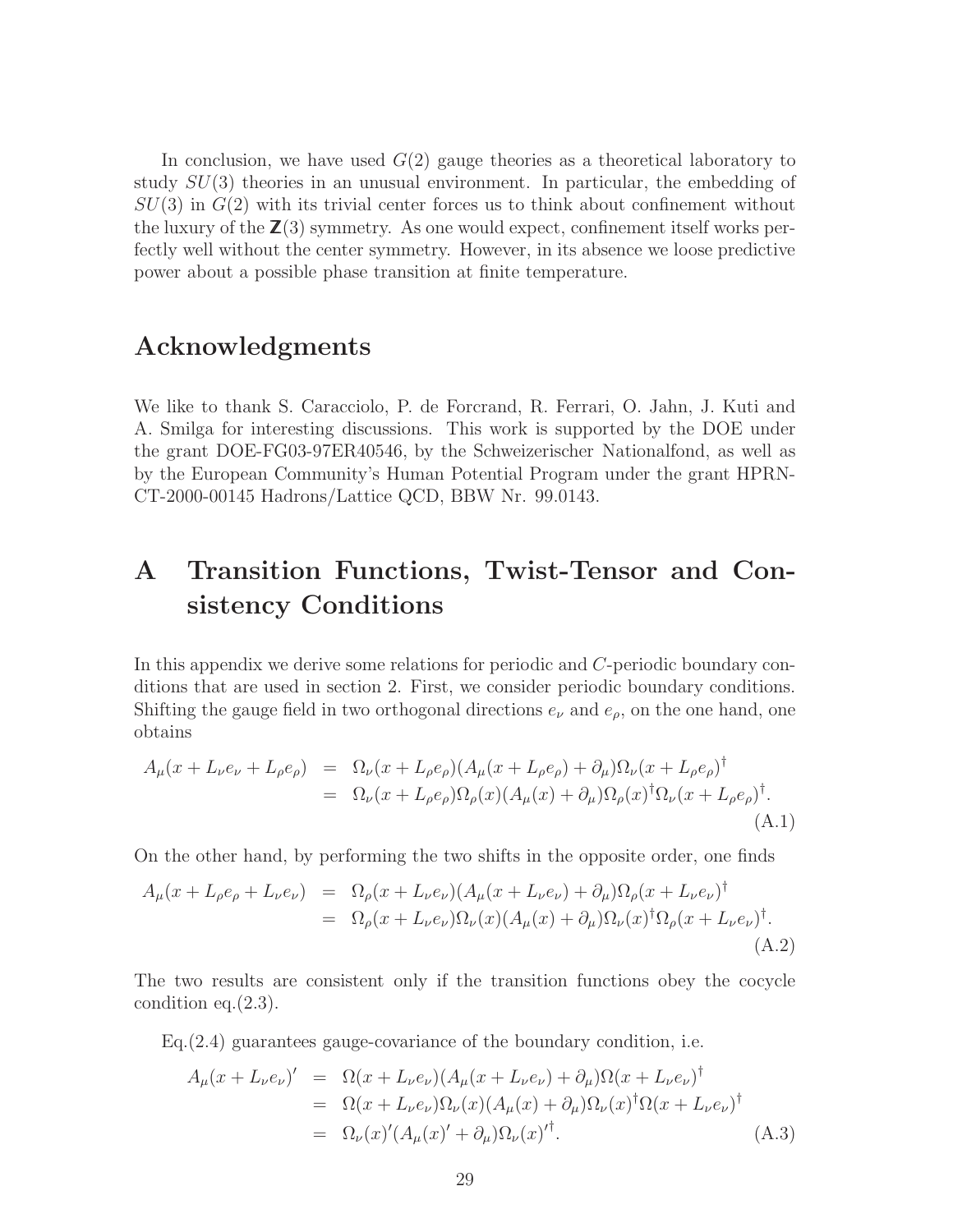Interestingly, the gauge transformed cocycle condition takes the form

$$
\Omega_{\nu}(x + L_{\rho}e_{\rho})'\Omega_{\rho}(x)' = \Omega_{\rho}(x + L_{\nu}e_{\nu})'\Omega_{\nu}(x)'z'_{\nu\rho} \Rightarrow
$$
\n
$$
\Omega(x + L_{\rho}e_{\rho} + L_{\nu}e_{\nu})\Omega_{\nu}(x + L_{\rho}e_{\rho})\Omega(x + L_{\rho}e_{\rho})^{\dagger}\Omega(x + L_{\rho}e_{\rho})\Omega_{\rho}(x)\Omega(x)^{\dagger} =
$$
\n
$$
\Omega(x + L_{\nu}e_{\nu} + L_{\rho}e_{\rho})\Omega_{\rho}(x + L_{\nu}e_{\nu})\Omega(x + L_{\nu}e_{\nu})^{\dagger}\Omega(x + L_{\nu}e_{\nu})\Omega_{\nu}(x)\Omega(x)^{\dagger}z'_{\nu\rho} \Rightarrow
$$
\n
$$
\Omega_{\nu}(x + L_{\rho}e_{\rho})\Omega_{\rho}(x) = \Omega_{\rho}(x + L_{\nu}e_{\nu})\Omega_{\nu}(x)z'_{\nu\rho}.
$$
\n(A.4)

Consequently,  $z'_{\nu\rho} = z_{\nu\rho}$ , i.e. the twist-tensor is gauge invariant.

Next, we consider C-periodic boundary conditions. As before, we shift the gauge field in two orthogonal directions. First, we pick two different spatial directions  $i$ and  $j$ , and we obtain

$$
A_{\mu}(x + L_i e_i + L_j e_j) = \Omega_i(x + L_j e_j)(A_{\mu}(x + L_j e_j)^* + \partial_{\mu})\Omega_i(x + L_j e_j)^{\dagger}
$$
  
= 
$$
\Omega_i(x + L_j e_j)\Omega_j(x)^*(A_{\mu}(x) + \partial_{\mu})\Omega_j(x)^T\Omega_i(x + L_j e_j)^{\dagger}.
$$
  
(A.5)

Performing the two shifts in the opposite order, one now finds

$$
A_{\mu}(x + L_j e_j + L_i e_i) = \Omega_j(x + L_i e_i)(A_{\mu}(x + L_i e_i)^* + \partial_{\mu})\Omega_j(x + L_i e_i)^{\dagger} = \Omega_j(x + L_i e_i)\Omega_i(x)^*(A_{\mu}(x) + \partial_{\mu})\Omega_i(x)^T \Omega_j(x + L_i e_i)^{\dagger}.
$$
\n(A.6)

The two results are consistent only if the transition functions obey the first cocycle condition of eq.  $(2.14)$ . Next, we pick the spatial *i*-direction and the Euclidean time direction, such that

$$
A_{\mu}(x + L_i e_i + \beta e_4) = \Omega_i(x + \beta e_4)(A_{\mu}(x + \beta e_4)^* + \partial_{\mu})\Omega_i(x + \beta e_4)^{\dagger}
$$
  
=  $\Omega_i(x + \beta e_4)\Omega_4(x)^*(A_{\mu}(x)^* + \partial_{\mu})\Omega_4(x)^T\Omega_i(x + \beta e_4)^{\dagger}.$  (A.7)

Again, performing the two shifts in the opposite order we obtain

$$
A_{\mu}(x + \beta e_4 + L_i e_i) = \Omega_4(x + L_i e_i)(A_{\mu}(x + L_i e_i) + \partial_{\mu})\Omega_4(x + L_i e_i)^{\dagger}
$$
  
= 
$$
\Omega_4(x + L_i e_i)\Omega_i(x)(A_{\mu}(x)^* + \partial_{\mu})\Omega_i(x)^{\dagger}\Omega_4(x + L_i e_i)^{\dagger}.
$$
(A.8)

In this case, the resulting cocycle condition is the second one of eq.(2.14).

Eq. $(2.15)$  ensures the gauge-covariance of C-periodic boundary condition, i.e.

$$
A_{\mu}(x + L_i e_i)' = \Omega(x + L_i e_i)(A_{\mu}(x + L_i e_i) + \partial_{\mu})\Omega(x + L_i e_i)^{\dagger}
$$
  
= 
$$
\Omega(x + L_i e_i)\Omega_i(x)(A_i(x)^* + \partial_{\mu})\Omega_i(x)^{\dagger}\Omega(x + L_i e_i)^{\dagger}
$$
  
= 
$$
\Omega_i(x)'(A_{\mu}(x)^{\'}, + \partial_{\mu})\Omega_i(x)^{\'},
$$
 (A.9)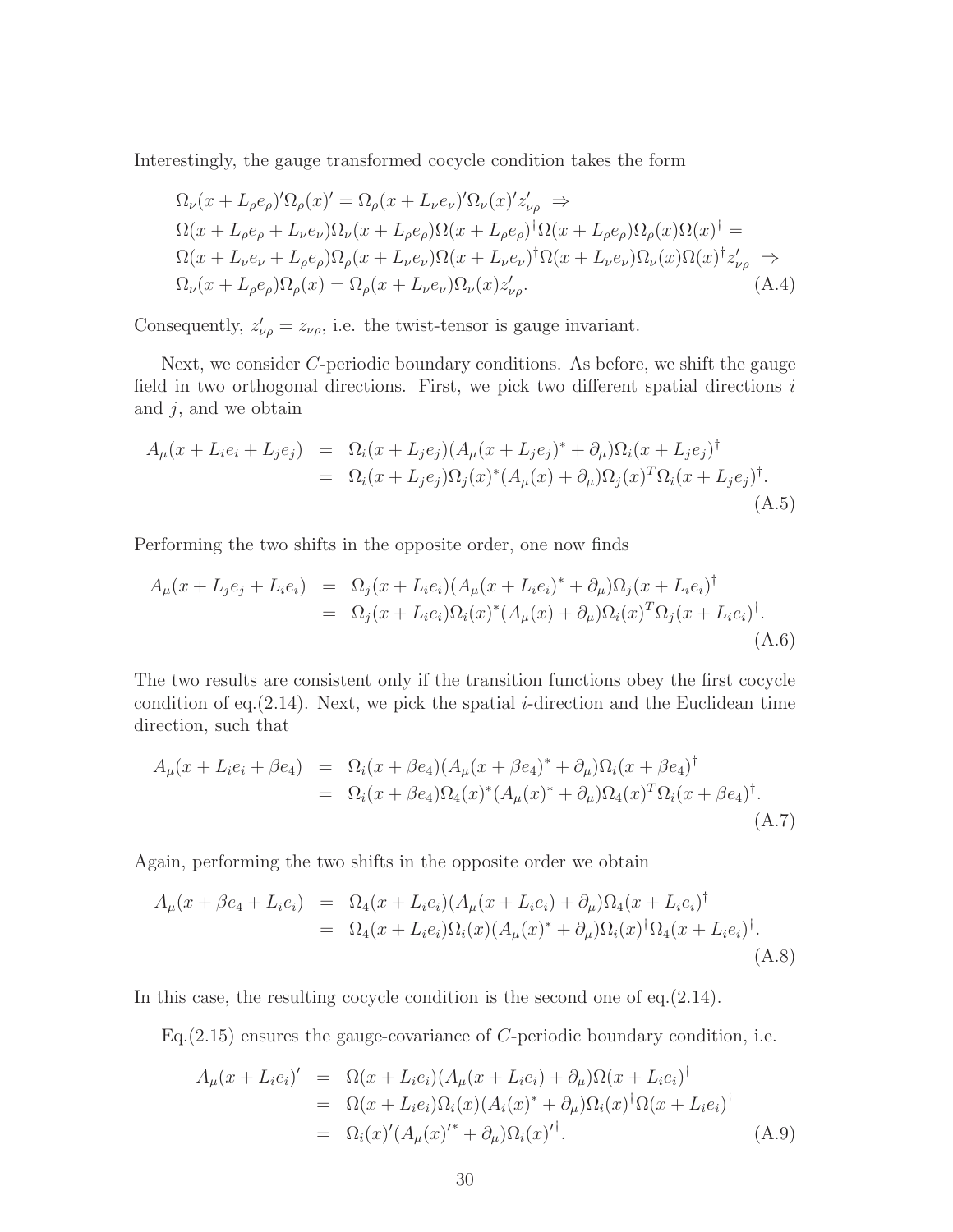Let us consider the gauge transformed cocycle condition

$$
\Omega_i(x + L_j e_j)' \Omega_j(x)'^* = \Omega_j(x + L_i e_i)' \Omega_i(x)'^* z'_{ij} \Rightarrow
$$
  
\n
$$
\Omega(x + L_j e_j + L_i e_i) \Omega_i(x + L_j e_j) \Omega(x + L_j e_j)^T \Omega(x + L_j e_j)^* \Omega_j(x)^* \Omega(x)^\dagger =
$$
  
\n
$$
\Omega(x + L_i e_i + L_j e_j) \Omega_j(x + L_i e_i) \Omega(x + L_i e_i)^T \Omega(x + L_i e_i)^* \Omega_i(x)^* \Omega(x)^\dagger z'_{ij} \Rightarrow
$$
  
\n
$$
\Omega_i(x + L_j e_j) \Omega_j(x)^* = \Omega_j(x + L_i e_i) \Omega_i(x)^* z'_{ij}.
$$
\n(A.10)

Hence,  $z'_{ij} = z_{ij}$ , i.e. the twist-tensor is invariant under the transformations of eq.(2.15). Similarly, we obtain

$$
\Omega_i(x + \beta e_4)' \Omega_4(x)'^* = \Omega_4(x + L_i e_i)' \Omega_i(x)' z'_{i4} \Rightarrow
$$
  
\n
$$
\Omega(x + \beta e_4 + L_i e_i) \Omega_i(x + \beta e_4) \Omega(x + \beta e_4)^T \Omega(x + \beta e_4)^* \Omega_4(x)^* \Omega(x)^T =
$$
  
\n
$$
\Omega(x + L_i e_i + \beta e_4) \Omega_4(x + L_i e_i) \Omega(x + L_i e_i)^{\dagger} \Omega(x + L_i e_i) \Omega_i(x) \Omega(x)^T z'_{i j} \Rightarrow
$$
  
\n
$$
\Omega_i(x + \beta e_4) \Omega_4(x)^* = \Omega_4(x + L_i e_i) \Omega_i(x) z'_{i 4},
$$
\n(A.11)

such that  $z'_{i4} = z_{i4}$ .

Interestingly, with C-periodic boundary conditions there are further consistency conditions besides the cocycle condition eq.(2.14). For example, on the one hand, one has

$$
\Omega_i(x + L_j e_j + L_k e_k) \Omega_j(x + L_k e_k)^* \Omega_k(x) =
$$
  
\n
$$
\Omega_j(x + L_i e_i + L_k e_k) \Omega_i(x + L_k e_k)^* \Omega_k(x) z_{ij} =
$$
  
\n
$$
\Omega_j(x + L_i e_i + L_k e_k) \Omega_k(x + L_i e_i)^* \Omega_i(x) z_{ij} z_{ki} =
$$
  
\n
$$
\Omega_k(x + L_i e_i + L_j e_j) \Omega_j(x + L_i e_i)^* \Omega_i(x) z_{ij} z_{ki} z_{jk},
$$
\n(A.12)

while, on the other hand,

$$
\Omega_i(x + L_j e_j + L_k e_k) \Omega_j(x + L_k e_k)^* \Omega_k(x) =
$$
  
\n
$$
\Omega_i(x + L_j e_j + L_k e_k) \Omega_k(x + L_j e_j)^* \Omega_j(x) z_{kj} =
$$
  
\n
$$
\Omega_k(x + L_j e_j + L_i e_i) \Omega_i(x + L_j e_j)^* \Omega_j(x) z_{kj} z_{ik} =
$$
  
\n
$$
\Omega_k(x + L_j e_j + L_i e_i) \Omega_j(x + L_i e_i)^* \Omega_i(x) z_{kj} z_{ik} z_{ji}.
$$
\n(A.13)

Hence, unlike for periodic boundary conditions, there is the constraint of eq.(2.16),  $z_{ij}^2 z_{jk}^2 z_{ki}^2 = 1$ , on the twist-tensor itself. Similarly, if one shifts in two spatial directions as well as in the Euclidean time direction, on the one hand, one finds

$$
\Omega_i(x + L_j e_j + \beta e_4) \Omega_j(x + \beta e_4)^* \Omega_4(x) =
$$
\n
$$
\Omega_j(x + L_i e_i + \beta e_4) \Omega_i(x + \beta e_4)^* \Omega_4(x) z_{ij} =
$$
\n
$$
\Omega_j(x + L_i e_i + \beta e_4) \Omega_4(x + L_i e_i)^* \Omega_i(x)^* z_{ij} z_{ii}^* =
$$
\n
$$
\Omega_4(x + L_i e_i + L_j e_j) \Omega_j(x + L_i e_i) \Omega_i(x)^* z_{ij} z_{ii}^* z_{ji},
$$
\n(A.14)

while, on the other hand,

$$
\Omega_i(x + L_j e_j + \beta e_4) \Omega_j(x + \beta e_4)^* \Omega_4(x) =
$$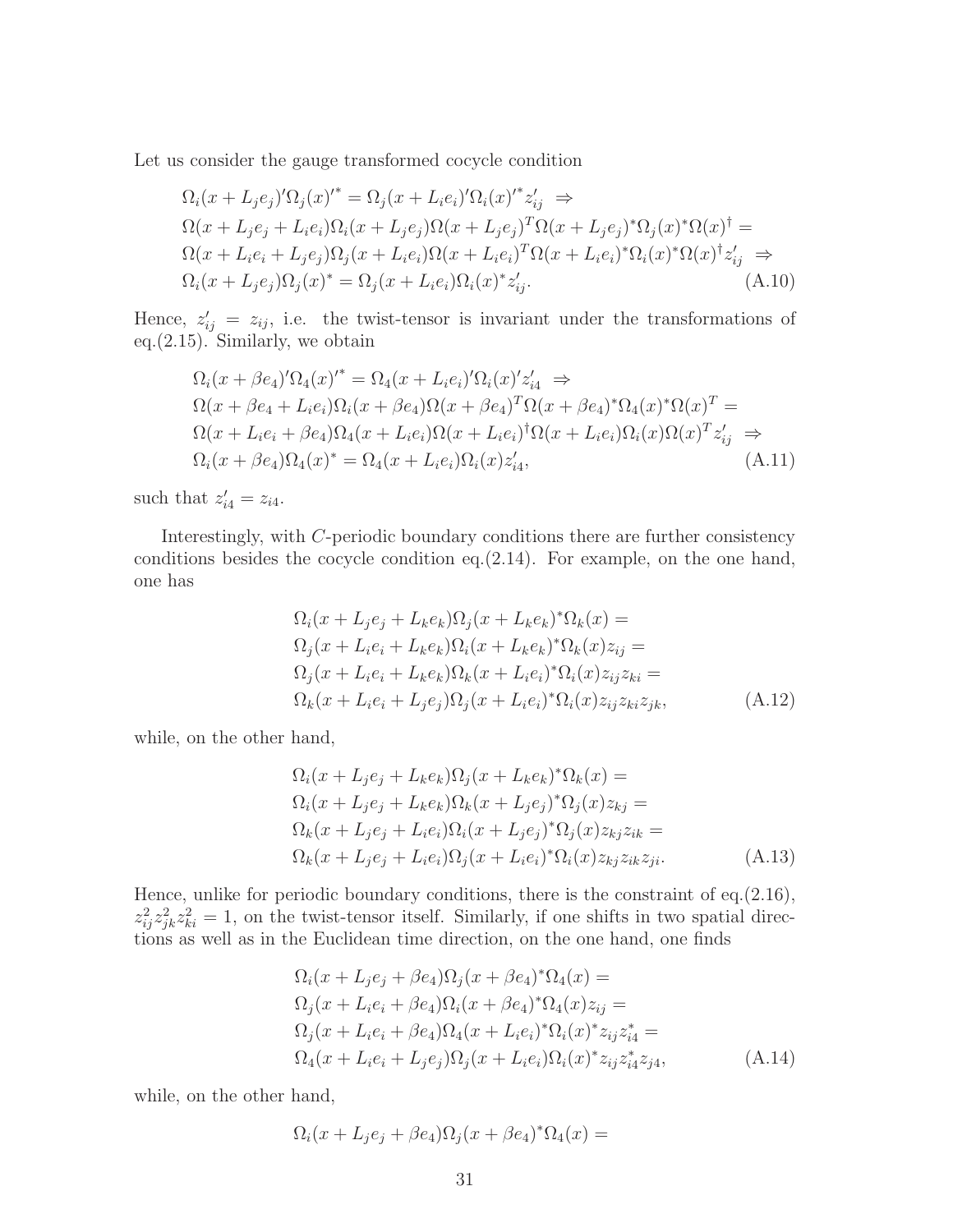$$
\Omega_i(x + L_j e_j + \beta e_4) \Omega_4(x + L_j e_j)^* \Omega_j(x)^* z_{j4}^* =
$$
\n
$$
\Omega_4(x + L_j e_j + L_i e_i) \Omega_i(x + L_j e_j) \Omega_j(x)^* z_{j4}^* z_{i4} =
$$
\n
$$
\Omega_4(x + L_j e_j + L_i e_i) \Omega_j(x + L_i e_i) \Omega_i(x)^* z_{j4}^* z_{i4} z_{ij}.
$$
\n(A.15)

Consequently, one also obtains eq.(2.17),  $z_{i4}^2 = z_{j4}^2$ .

## References

- [1] A. M. Polyakov, Phys. Lett. B72 (1978) 477.
- [2] L. Susskind, Phys. Rev. D20 (1979) 2610.
- [3] B. Svetitsky and L. G. Yaffe, Nucl. Phys. B210 (1982) 423; Phys. Rev. D26 (1982) 963.
- [4] K. Holland and U.-J. Wiese, in "At the frontier of particle physics handbook of QCD", edited by M. Shifman, World Scientific, 2001 [arXiv:hep-ph/0011193].
- [5] J. Greensite, arXiv:hep-lat/0301023.
- [6] J. Greensite and B. Lautrup, Phys. Rev. Lett. 47 (1981) 9.
- [7] G. Bhanot and M. Creutz, Phys. Rev. D24 (1981) 3212.
- [8] I. G. Halliday and A. Schwimmer, Phys. Lett. B101 (1981) 327; Phys. Lett. B102 (1981) 337.
- [9] L. Caneschi, I. G. Halliday and A. Schwimmer, Nucl. Phys. B200 (1982) 409.
- [10] S. Cheluvaraja and H. S. Sharatchandra, arXiv:hep-lat/9611001.
- [11] S. Datta and R. V. Gavai, Phys. Rev. D57 (1998) 6618 [arXiv:hep-lat/9708026].
- [12] P. de Forcrand and O. Jahn, Nucl. Phys. B651 (2003) 125 [arXiv:hep-lat/0211004].
- [13] H. Reinhardt and T. Tok, Phys. Lett. B500 (2001) 173 [arXiv:hep-th/0011068].
- [14] E. Hilf and L. Polley, Phys. Lett. B131 (1983) 412.
- [15] G. 't Hooft, Nucl. Phys. B138 (1978) 1; Nucl. Phys. B153 (1979) 141.
- [16] L. Polley and U.-J. Wiese, Nucl. Phys. B356 (1991) 629.
- [17] A. S. Kronfeld and U.-J. Wiese, Nucl. Phys. B357 (1991) 521; Nucl. Phys. B401 (1993) 190 [arXiv:hep-lat/9210008].
- [18] U.-J. Wiese, Nucl. Phys. B375 (1992) 45.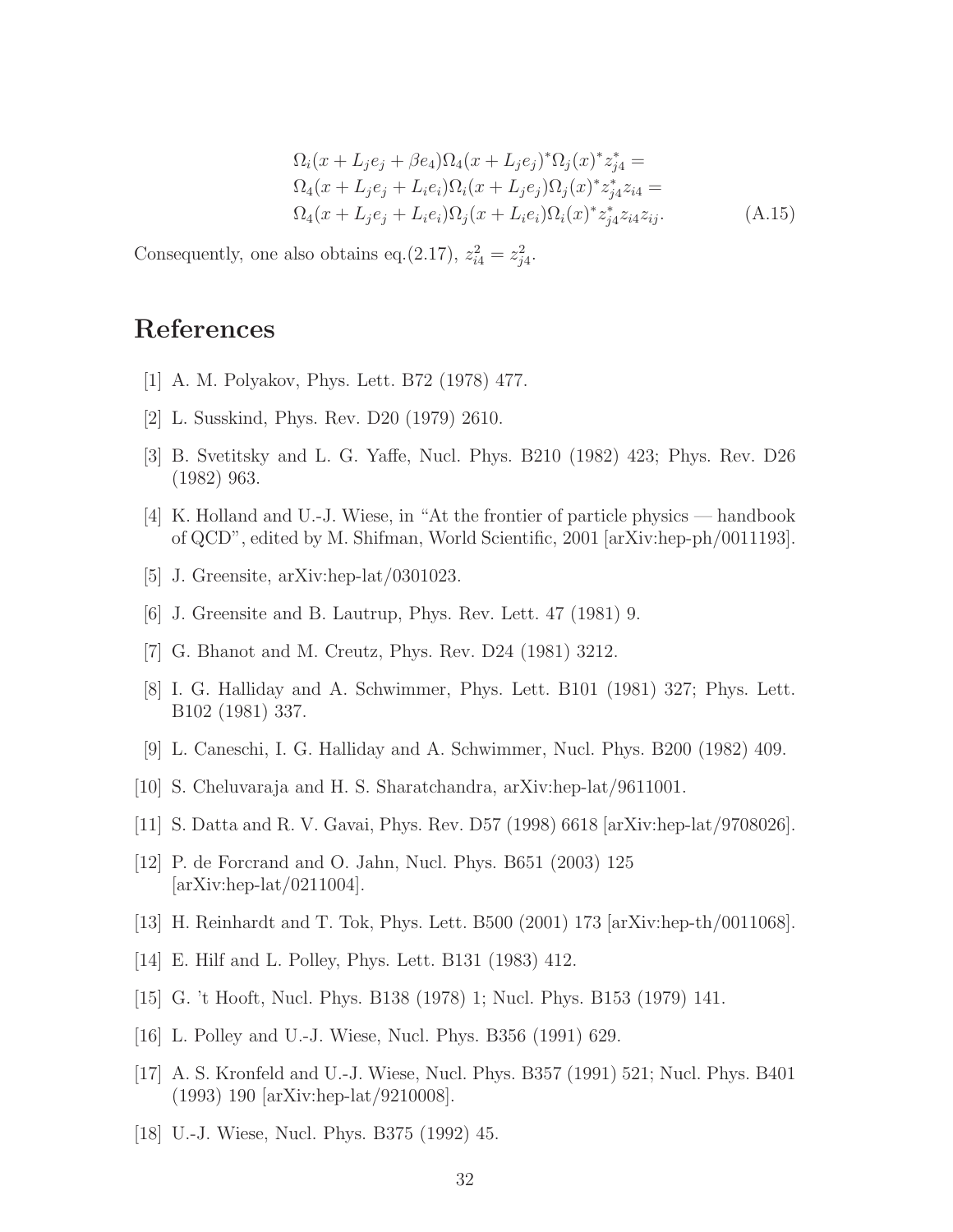- [19] M. Gunaydin and F. Gursey, J. Math. Phys. 14 (1973) 1651.
- [20] W. G. McKay, J. Patera and D. W. Rand, "Tables of representations of simple Lie algebras", Vol. I: Exceptional simple Lie algebras, Les Publications CRM, Montréal.
- [21] K. Fredenhagen and M. Marcu, Phys. Rev. Lett. 56 (1986) 223.
- [22] L. D. McLerran and B. Svetitsky, Phys. Rev. D24 (1981) 450; Phys. Lett. B98 (1981) 195.
- [23] J. Kuti, J. Polonyi and K. Szlachanyi, Phys. Lett. B98 (1981) 199.
- [24] J. Engels, F. Karsch, H. Satz and I. Montvay, Phys. Lett. B101 (1981) 89.
- [25] R. V. Gavai, Nucl. Phys. B215 (1983) 458.
- [26] R. V. Gavai, F. Karsch and H. Satz, Nucl. Phys. B220 (1983) 223.
- [27] J. Engels, J. Fingberg and M. Weber, Nucl. Phys. B332 (1990) 737.
- [28] J. Engels, J. Fingberg and D. E. Miller, Nucl. Phys. B387 (1992) 501.
- [29] T. Celik, J. Engels and H. Satz, Phys. Lett. B125 (1983) 411.
- [30] J. B. Kogut, M. Stone, H. W. Wyld, W. R. Gibbs, J. Shigemitsu, S. H. Shenker and D. K. Sinclair, Phys. Rev. Lett. 50 (1983) 393.
- [31] S. A. Gottlieb, J. Kuti, D. Toussaint, A. D. Kennedy, S. Meyer, B. J. Pendleton and R. L. Sugar, Phys. Rev. Lett. 55 (1985) 1958.
- [32] F. R. Brown, N. H. Christ, Y. F. Deng, M. S. Gao and T. J. Woch, Phys. Rev. Lett. 61 (1988) 2058.
- [33] R. V. Gavai, F. Karsch and B. Petersson, Nucl. Phys. B322 (1989) 738.
- [34] M. Fukugita, M. Okawa and A. Ukawa, Phys. Rev. Lett. 63 (1989) 1768.
- [35] N. A. Alves, B. A. Berg and S. Sanielevici, Phys. Rev. Lett. 64 (1990) 3107.
- [36] S. J. Knak Jensen and O. G. Mouritsen, Phys. Rev. Lett. 43 (1979) 1736.
- [37] H. W. J. Blöte and R. H. Swendsen, Phys. Rev. Lett. 43 (1979) 799.
- [38] H. J. Herrmann, Z. Phys. B35 (1979) 171.
- [39] F. Y. Wu, Rev. Mod. Phys. 54 (1982) 235.
- [40] M. Fukugita and M. Okawa, Phys. Rev. Lett. 63 (1989) 13.
- [41] P. Hasenfratz, F. Karsch and I. O. Stamatescu, Phys. Lett. B133 (1983) 221.